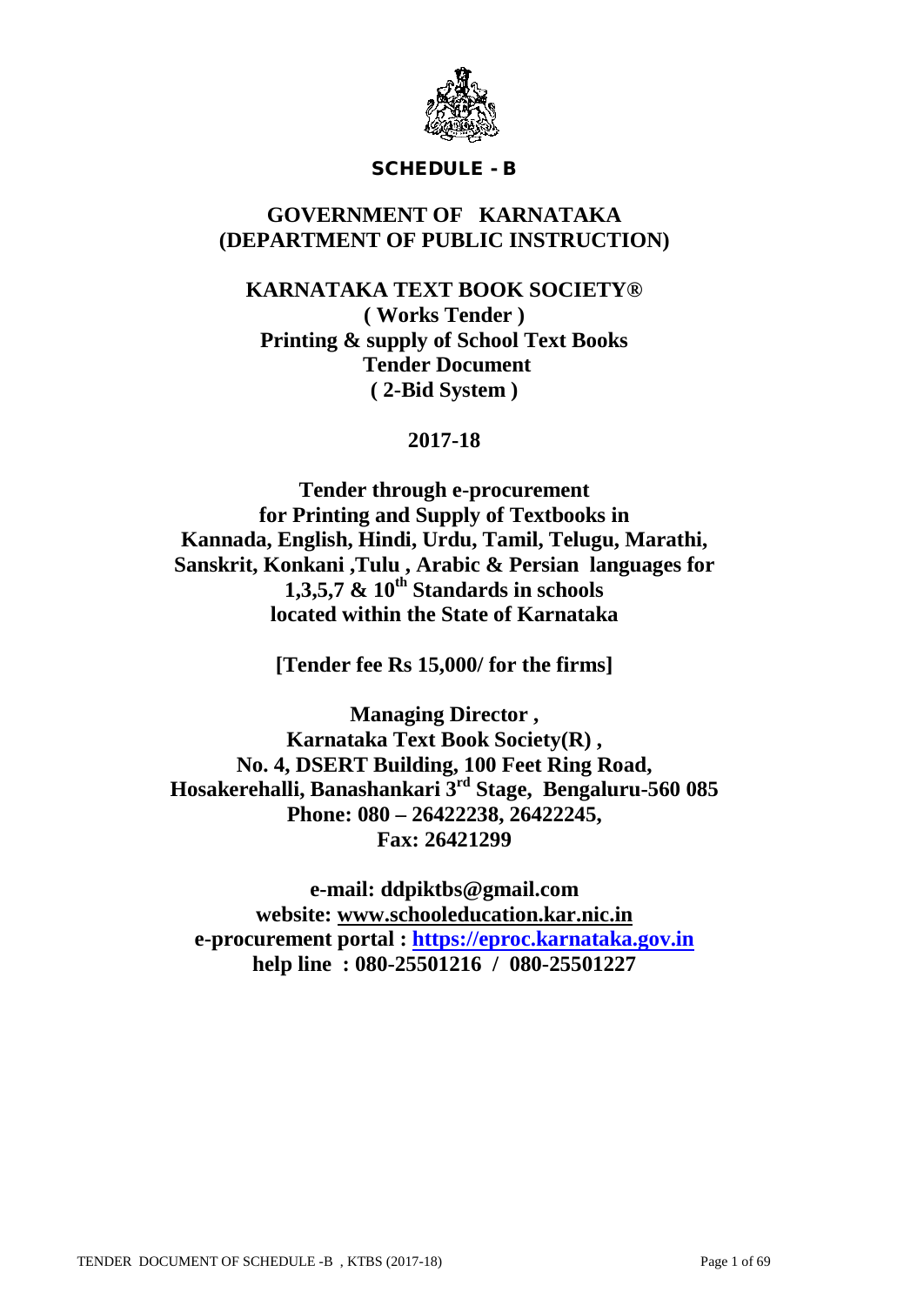

#### **GOVERNMENT OF KARNATAKA (DEPARTMENT OF PUBLIC INSTRUCTION) KARNATAKA TEXT BOOK SOCIETY ®**

Phone: 080 – 26422238, 26422245,<br>
Fax: 26421299<br>
Hosakerehalli, Banashankari 3<sup>rd</sup> Stage.<br>
Hosakerehalli, Banashankari 3<sup>rd</sup> Stage. e-mail id : ddpiktbs@gmail.com Bengaluru – 560085 No: A7/ KTBS/2017-18 TBP-Tender-01/14/2016-17 Dated: 03/10/2016

.

Hosakerehalli, Banashankari  $3^{\overline{rd}}$  Stage,

**COMBINED TENDER NOTIFICATION**

(e- procurement)

 Tenders are invited under Two Bid System on Government of Karnataka e-procurement platform from eligible printers having Infrastructure as stipulated in the Tender Document within the States of Karnataka, Maharashtra, Andhra Pradesh, Telangana,Tamil Nadu, Pondicherry, Kerala & Goa to print and supply about **188** lakhs of textbooks for classes 1,3,5,7 & 10 in the Karnataka State for the year 2017-18.

| e-procurement portal address | https://eproc.karnataka.gov.in |
|------------------------------|--------------------------------|
| <b>Portal Help line</b>      | 080-25501216 / 080-25501227    |

 There are in all **163** titles to be printed of textbooks, which have been classified into Schedule- A & Schedule-B two Schedules containing **34 – packages** for bidding as mentioned here under.

| Tender Notification No.   | Date of the  | Particulars                                                             | <b>EMD</b>     |
|---------------------------|--------------|-------------------------------------------------------------------------|----------------|
|                           | Notification |                                                                         | prescribed     |
|                           |              |                                                                         | in lakhs of    |
|                           |              |                                                                         | Rs.            |
|                           |              | <b>Schedule-A</b> : Packages from 1 to 28                               | <b>AS</b>      |
| No:A7/KTBS/2017-18 TBP-   |              | containing 4 Colour Text Books and                                      | <b>MENTION</b> |
| Tender-01/14/2016-17      | 03-10-2016   | single colour Text books in size $1/4^{\text{th}}$                      | ED IN          |
| <b>Schedule-A</b>         |              | Crown i.e 18.3*24.5.(Total 28                                           | <b>APPENDI</b> |
|                           |              | Packages).                                                              | $X-P$          |
|                           |              |                                                                         | AS             |
| No: A7/ KTBS/2017-18 TBP- | $03-10-2016$ | <b>Schedule-B</b> : Packages from 29 to 34                              | <b>MENTION</b> |
| Tender-01/14/2016-17      |              | containing single colour Text books<br>in size $1/4^{\text{th}}$ Crown. | ED IN          |
| <b>Schedule-B</b>         |              |                                                                         | <b>APPENDI</b> |
|                           |              | (Total 06 Packages).                                                    | $X-P$          |

Each schedule is treated as a separate tender and detailed tender document are available separately in the e-portal and are also published **separately** for each schedule for reference in the department website **[www.schooleducation.kar.nic.in.](http://www.schooleducation.kar.nic.in/)**

The last date for submission of Tender is **01/12/2016 before 17.30 hrs**. The prequalification bids ( Technical bid ) will be opened online on **05/12/2016** at 11.00 hrs. online through e-procurement portal. No separate intimation in this regard will be given individually.

The financial bids of only those bidders who satisfy pre-qualification criteria upon evaluation will be opened on specified date mentioned in tender document.

 **Sd/-**

#### **Managing Director, Karnataka Text Book Society.**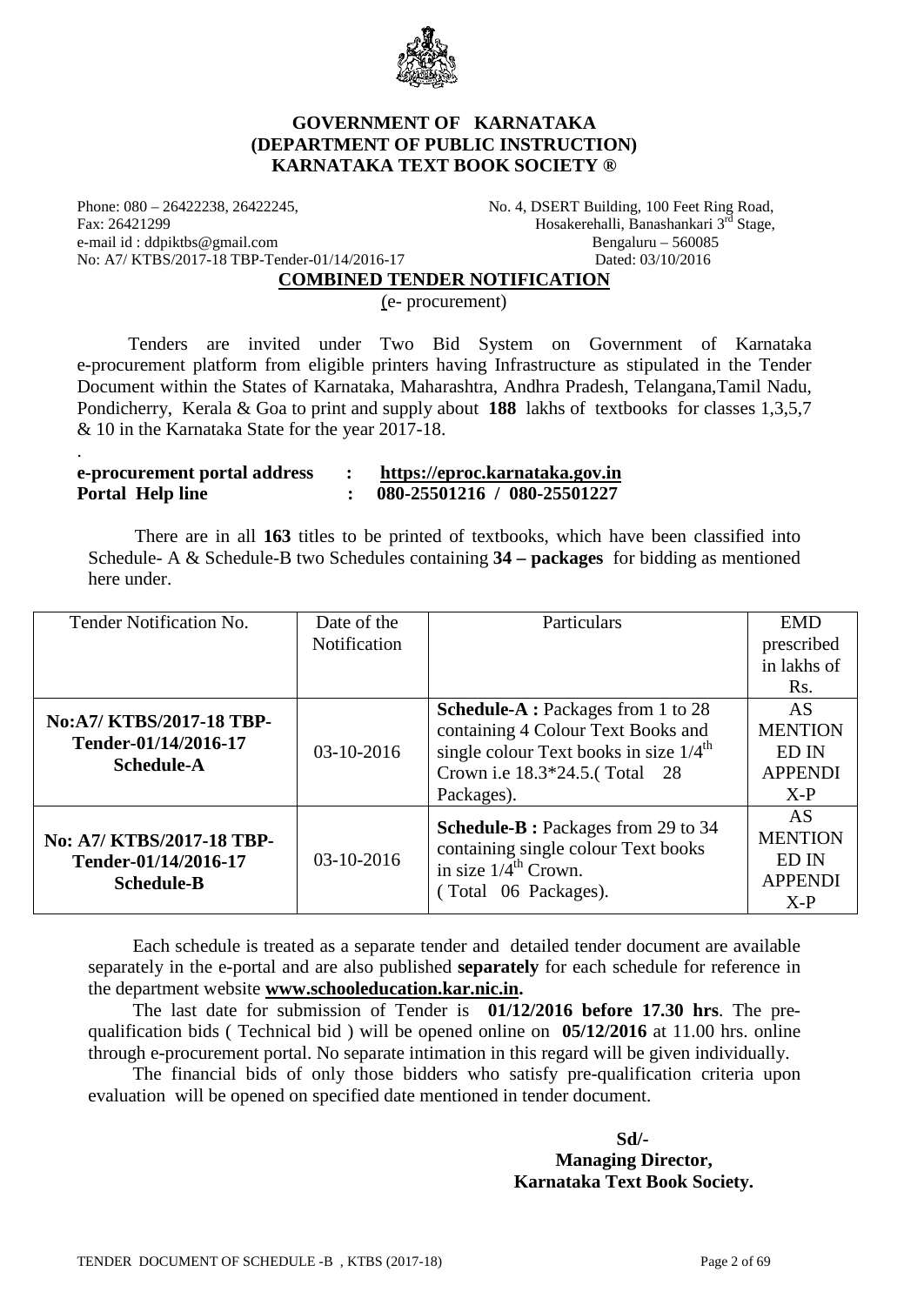

#### **GOVERNMENT OF KARNATAKA**

#### **OFFICE OF THE MANAGING DIRECTOR, THE KARNATAKA TEXT BOOK SOCIETY,® NO.4. 100 FT. RING ROAD, HOSKEREHALLI, BSK III STAGE, BENGALURU-85 Phone Nos. 080-26422238, 080-26422245 FAX: 26421299**

## **TENDER DOCUMENT FOR PRINTING AND SUPPLY OF PRIMARY AND SECONDARY SCHOOL TEXTBOOKS TO BLOCK EDUCATIONAL OFFICERS (BEO'S) SCHEDULE –B PACKAGES FROM 29 TO 34 (Two Bid system)**

| Sl No          | Particulars                                | Particulars                                  |  |
|----------------|--------------------------------------------|----------------------------------------------|--|
|                | <b>Bid Reference</b>                       | <b>Notification No: A7/ KTBS/2017-18 TBP</b> |  |
|                |                                            | Tender-01/14/2016-17 Schedule-A.             |  |
|                |                                            | dated: 03/10/2016                            |  |
| $\overline{2}$ | <b>Online Availability of Bid Document</b> | 03/10/2016, 11.00hrs                         |  |
| 3              | Bidding document available on the          | 01/12/2016, 17.30 hrs                        |  |
|                | site till                                  |                                              |  |
| $\overline{4}$ | <b>Last Date for submission of Bids</b>    | 01/12/2016, 17.30 hrs                        |  |
| 5              | Pre bid meeting                            | 04/11/2016, 11.00 hrs                        |  |
| 6              | Time and Date of opening :                 |                                              |  |
|                | <b>Technical Bid</b>                       | 05/12/2016, 11.00 hrs                        |  |
|                | <b>Financial Bid</b>                       | 14/12/2016, 11.00 hrs                        |  |
| 7              | Opening of Bids                            | Online through e-procurement portal          |  |
|                |                                            |                                              |  |
| 8              | <b>Address for Communication</b>           | The Managing Director,                       |  |
|                |                                            | Karnataka Textbook Society®                  |  |
|                |                                            | No.4, DSERT Building,                        |  |
|                |                                            | 100 Ft Ring Road, BSK III Stage,             |  |
|                |                                            | Bengaluru - 560 085                          |  |
|                |                                            | Karnataka State, India.                      |  |

All bids must be accompanied by bid security( EMD ) as specified in Clause **2.8** & Appendix P and Tender Document Fee amount as specified under clause **1.2.1** of Section 1. Bids will be opened online through e-procurement portal. No separate intimation in this regard will be given individually.

In the event of the date specified for bid submission and opening being declared as a holiday for Karnataka Textbook Society, opening of bids will be on the following working day at the scheduled time.

 **Sd/-**

Managing Director Karnataka Text Book Society® Bengaluru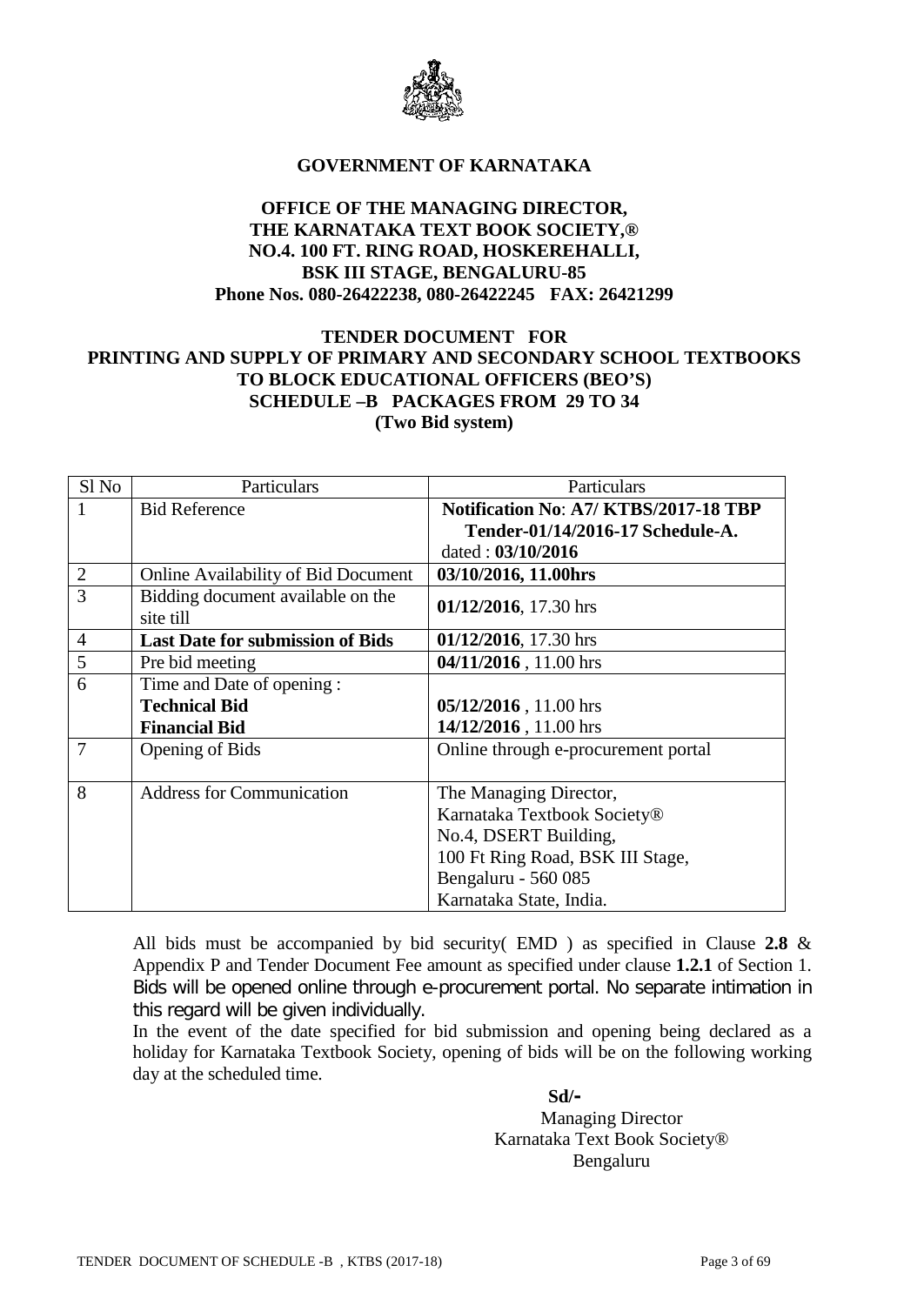# **Tender Document - Index**

| Sl No          | Particulars                                               | Page No        |
|----------------|-----------------------------------------------------------|----------------|
| 1              | <b>Cover Page</b>                                         |                |
| $\overline{2}$ | Notification                                              | $\overline{2}$ |
| 3              | <b>Bid</b> schedule                                       | 3              |
| $\overline{4}$ | Index                                                     | $\overline{4}$ |
| 5              | Brief Description of KTBS & Scope of work                 | 5              |
| 6              | Section 1 Instruction to Bidders                          | $6 - 7$        |
| $\overline{7}$ | Section 2 General Information to Bidders                  | $7 - 15$       |
| $8\,$          | Section 3 Evaluation for Qualification                    | $15 - 17$      |
| 9              | Section 4 Evaluation of Price Proposal                    | $17 - 18$      |
| 10             | Section 5 Bidding Schedule                                | 18             |
| 11             | Section 6 General Conditions of Contract                  | 18-31          |
| 12             | Section 7 Special Conditions of Contract                  | 31-34          |
| 13             | Volume 1 : Contract Form                                  | $35 - 36$      |
| 14             | Volume 2: Schedule of Place of delivery                   | 37-43          |
| 15             | Volume 3 : Package-wise / Title-wise details              | 44-50          |
| 16             | Table 1 - Bid Form                                        | 51             |
| 17             | Appendix A - Format for letter of proposal                | 52             |
| 18             | Appendix B - Format for Power of Attorney                 | 53             |
| 19             | Appendix C - Details of Bidder                            | 54             |
| 20             | Appendix D - Format for Anti-collusion certificate        | 55             |
| 21             | Appendix E - Format for Bid Security                      | 56-57          |
| $22\,$         | Appendix F - Format for Undertaking of being a Printer    | 58             |
| 23             | Appendix G1- Format for Statement of Experience           | 59             |
| 24             | Appendix G2 -Format for Statement of Financial Capability | 60             |
| 25             | Appendix G3- Format for Statutory Auditors Certificate    | 61             |
| 26             | Appendix H - Format for Statutory Auditors Certificate    | $62 - 63$      |
|                | regarding Financial Capability                            |                |
| 27             | Appendix I - Format for indicating the Package group      | 64             |
|                | preferences and Bidder Capacity                           |                |
| 28             | Appendix J - Tender Form & Price Schedule (Cover 2)       | 65-66          |
| 29             | Appendix K- Declaration of work completion                | 67             |
| 30             | Appendix L- Declaration by bidder                         | 68             |
| 31             | Appendix M – Penalty for Deviation in Quality.            | 69-70          |
| 32             | Appendix N- Bank Solvency Certificate                     | 71             |
| 33             | Appendix O- Proforma of Delivery Challan                  | 72             |
| 34             | Appendix P- EMD, Annual Turnover & Solvency Amount        | 73             |
|                | for Schedule-A                                            |                |

 **Sd/- Managing Director Karnataka Text Book Society®**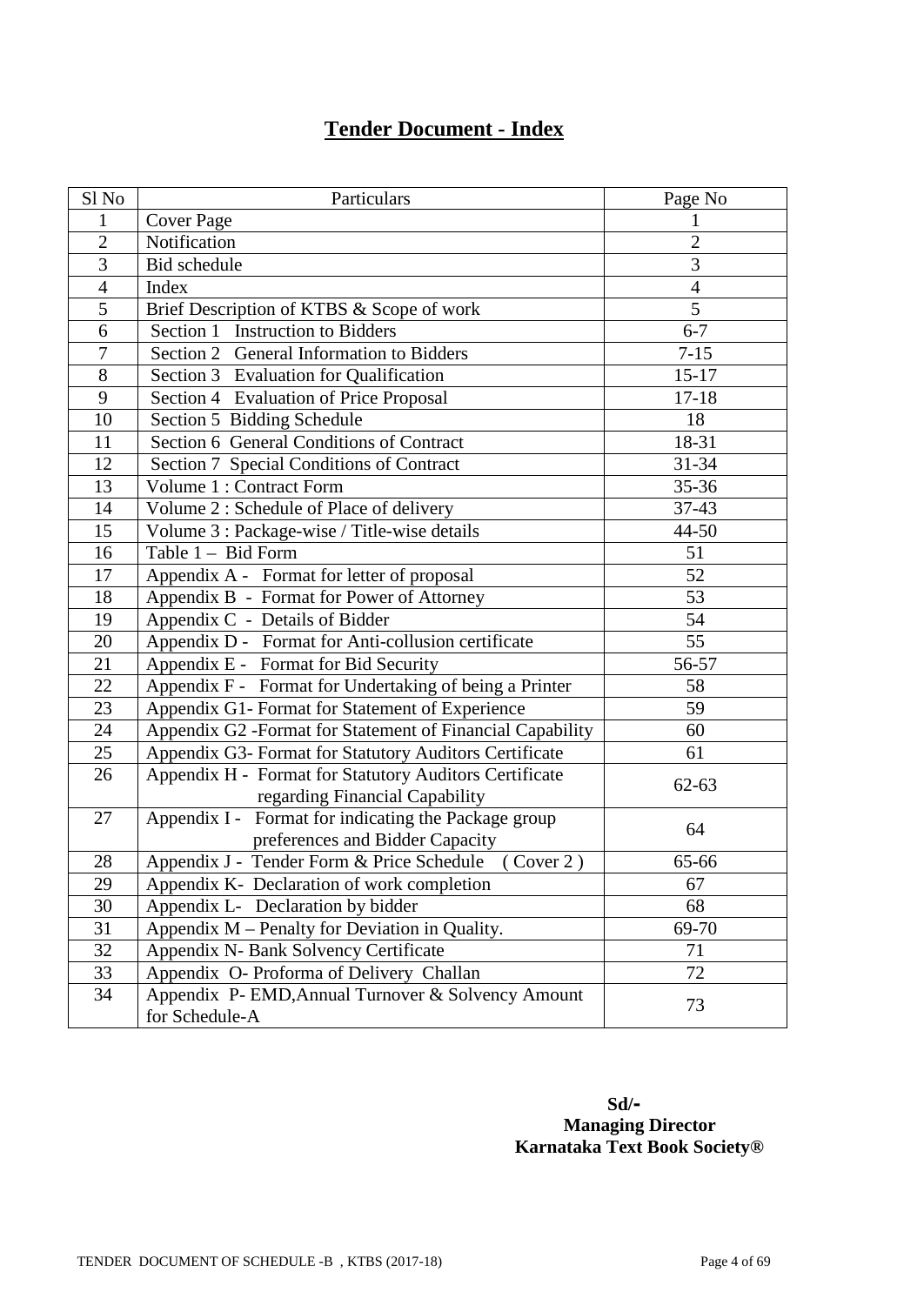## **PRINTING AND SUPPLY OF SCHOOL TEXTBOOKS**

## **A BRIEF DESCRIPTION**

#### **1. INTRODUCTION**

- 1.1 The Karnataka Textbook Society® herein after referred to as `the Society` is registered under the Societies Act 1960, functioning under the Education Department, Government of Karnataka. The Society is wholly financed by the Government of Karnataka.
- 1.2 The objective of the Society is to provide quality Textbooks to Primary and Secondary School students of the schools across the state of Karnataka in accordance with the rules.
- 1.3 Free textbooks are provided to  $1<sup>st</sup>$  to  $10<sup>th</sup>$  Standard students of all government schools and  $9<sup>th</sup>$ &  $10<sup>th</sup>$  class students of all Aided Schools as per the Government policy and to 1<sup>st</sup> to 8<sup>th</sup> Standard students of all aided schools as sponsored under the project of Sarva Shikshana Abhiyana (SSA) , Karnataka .
- 1.4 Sale Textbooks are provided to all students of unaided schools in Karnataka.
- 1.5 This is a tender for printing and supply of Textbooks under free & sale category for the academic year 2017-18.

#### **2. SCOPE OF WORK**

- 2.1 About 101.14 lakh children are studying in 60,913 primary schools and 15,140 high schools in Karnataka. For the year 2017-18, out of a total of about 511 lakh Textbooks, about an average of 375 lakh textbooks have to be printed under free category & 136 lakh textbooks under Sale category under this Tender. Free & Sale category books are to be supplied to the office of all 204 Block Educational Officers (BEO) of Karnataka, who in turn have to distribute well in time to the schools in their jurisdiction before the commencement of the academic year.
- 2.2 The successful bidder is responsible to enter into an agreement with KTBS. He should procure the paper and shall provide the information about the same to the KTBS and the certifying agency appointed by the Society viz**`the Director of Printing, Stationery & Publications, Government of Karnataka, Bengaluru** and then print and supply Free & Sale Categories of textbooks to BEO's after ensuring the quality.
- 2.3 The successful bidder is also responsible and accountable for all the printing and supply process throughout the contract period. He has to chalk out the programme of work/ route map/ time schedule from the date of commencement of work and up to the completion of the work and intimate the same to the purchaser along with the contract agreement.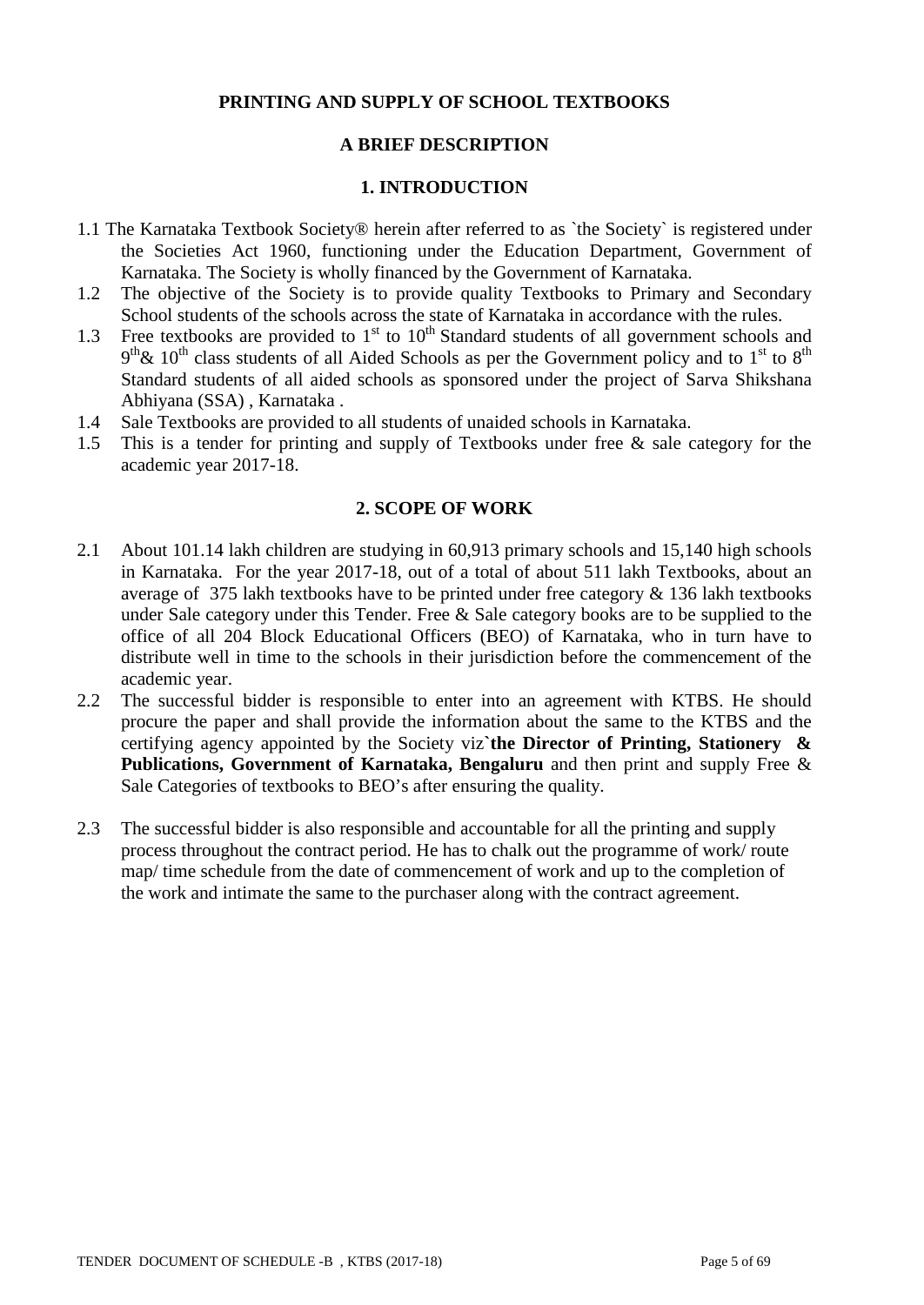#### **SECTION 1**

## **INSTRUCTION TO BIDDERS**

#### **1.1. INTRODUCTION AND BACKGROUND**

- 1.1.1 Government is distributing free textbooks to all the government school students and aided school students of standards 1 to 10 and sale Books to un-aided schools across the state of Karnataka .
- 1.1.2 In pursuance of this objective, the Karnataka Textbook Society® of Government of Karnataka invites open tenders from interested parties for the printing and supply of free  $\&$ sale textbooks to all 204 BEO's. Interested parties ("Bidders") are invited to submit detailed Bids.
- 1.1.3 The Bids would be evaluated on the basis of the evaluation criteria set out in this document in order to identify the successful Bidder. In order to do so, the Purchaser himself or his authorized representative may inspect the premises of the bidder.
- 1.1.4 The Successful Bidder would then have to enter into an Agreement with The Managing Director, KTBS, and perform the obligations as stipulated there, in respect of the Project. The Draft Agreement forms part of this document.
- 1.1.5 The Successful Bidder would be required to print and supply Free & Sale category textbooks to 204 BEO's of Karnataka in accordance with the terms and conditions laid down for further distribution by them.
- 1.1.6 The period of the contract shall be upto the end of academic year 2017-18 from the date of its execution.
- 1.1.7 Upon satisfactory completion of the printing and supply of school text books, payments will be made in accordance with the terms and conditions set out in this Document.

#### **1.2. BRIEF DESCRIPTION OF BIDDING PROCESS**

1.2.1 The Society intends to follow a single stage, two Bid process for selection of the successful Bidder for the Project.

#### **Documents Constituting the Tender ( Two Bid)**

The tender (two Bid) prepared by the Tenderer shall comprise the following components i.e. Technical Bid and Financial Bid. Both shall have to be submitted online in the formats available in the e-portal.

#### **Technical Bid**

1. Earnest money deposit ( EMD ) and Tender Document fee as prescribed. Tender Document fee is required to be furnished in the form of Demand draft(DD). A scanned copy of the DD shall be uploaded and the DD will be collected by KTBS during office hours on the working days prior to opening of Technical Bids. Non submission of Tender Document fee in the form of DD before the time of opening of Technical bids may lead to rejection of the bid.

#### **Scanned images of the following Documents**

- 1. Relating to establishing the qualification of the Bidder in terms of Documents/undertakings/declarations as per Appendix A to I, L,& N.
- 2. Registration Certificate of VAT/CST
- 3. Registration Certificate under Factories Act.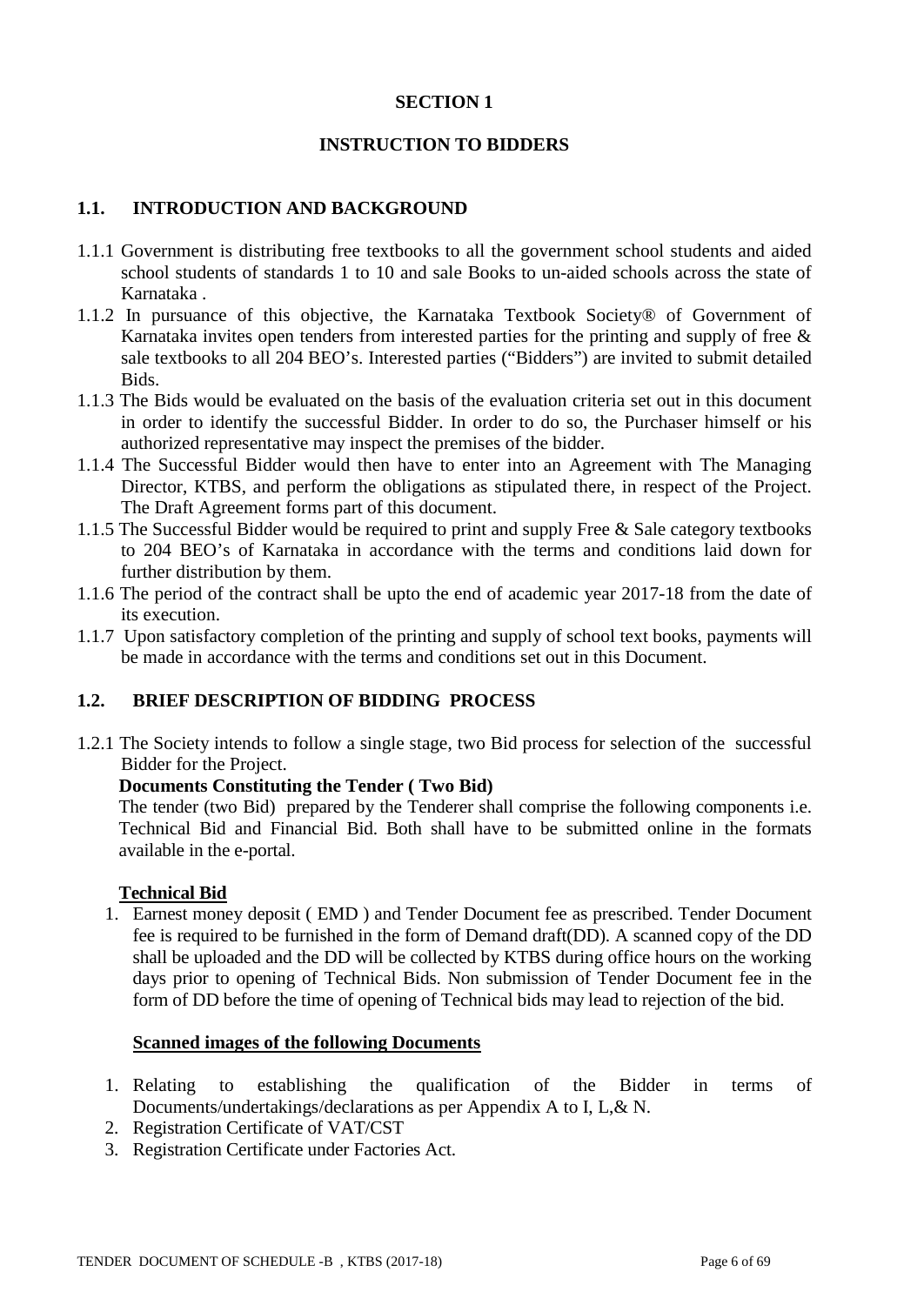- 4. PAN card.
- 5. Latest VAT returns filed for the month of June 2016 or quarter ending June-2016.
- 6. Annual VAT returns filed for the preceding three years i.e. for the years 2013-14, 2014-15 and 2015-16.
- 7. Acknowledgement of IT returns filed for the preceding three years i.e. for the Assessment years 2013-14, 2014-15 and 2015-16.
- 8. Declaration of work completion as per Appendix-K
- 9.Copy of the documents as required under clause 2.1.7
- 10. Details and correct address of the places of production.
- 11. Official e-mail address of the firm, name of the person who has been designated to coordinate with the KTBS and his/her mobile number.
- 12. Bank Solvency from Nationalized Bank as per Appendix-N

#### **Financial Bid:-**

The Tender Form and the Price Schedule which **form** the Financial Bid shall be submitted online in the provided manner . A Scanned copy as per **Appendix-J** is to be uploaded as an additional document.

## **1.2.2 Evaluation Process**:-

## **Technical Evaluation**

The evaluation of the Proposals would be carried out as follows

 **a)** *"Test-of- responsiveness"*. This stage involves an evaluation based on Qualification Submissions. Proposals found to be substantially responsive would be selected for qualification evaluation.

 **b)**"*Qualification".* In this Stage the information of the Bidders relating to their experience, financial and infrastructural capability would be evaluated. Bidders meeting the experience, financial & infrastructure capability criteria as set out in this Document shall be short-listed as *"Qualified Bidders".*

 **Financial Evaluation:** This stage is called *"Eligibility".* In this stage the Price Bid of the *"Qualified Bidders"* would be evaluated based on the evaluation criteria **set out in Section 4.** for the Price Bid. The successful price bidder shall be declared as the *"Eligible Bidder."*

### **1.3 AVAILABILITY OF TENDER DOCUMENT In the e-procurement portal [https://eproc.karnataka.gov.in](https://eproc.karnataka.gov.in/)**

1.3.1 All subsequent notifications, changes and amendments on the project or tender document would be posted only on the **e-procurement portal viz** *[https://eproc.karnataka.gov.in](https://eproc.karnataka.gov.in/)*

## **1.4 PROPOSAL DUE DATE**

.

The proposal should be uploaded on or before **01-12-2016,** before **17.30hrs**.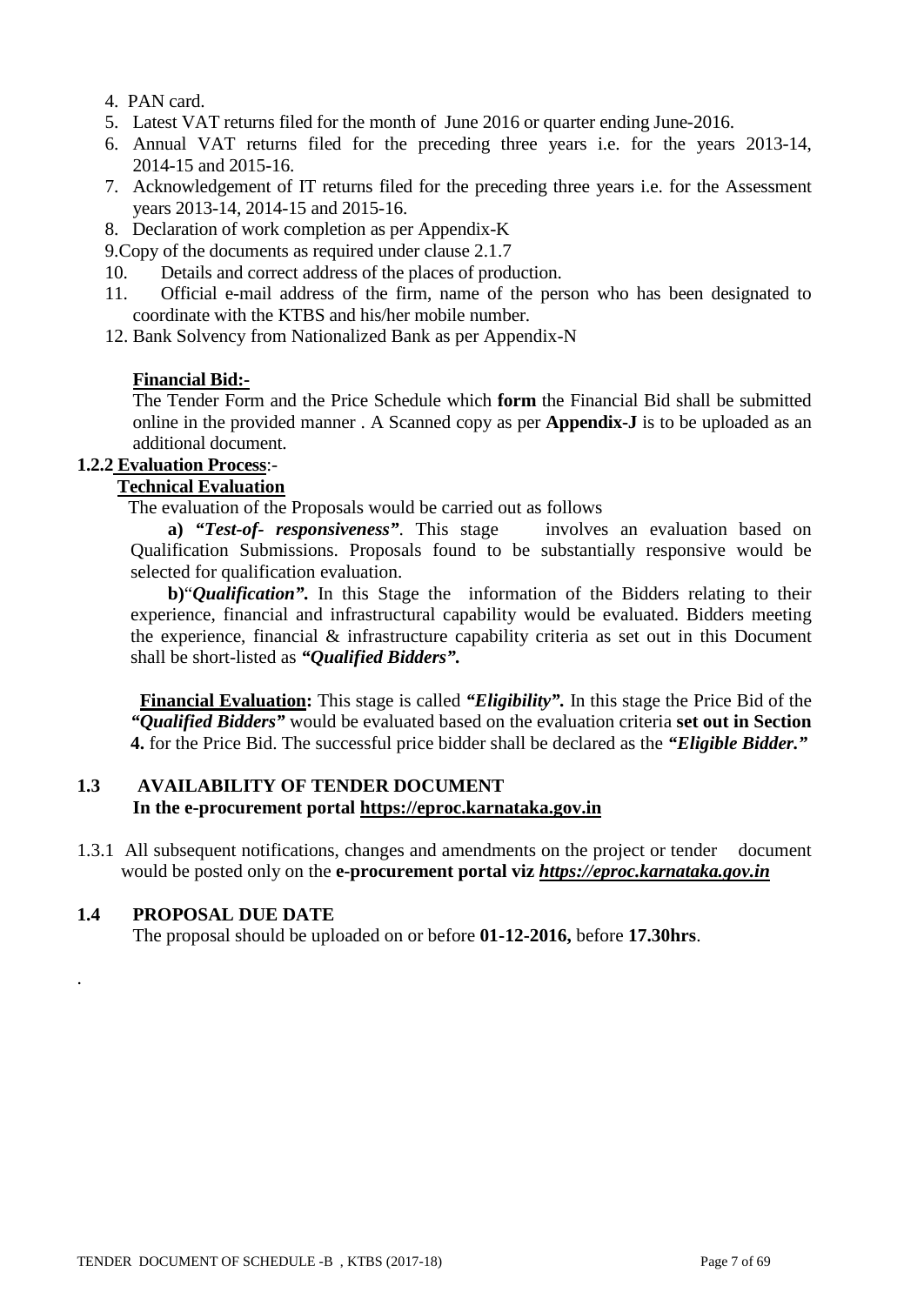## **SECTION 2**

## **INFORMATION TO BIDDERS**

#### **A. GENERAL INFORMATION**

#### **2.1 BIDDERS**

- 2.1.1 The Legal entity eligible for participating in the qualification process shall be `**the Printer**` belonging to any of the States of Karnataka, Maharashtra, Andhra-Pradesh, Telangana, Tamil Nadu, Pondicherry, Kerala and Goa.
- 2.1.2 **The Printer** means an entity with the prescribed eligibility who is engaged in the business of printing and supplying of books and who has a Minimum of 3 years experience in printing and supply of books.
- 2.1.3 The legal entity should possess Technical facilities of the National/International standards. The legal entity should also have experience in printing and supply of books for a State Government/ Educational Institutions / Reputed Private Institutions located in any State of India.
- 2.1.4 The Legal Entity should have been registered as printer either under Factories Act and shall have registrations under Sales Tax Act or Value Added tax Act or under Local Tax Act in their respective States in India.
- 2.1.5 The main business of the Legal Entity in the immediately preceding 3 years should be as a printer in any of the states of Karnataka , Maharashtra , Andhra-Pradesh , Telangana, Tamil-Nadu , Pondicherry , Kerala and Goa.

2.1.6 Bidder in its name should have in the last 5 years achieved in atleast 2 financial years a minimum financial turnover as specified in appendix-P

2.1.7 The following documents / information shall be submitted by the Bidders along with the Qualification Submissions:

- A legal entity incorporated as Private/Public Limited Company shall submit Certificate of Incorporation, Memorandum & Articles of Association.
- An individual or a HUF shall submit copy of VAT / ST / Local Sales Tax / Local VAT Certificate.
- 2.1.8 Any Entity which has been barred by the Education Department, Government of Karnataka (GoK), any other State Government(SG) or Government of India (GoI), or any of the agencies of GoK/SG/GoI would not be eligible to submit a Proposal. The Bidder shall execute an undertaking to this effect as per the format enclosed in Appendix D.
- 2.1.9 Any Entity which has been declared as blacklisted by the KTBS would not be eligible to submit a proposal.

## **2.2 NO CONSORTIUM**

Bidder should be an individual entity and should submit their bids individually*.* More specifically, consortium of bidders is barred from participation in the tender.

## **2.3 NUMBER OF PROPOSALS & PACKAGE DETAILS**

- 2.3.1 Each Bidder shall submit only one Proposal in response to this Tender document. Any Bidder, who submits or participates in more than one Proposal, shall be disqualified and shall also cause disqualification of all the proposals in which such Bidder has participated.
- 2.3.2 A Bidder will be alloted for a maximum of 1 package as per his capacity in the order of his preference. List of work packages along with titles is as shown in Volume 3. A bidder shall and shall bid for the packages as per his production capacity**.**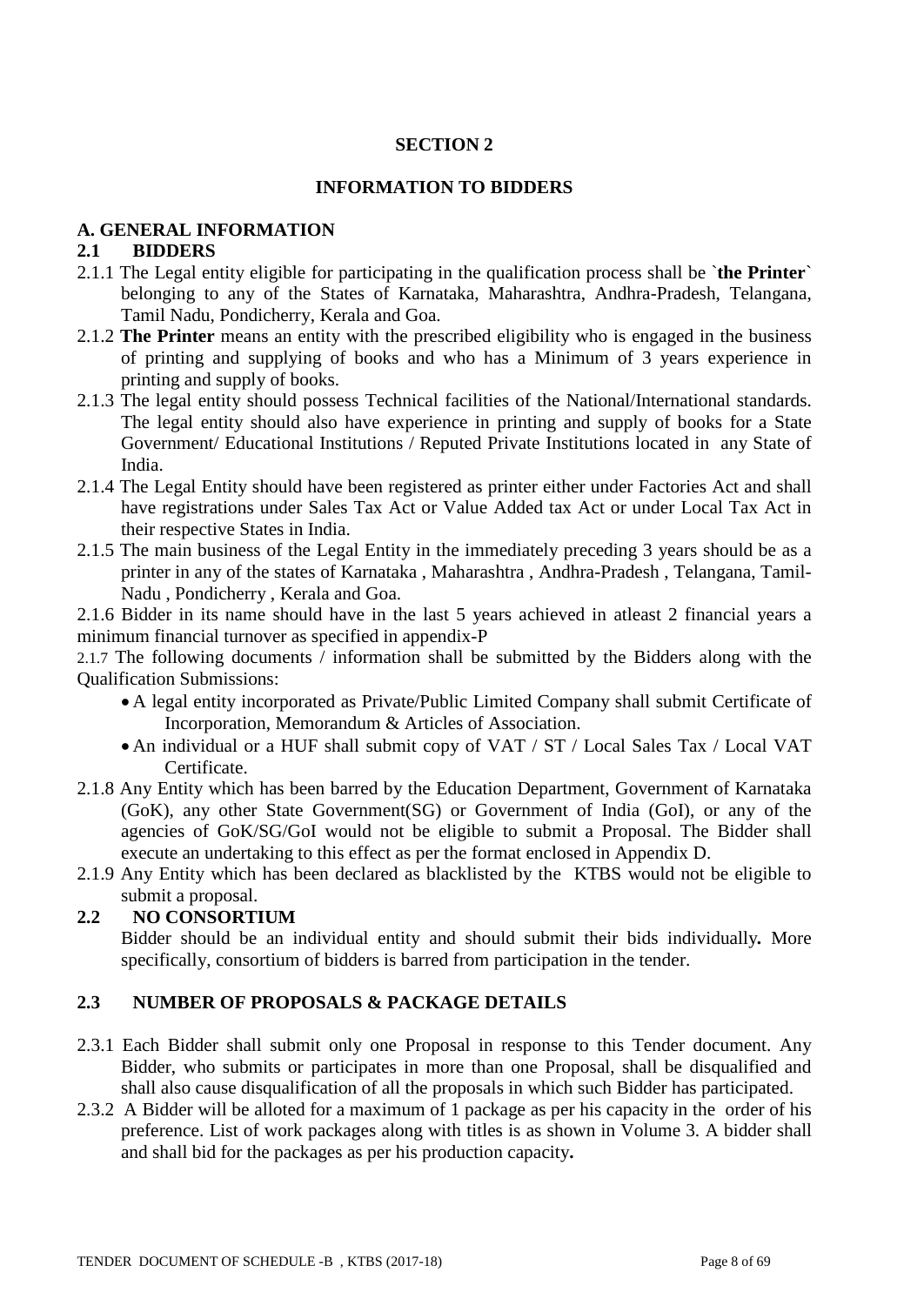2.3.3 Packages are allotted as per the terms at the sole discretion of the purchaser. As referred in clause 2.3.2, maximum number of packages to be allotted in this tender is 1 only and it shall be decided on the assessed capacity by the purchaser. If the bidder bids for the packages more than his capacity and in case the same bidder being L1 in any or all of the packages, then if the bidder subsequently shall back out of the packages whether on his own or as per the assessed capacity the Purchaser shall unilaterally decide the packages to be allotted irrespective of the preference shown and it shall be binding on the bidder .

In such circumstances the other packages may be offered to L2 bidders or to any capable printer with negotiations to take up the work at L1 rate.If he is not agree to take up the work at L1 rates,it is left to the descrition of the tender accepting authority to take such decision as may be deemed fit .

- 2.3.4. A bidder is entitled to bid for all the packages but as per his capacity he shall not be awarded more than 1 packages in the order of his preference.
- 2.3.5. Number of textbooks to be printed under the Work Packages as shown in Volume 3 is provisional and indicative and actual numbers of Textbooks to be printed and supplied will be as provided in the Purchase Order and the Distribution List. The number of pages in a book are all indicative.
- 2.3.6. Number of books to be printed may go up by 25% or get reduced by 25% as per the actual requirement and they shall be as in the Purchase order and the Distribution List.In exceptional circumstances the numbers may go up or get reduced further.
- 2.3.7. Details of number of textbooks (Supply List) to be supplied to each destination shall be provided along with the Purchase order.

## **2.4 PROJECT INSPECTIONS AND VISIT TO THE SITES**

- 2.4.1 It is desirable that each Bidder submits his Proposal after visiting some of the 204 Block Educational Offices and ascertaining for himself the location, surroundings, or any other matter considered relevant. Schedule of place of delivery is shown under **Volume 2** of this document.
- 2.4.2 It would be deemed that by submitting the Proposal for Tender document, the Bidder
	- a) made a complete and careful examination of the Tender Document,
	- b) received all relevant required information from *KTBS* and
	- c) made a complete and careful examination of the various aspects and locations of the Project.

#### **2.5 RIGHT TO ACCEPT OR REJECT ANY OF THE PROPOSALS**

- 2.5.1**The Managing Director, Karnataka Textbook Society,** Bengaluru reserves all the rights to accept or reject any bid and to annul the bidding process and reject all bids at any time prior to award of contract, without thereby incurring any liability or any obligation to inform the affected bidder or bidders of the grounds for the said action. Any Bid with incomplete information is liable for rejection. For each category of pre-qualification criteria, the documentary evidence is to be produced duly attested by the bidder, serially numbered and enclosed with the bids. If the documentary proof is not enclosed for any/all criteria the Bid is liable for rejection.
- 2.5.**2 If any information given by the bidder is found to be false / fictitious, the bidder will be debarred and will be recommended for blacklisting and in such a situation the purchaser i.e.***KTBS,* **may,**
	- **a)** invite the next best Bidder to match the Proposal submitted by the best Bidder;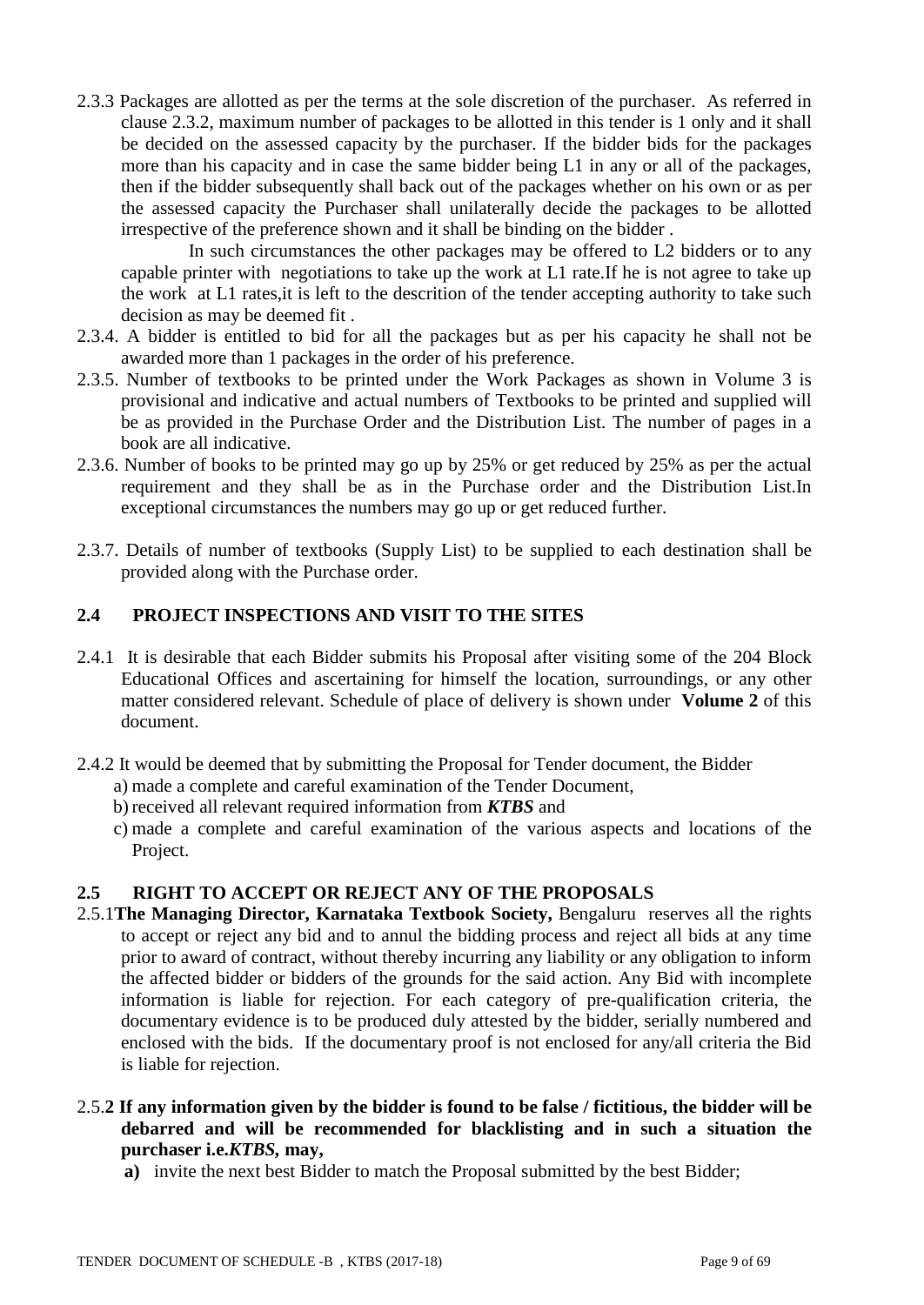OR,

b) take any such measure as may be deemed fit in its sole discretion including annulment of the bidding process.

## **B. DOCUMENTS**

## **2.5.3 CONTENTS OF TENDER DOCUMENT**

**2.5.4** The Tender Document comprises the contents as listed below, and would additionally include any Amendment / Addenda issued in accordance with Clause 2.6.

| A            | Section 1 | <b>Instructions to Bidders</b>        |
|--------------|-----------|---------------------------------------|
| B            | Section 2 | <b>Information</b> to Bidders         |
| $\mathbf C$  | Section 3 | <b>Evaluation for Qualification</b>   |
| D            | Section 4 | <b>Evaluation of Price Proposal</b>   |
| E            | Section 5 | <b>Bidding Schedule</b>               |
| F            | Section 6 | General conditions of Contract        |
| G            | Section 7 | <b>Special Conditions of Contract</b> |
| H            | Volume 1  | Draft Agreement                       |
| $\mathbf{I}$ | Volume 2  | Schedule of Place of Delivery         |
| $\mathbf{J}$ | Volume 3  | List of Packages                      |
| $\bf K$      | Appendix  | A to P                                |

#### **2.6 CLARIFICATIONS/AMENDMENTS / ADDENDA OF TENDER DOCUMENT**

- 2.6.1 A prospective Tenderer requiring any clarification of the tender documents may notify the Purchaser in writing or by fax or by e-mail at the Purchaser's mailing address indicated in the Invitation for Tenders. The Purchaser will respond to any request for clarification of the tender documents which it receives in both e-portal & Pre bid meeting which it receives no later than 15 days prior to the deadline for submission of tenders prescribed by the Purchaser. Purchaser's response (including an explanation of the query but without identifying the source of inquiry) will be notified in the e-procurement portal.
- 2.6.2 At any time prior to the Proposal Due Date, the purchaser may, for any reason, whether at its own initiative or in response to clarifications requested by a Bidder, modify the Tender Document by the issuance of Addenda.
- 2.6.3 Any Addendum thus issued will be hosted on the e-procurement website and department website www.schooleducation.kar.nic.in.
- 2.6.4 In order to provide the Bidders a reasonable time to examine the Addendum, or for any other reason, KTBS may, at its own discretion, extend the Proposal Due Date.

## **C. PREPARATION AND SUBMISSION OF PROPOSAL**

#### **2.7 LANGUAGE**

The Bid and all related correspondence and documents should be written in English language. Supporting documents and printed literature furnished by the Bidder with the Proposal may be in any other language provided that they are accompanied by appropriate translations of the pertinent passages in the English language. Supporting materials, which are not translated into English, may not be considered. For the purpose of interpretation and evaluation of the Proposal, the English language translation shall prevail.

#### **2.8 BID SECURITY (EMD)**

2.8.1 Each Proposal should be accompanied by a Bid Security (EMD) as specified in **Appendix P**, The Bid Security shall be kept valid for at least 60 days in addition to the Proposal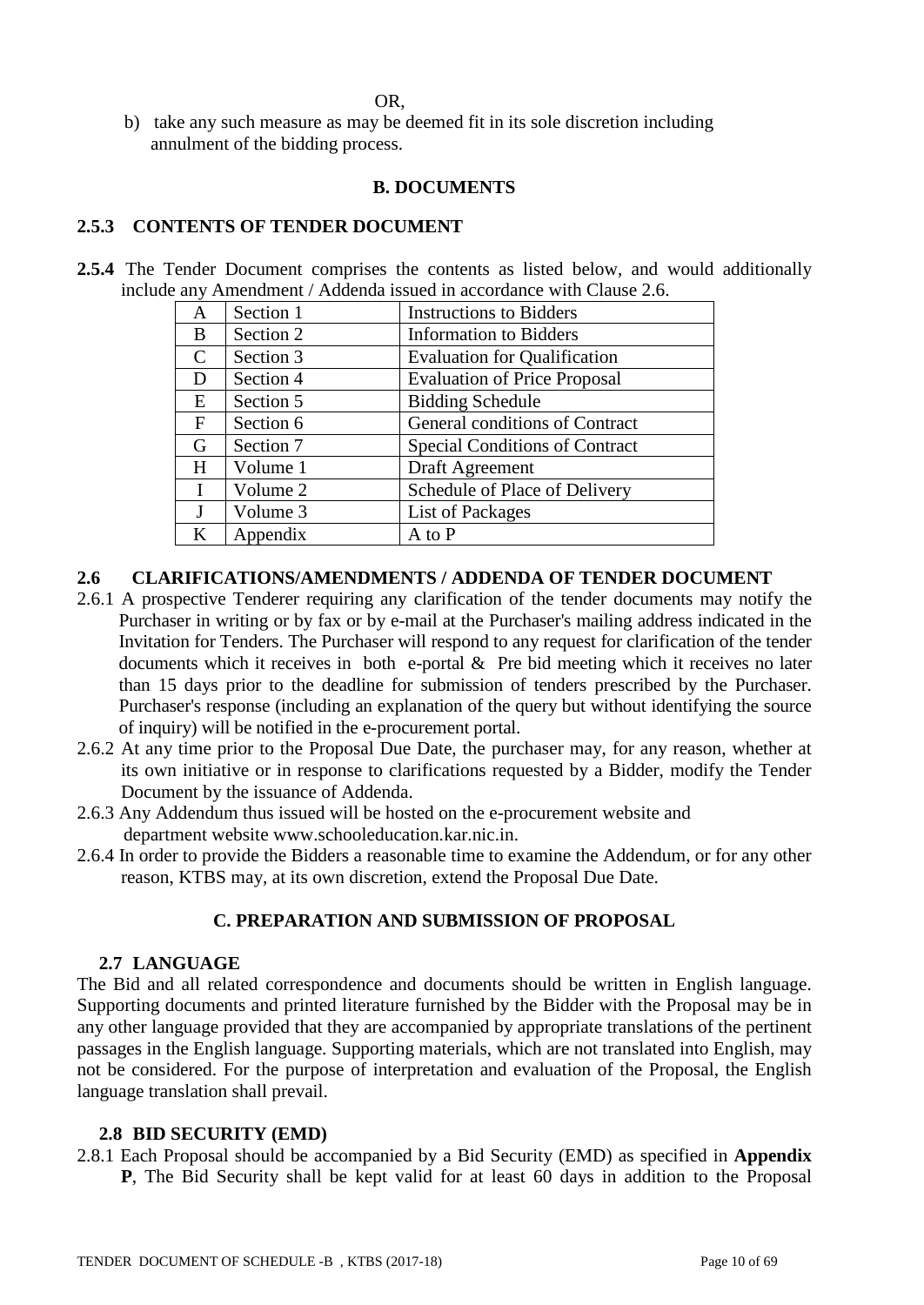Validity Period and would need to be extended, if so required, for any extension in Proposal Validity Period.

- 2.8.2 EMD (Bid Security) should be paid through **e-payments, credit card, direct debit(internet banking), NEFT(National Electronic Fund Transfer), OTC(Over the counter)).**
- 2.8.3 The Bid Security shall be returned to the unsuccessful Bidders within a period of eight (8) weeks from the date of announcement of the Successful Bidder. The Bid Security (EMD) submitted by the Successful Bidder shall be refunded after accepting performance security of 5% of Package Value mentioned in L.O.A & in Clause 2.28.
- 2.8.4 The Bid Security shall be forfeited in the following cases:
	- a) If the Bidder modifies or withdraws its Proposal except as provided in Clause 2.16.1;
	- b) If the Bidder withdraws its Proposal during the interval between the Proposal Due Date and expiration of the Proposal Validity Period.
	- c) If the Successful Bidder fails to provide the Performance Security within the stipulated time or the extended time thereof.
	- d) If any information or document furnished by the Bidder turns out to be misleading or untrue in any material respect.
	- e) on refusal to enter into contract after the award of contract

#### **2.9 QUALIFICATION BID SUBMISSION**

Qualification Submissions shall consist of two sub-parts: Non-submission of any of the documents may lead to disqualification at the discretion of KTBS .

- i. Qualification Documents
- ii. Other Documents

#### **Qualification Documents***–***Qualification documents shall consist of the following:**

- i. Certificate of Incorporation or equivalent or a declaration about the constitution of the firm.
- ii. Undertaking of being a Printer as per Appendix F
- iii. Statement of Experience as per Appendix G-1
- iv. Statutory Auditor's Certification of Financial Capability as per Appendix G-2 or A declaration as mentioned in the Clause 3.3.3 of Section 3
- v. Statutory Auditor's Certificate for Project Experience of Printing and Supply of books for the following years 2013-14,2014-15,2015-16 as per Appendix G-3,
- vi. The Proposal must be accompanied by the audited annual financial statements of the Bidder for the last three (3) completed financial years.
- vii. Appendix I indicating whether he is Web sheet offset printer / Sheet fed offset Printer category and his printing capacity .
- viii. Bid Security(EMD)
- ix. Qualification Proposal to establish infrastructural capability shall be as per the format set out in Appendix H.
- *x.* Proof of Ownership of Web/Sheetfed offset printing machines and their location within the states of Karnataka, Maharashtra, Andhrapradesh, Telangana, Tamilnadu, Pondicherry, Kerala, Goa.
- *xi.* Bank Solvency from Nationalized Bank as per Appendix-N
- *xii.* **Other Documents**

#### **Other documents shall consist of the following:**

i. Letter of Proposal as per Appendix A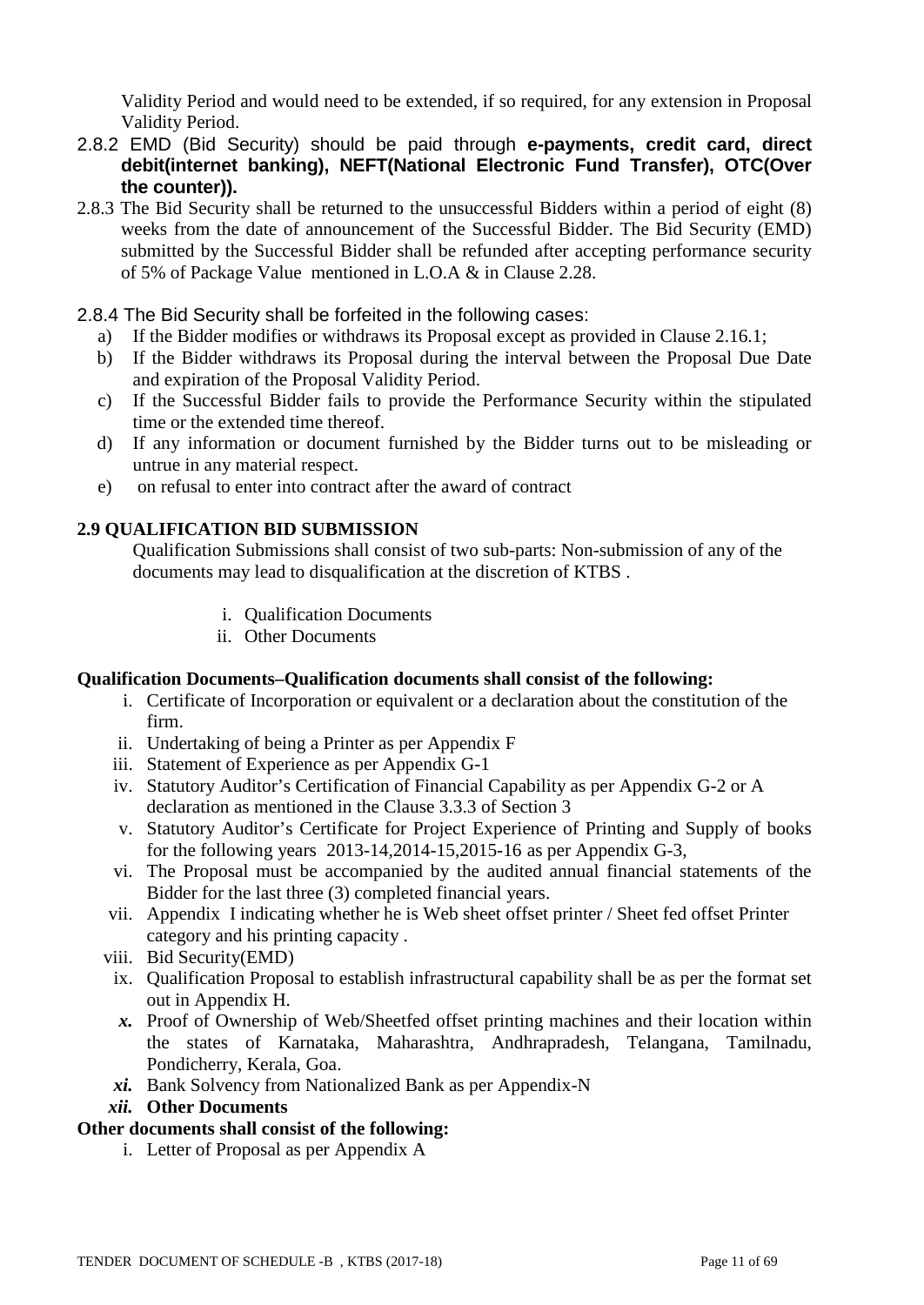- ii. Power of Attorney as per Appendix B, authorizing the signatory of the Proposal to commit on behalf of the Bidder
- iii. Details of Bidder as per Appendix C
- iv. Anti-Collusion Certificate as per Appendix D
- v. Cost of the Tender Document (in the form of Demand Draft)
- vi. An oath for having read the document in full as per **Appendix-L**
- vii. VAT Registration Certificate . VAT Returns / Sales Tax returns Statement as filed before the proper authority
- viii. PAN Certificate and IT returns.
- ix. Copy of the title deed or lease agreement in support of ownership / lease of additional machinery / infrastructure facilities like building & godown
- x. Copy of the address and official e-mail ID, Contact persons names, their status in the organization and their phone numbers.
- xi. Declaration of work completion as per Appendix K

## **2.10 PRICE PROPOSAL**

2.10.1 Price Proposal shall consist of:

- a) Price Proposal as per the format set out in Appendix J and is required to be submitted online in the formats available in the **e-portal**. The scanned copy of the Appendix J shall be uploaded as an additional document.
- b) The bidders can quote their lowest cost per page, for different size and colour of the Text Book, title wise, for the packages. Prices should be inclusive of printing of text pages, cover page printing, U.V. Varnish, binding, packing cost, transportation cost, transit insurance, all taxes, any applicable duties etc. and the cost per page shall be quoted in Indian Rupees to the last **4 decimal places**.
- c) In case, price is quoted for the package for which the bidder is not eligible to quote and the rate turns out be L1 then bidder shall be penalized in accordance with the provisions available in the previous clauses of this document.

## **2.11VALIDITY OF PROPOSAL**

Tenders shall remain valid for a period not less than ninety days(90 days) after deadline date for tender submission. A tender valid for a shorter period shall be rejected by the Employer as non-responsive.

 In exceptional circumstances, prior to expiry of the original time limit, the Employer may request that the Tenderers may extend the period of validity for a specified additional period. The request and the Tenderers responses shall be made in writing or by cable. A tenderer may refuse the request without forfeiting his earnest money deposit. A Tenderer agreeing to the request will not be required or permitted to modify his tender,but will be required to extend the validity of his earnest money deposit for a period of the extension and in compliance.

#### **2.12 EXTENSION OF VALIDITY OF PROPOSAL**

In exceptional circumstances, prior to expiry of the original Proposal Validity Period, *KTBS* may request Bidders to extend the Proposal Validity Period for a specified additional period.

#### **2.13 FORMAT AND SIGNING OF PROPOSAL**

- 2.13.1 The Bidder would provide information required as per this Tender Document. **KTBS**  reserves the right to evaluate only those Proposals that are received in the required format and is complete in all respects.
- 2.13.2 The Bidder shall submit the proposal in two Covers online, namely,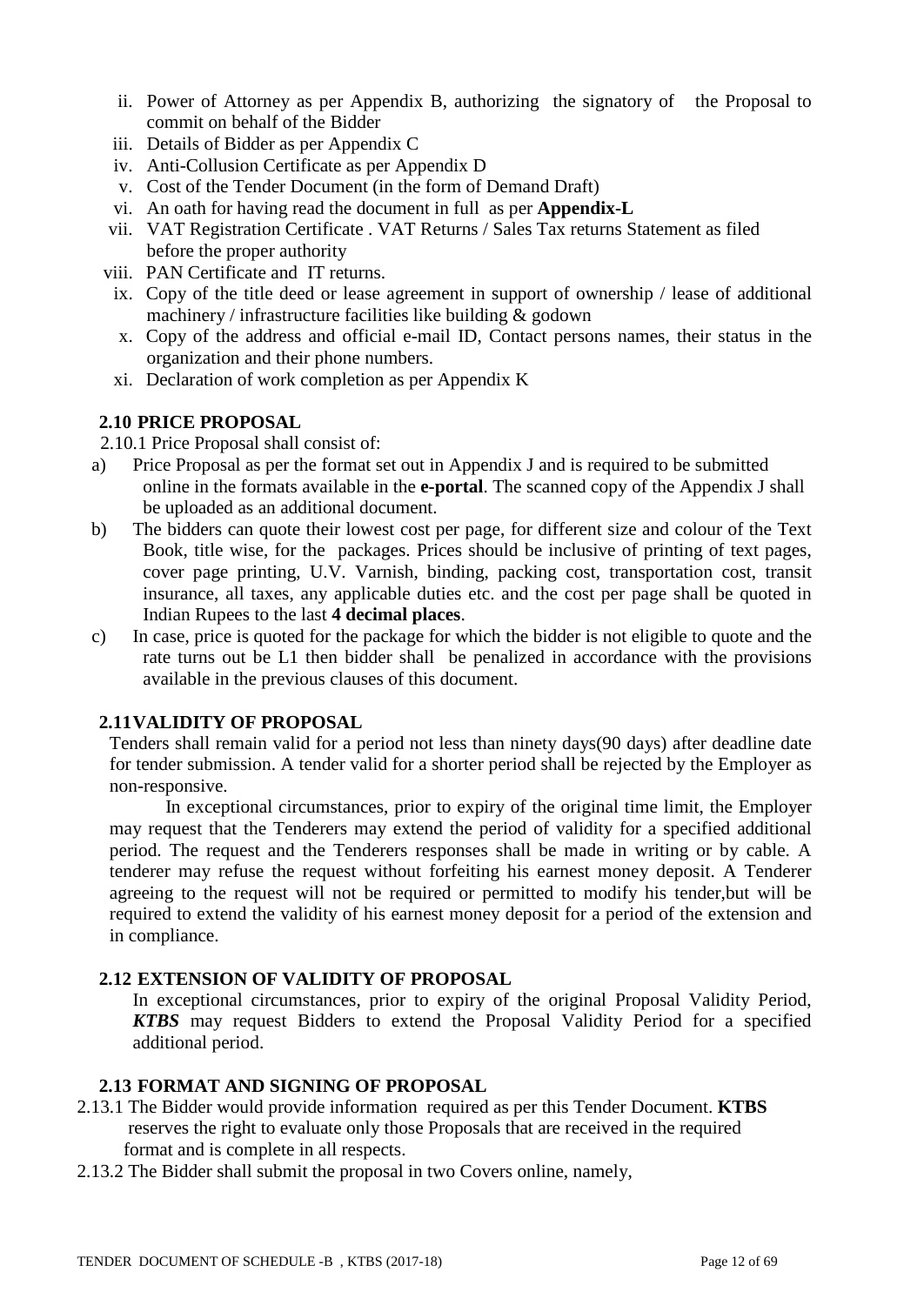- a) Technical Bid, consisting of the details mentioned in **section 2** of this tender document and
- b) Price Bid, consisting of the Bidders lowest quoted rate being the financial proposal for the project in prescribed format (Appendix J).

## **2.14 METHOD OF SUBMISSION OF PROPOSALS**

- 2.14.1 The proposals shall be submitted online in the e-portal in the Provided formats only. Scanned copies of the same shall be uploaded where ever sought
- 2.14.2 The e-portal itself will disqualify the improper and delayed Bids and KTBS shall assume no responsibility for any such eventualities.

#### **2.15 PROPOSAL DUE DATE**

- 2.15.1 Proposals should be submitted only on-line and through the notified Government of Karnataka e-procurement platform before 17.30hrs on the Proposal Due Date mentioned in the Bidding Schedule in the manner and form as detailed in this Tender Document. Proposals submitted in any other mode shall not be acceptable.
- 2.15.2 *KTBS* may, in exceptional circumstances, and for reasons to be recorded in writing, extend the Proposal Due Date, by issuing an Addendum in accordance with Clause 2.6, uniformly for all Bidders.

#### **2.16 MODIFICATIONS/SUBSTITUTION/WITHDRAWAL OF PROPOSALS**

- 2.16.1 Any modification, Substitution, withdrawal of proposal can be made by the tenderer only through the said e-portal in the form and manner as provided.
- 2.16.2 To assist in the examination, evaluation, and comparison of Proposals, KTBS may utilize the services of consultant(s) or advisor(s).

#### **D. EVALUATION OF PROPOSAL**

#### **2.17 PROPOSAL OPENING**

*2.17.1 KTBS* would open online, the Qualification, Submissions as per the schedule for the purpose of evaluation.

2.17.2 Proposals for which an acceptable notice of withdrawal has been submitted in accordance with **Clause 2.14** will not be opened. However for technical reason if it opens it will not be considered.

*2.17.3 KTBS* would subsequently examine and evaluate Proposals in accordance with the criteria set out in Sections 3, 4 and 5 of this Tender Document.

#### **2.18 CONFIDENTIALITY**

Information relating to the examination, clarification, evaluation, and recommendation for the Bidders shall not be disclosed to any person not officially concerned with the process. *KTBS* will treat all information submitted as part of Proposal in confidence and would require all those who have access to such material to treat the same in confidence. *KTBS* will not divulge any such information unless it is ordered to do so by any authority pursuant to applicable law or order of a competent court or tribunal, which requires its disclosure.

#### **2.19 TESTS OF RESPONSIVENESS**

- 2.19.1 Prior to evaluation of Proposals, *KTBS* will determine whether each Proposal is responsive to the requirements of the Tender Document. A Proposal shall be considered responsive if the Proposal:
	- a) is received/deemed to be received by the Proposal Due Date including any extension there of pursuant to Clause 2.13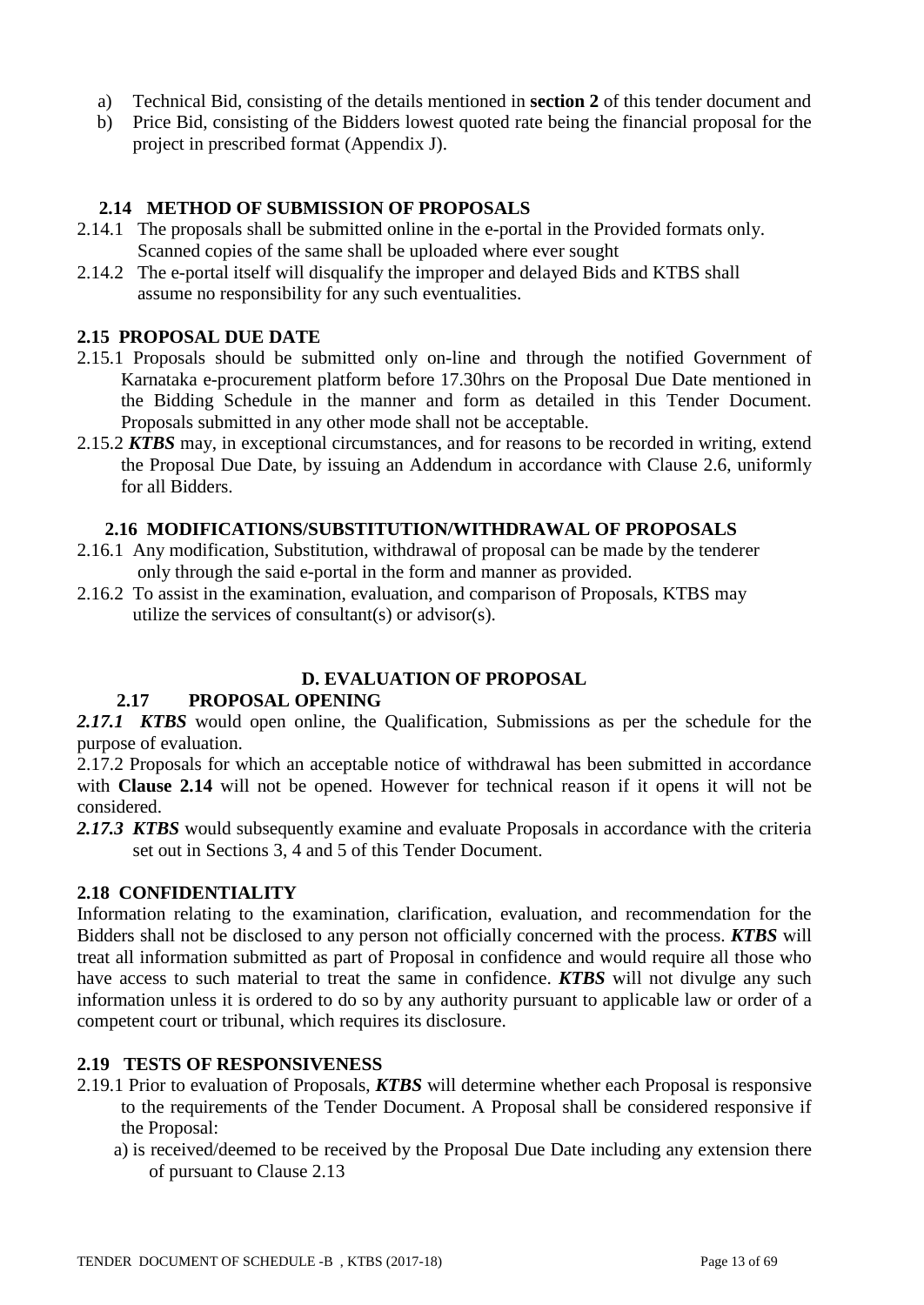- b) is accompanied by the Power of Attorney, the format for which is specified in Appendix B
- c) contains all the information as requested in this document
- d) contains information in formats same as those specified in this document
- e) Proof of Ownership of a Printing Press as per the criteria prescribed and their location within the states of India .
- f) VAT Registration Certificate .
- g) VAT Returns filed before proper authorities .
- h) PAN Certificate . IT returns filed before proper authorities .
- i) Copy of the title deed or lease agreement in support of ownership / hire / lease of infrastructure facilities like building / godown
- j) mentions the validity period as set out in Clause 2.9.
- k) Bank solvency certificate as per Appendix N. For the Solvency amount refer Appendix-P
- 2.19.2 *KTBS* reserves all the rights to reject any Proposal which is non-responsive and no request for alteration, modification, substitution or withdrawal shall be entertained by *KTBS* in respect of such Proposals.

#### **2.20 CLARIFICATIONS**

To facilitate evaluation of Proposals, *Purchaser* may, at its discretion, seek clarifications in writing from any Bidder regarding its Proposal.

## **2.21 QUALIFICATION SUBMISSIONS**

- 2.21.1 The Qualification Submissions of the Bidders would first be checked for responsiveness as set out in Clause 2.17 above. All Proposals found to be substantially responsive shall be evaluated as per the Qualification Criteria set out in Section 3.
- 2.21.2 Bidders who meet the qualification criteria shall be short-listed *("Qualified Bidders")* for further evaluation.
- 2.21.3 The Price Bid of the Bidders who do not meet the Qualification Criteria shall not be opened.
- 2.21.4 The Qualification Submissions of the Qualified Bidders would be evaluated as per the Qualification Evaluation Criteria set out in Section 3. The Purchaser either himself or through his representative may inspect the factory premises of the bidder regarding the availability of the facilities as per qualification documents submitted.

#### *2.22 Qualified Bidders*

Bidders who are found to be acceptable as *"Qualified Bidders"* would be considered for evaluation in the next stage.

#### **2.23 PROPOSAL EVALUATION: PRICE BID**

Price Proposal of only the *Qualified Bidders* would be opened and evaluated as per process set out in Section 4 and 5 to identify an *Eligible Bidder*.

#### **2.24 DECLARATION OF SUCCESSFUL BIDDER**

- 2.24.1 *KTBS* may either choose to accept the Proposal of an *Eligible Bidder* or invite him for negotiations.
- 2.24.2 Upon acceptance of the Proposal of the *Eligible Bidder* with or without negotiations, *KTBS* shall declare the *Eligible Bidder* as the *Successful Bidder*.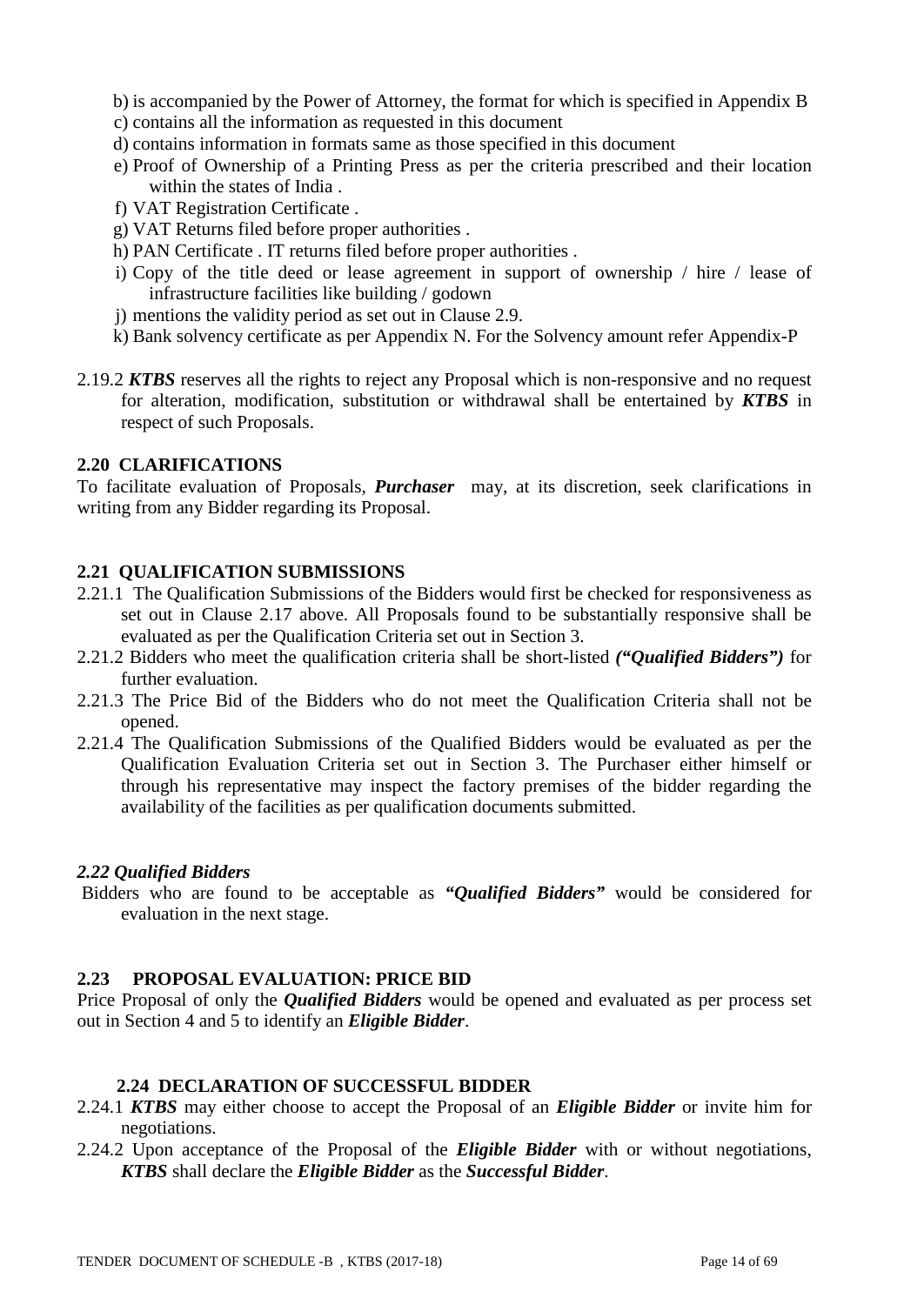## **2.25 NOTIFICATIONS**

*KTBS* will notify the Successful Bidder through e-procurement platform or by facsimile or e-mail and by a Letter of Acceptance (LOA) that his Proposal has been accepted.

## **2.26 KTBS's RIGHT TO ACCEPT OR REJECT PROPOSAL**

- 2.26.1 *KTBS r*eserves all the rights to accept or reject any or all of the Proposals without assigning any reason and to take any measure as it may deem fit, including annulment of the bidding process, at any time prior to award of the Project, without liability or any obligation for such acceptance, rejection or annulment.
- 2.26.2 *KTBS* reserves all the rights to invite revised Proposals from Bidders with or without amendment of the Tender Document at any stage, without liability or any obligation for such invitation and without assigning any reason.
- 2.26.3 *KTBS* reserves the right to reject any Proposal at any time if:
	- a) a material misrepresentation made at any stage in the bidding process is uncovered; or
	- b) the Bidder does not respond promptly and thoroughly to requests for supplemental information required for the evaluation of the Proposal. This would lead to the disqualification of the Bidder. If such disqualification / rejection occurs after the Proposals have been opened and the Successful Bidder gets disqualified / rejected, then *KTBS* reserves the right to:
		- **i.** declare the Bidder with second lowest Price Proposal/ Modified Price Proposal as the Eligible Bidder and where warranted, invite such Bidder for negotiations; or,
		- **ii.** take any such measure as may be deemed fit in the sole discretion of *KTBS*, including annulment of the bidding process.

#### **2.27 SUBMISSION OF LETTER OF ACCEPTANCE AND EXECUTION OF AGREEMENT**

- 2.27.1 Within the 20days of issue of LOA,the successful bidder shall accept the LOA and return the same to KTBS, The successful bidder shall furnish a security deposit of 5% of Package value mentioned in the LOA and will sign the agreement and deliver it to the purchaser, within the 20days of the issue of LOA or within such further time as **KTBS** may agree to at its discretion
- 2.27.2 If the Successful Bidder wants to authorize any person on behalf of him to sign the agreement, he shall, before signing of the Agreement, submit to *KTBS***,** a power of attorney to sign the Agreement with *KTBS***.**
- 2.27.3 **KTBS** will promptly notify other Bidders that their Proposal has not been accepted and their Bid Security shall be discharged/returned as promptly as possible, within a period of eight (8) weeks from the date of announcement of the Successful Bidder.

## **2.28PERFORMANCE SECURITY**

- 2.28.1 The successful Bidder shall furnish Performance Security in the form of an Irrevocable Bank Guarantee issued by a Nationalized bank or a Public Sector Bank in India or an Accepted Scheduled Bank in favour of "The Managing Director, Karnataka Text Book Society, Bengaluru", for a sum equivalent to 5% of the package value separately for all the packages which may be allotted to the successful bidder within 20 days from issue of Letter of Acceptance(LOA). The performance bank guarantee should be valid till 31st of **March 2018** or covering a period of 120 days after the end of contract obligation whichever is later.
- 2.28.2 Failure of the Successful Bidder to comply with the requirements of Clause 2.26.1 shall constitute sufficient grounds for the annulment of the LOA, and forfeiture of the Bid Security. In such an event, *KTBS* reserves all the rights to take any such measure as may be deemed fit in the sole discretion of KTBS, including annulment of the bidding process.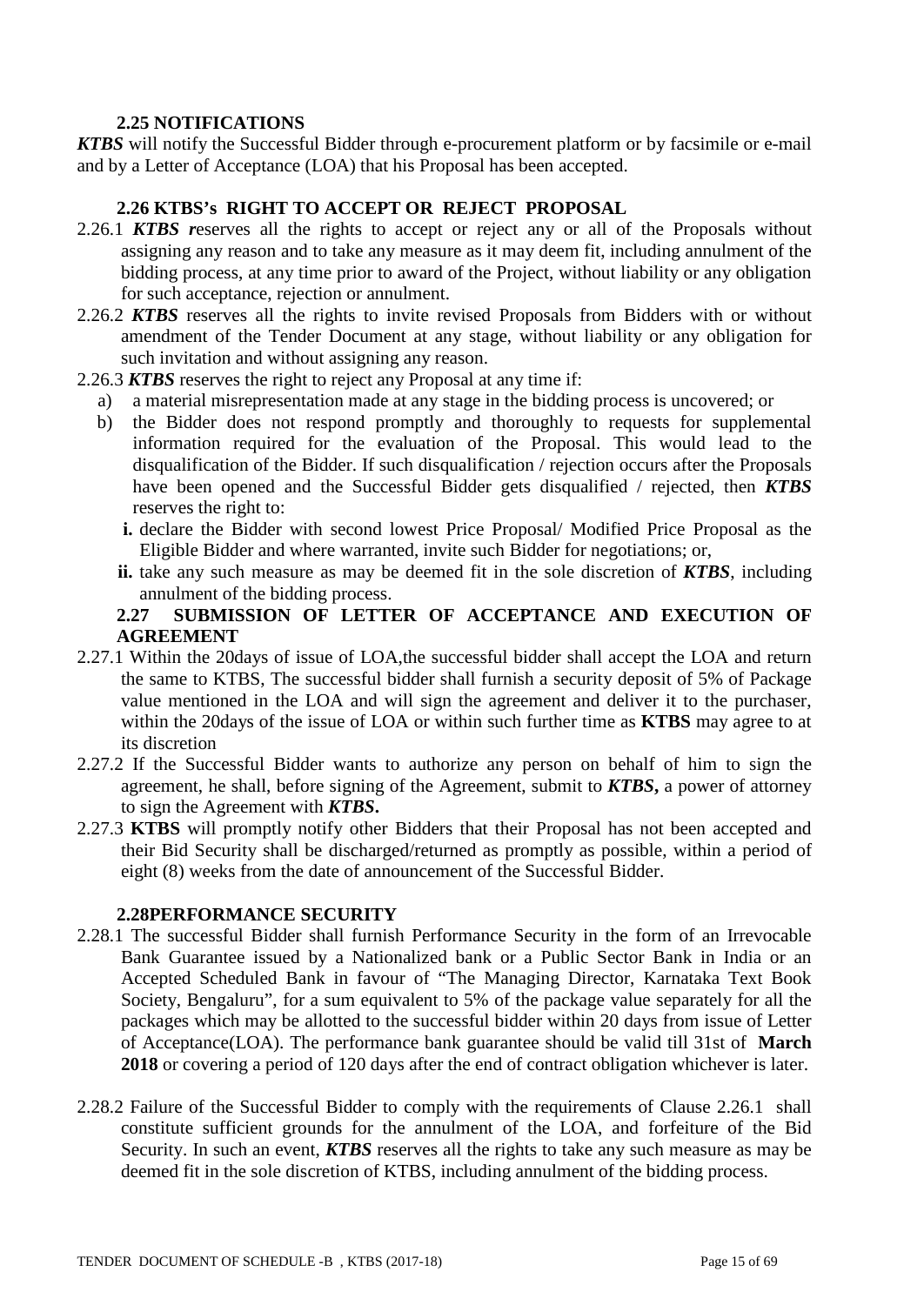## **SECTION 3 EVALUATION FOR QUALIFICATION**

## **3.1 EVALUATION PARAMETERS**

3.1.1 The Bidder's competence and capability is proposed to be established by the following parameters:

## *A. EXPERIENCE IN TERMS OF*

- i. Printing and Supply of books / Textbooks;
- ii. In accordance with time Schedule; and
- iii. Quality of material delivered.

iv. Previous performance as assessed by the KTBS or any other authorities.

| Sl.No Experience Criteria                                       |
|-----------------------------------------------------------------|
| Billing of atleast Rs.20,00,000/-(Twenty Lakhs only) from a     |
| single project of printing and supply of books/textbooks during |
| any one year of these 3 years i.e., 2013-14, 2014-15, 2015-16   |

 The bidder should have 3 years of experience in printing of books. The Bidder shall furnish evidence to support its claim as per Appendix G-1.

## *B. FINANCIAL CAPABILITY IN TERMS OF*

- i. Annual sales turnover.
- ii. Net worth.

The Bidder shall furnish evidence to support its claim as per Appendix G-2

Turnover of the bidder shall be certified by his statutory auditor who should mention his name, address and membership number. Turnover certificate shall be based on the audited accounts of the bidders, or based on the returns filed with the Income tax authority or the Commercial Tax authority

3.1.2 On each of these parameters, the Bidder would be required to meet the evaluation criteria as detailed in this Section.

## **3.2 INFRASTRUCTURE CAPABILITY REQUIREMENTS**

| Sl no | Category and the Description of the machinery prescribed                                                                                                                                                                                                                                                                                                              | Quantity |
|-------|-----------------------------------------------------------------------------------------------------------------------------------------------------------------------------------------------------------------------------------------------------------------------------------------------------------------------------------------------------------------------|----------|
|       | <b>Pre-Printing machinery</b>                                                                                                                                                                                                                                                                                                                                         |          |
|       | Computer to Plate making plant with processor capable of making plates<br>Double Crown, A-1 and such similar sizes<br>or<br>Plate exposing system with processor capable of making plates Double<br>Crown, A-1 and such similar sizes<br>(Note: Since it is single colour books the plates can be made by taking)<br><i>tracing sheet output are also acceptable)</i> | one unit |
|       |                                                                                                                                                                                                                                                                                                                                                                       |          |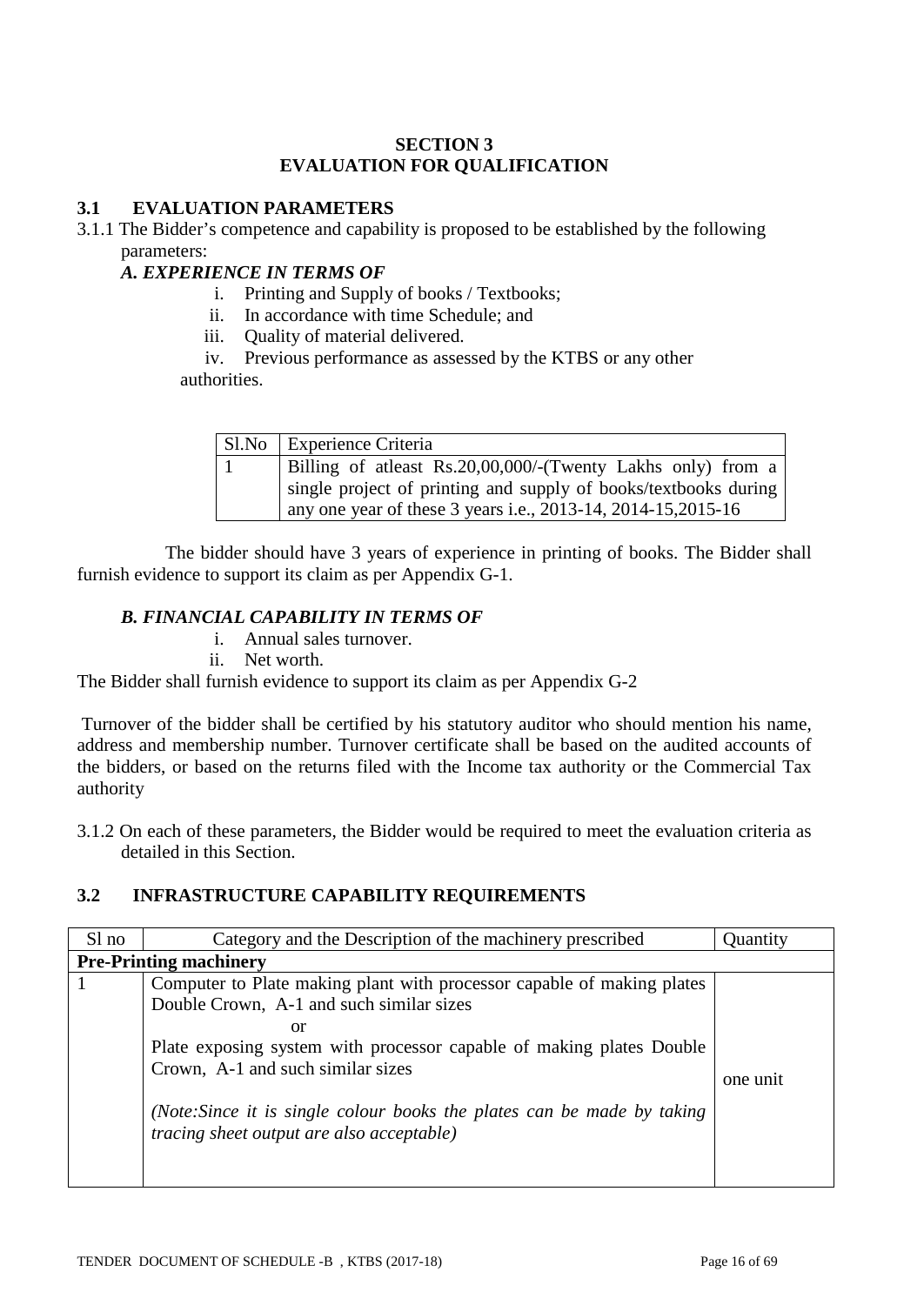|                | <b>Printing machinery</b>                                                                                   |           |
|----------------|-------------------------------------------------------------------------------------------------------------|-----------|
|                | Single or multi printing unit web offset machine with a minimum cut off                                     |           |
| 1              | 508 mm, reel width 760 mm or more, with one quarter folder. The rated                                       | one unit  |
|                | speed of the machine with quarter folding shall not be less than 10,000                                     |           |
|                | cycles per hour.                                                                                            |           |
|                | <b>Or</b>                                                                                                   |           |
|                | Single Colour sheet fed printing machines with a production speed of                                        |           |
|                | about 5000 SPH, with a printing format of atleast 20X30 inches.                                             | Two units |
|                | (Note: if for any reason like bigger format or both sides printing etc., the                                |           |
|                | requirement of number of units will be proportionately less.)                                               |           |
|                | Four colour sheet fed CPC offset printing machine with a Sheet size of                                      |           |
| $\overline{2}$ | 485mm X 660mm (19"x26") or above , capable of printing on Boards of at                                      |           |
|                | least 220 GSM.                                                                                              | one unit  |
|                | (Note: Optional since the only cover pages are to be printed this service                                   |           |
|                | may be outsourced. If so on MOU with the firm possessing the 4 colour                                       |           |
|                | printing machine shall be provided)                                                                         |           |
| <b>Binding</b> | and Finishing Machinery                                                                                     |           |
| $\mathbf{1}$   | Fully automatic stand alone perfect binding machine of minimum 6                                            |           |
|                | clamps with 2000 cycles per hour OR equivalent productivity or more.                                        | One unit  |
|                | (Note: required to achieve at least a production of at least 15,000 books                                   |           |
|                | per shift.)                                                                                                 |           |
|                | Fully automatic 3 side cutting machine capable trimming books of crown                                      |           |
|                | $1/4^{\text{th}}$ size on 3 sides at a time.                                                                | one unit  |
| $\overline{2}$ | (Note: It is essential to trim the books in a three side trimmer to achieve                                 |           |
|                | the speed and correct right angles at the corners.)                                                         |           |
|                | Fully automatic programmatic cutting machine 92 cm (32 inches) size                                         |           |
|                | (min)                                                                                                       | one unit  |
|                | (Note: Required to cut the Cover Boards etc.)                                                               |           |
|                | Offline UV varnishing system.<br>(Note: If the four colour printing machine is equipped with inline coating |           |
|                | system this machine is not required.)                                                                       | one unit  |
|                | Fully automatic folding machine capable folding sheets in the size of                                       |           |
|                | Double Crown to crown $1/4^{\text{th}}$ size                                                                | Two units |
|                | (Note: Required only for the sheet fed printers)                                                            |           |
|                | <b>Manpower, Factory and Storage Space</b>                                                                  |           |
|                |                                                                                                             |           |

The plant shall be operated by qualified and trained manpower with qualified supervisors for quality checking in the production line.

The plant shall be well planned and is required to be in easily accessible location. It is expected to be laid out in an area of about 5,000 sq feet to have easy and safe movement of the materials. The storage space shall be at least another 5,000 sq feet covered area for the safe storage of finished goods as well as to stock the paper.

## **Note** :

### **a) The Specifications mentioned above are at minimum configurations expected , but Superior Machinery in the similar class are also acceptable. However, decision of the Purchaser in this regard shall be final and binding.**

**b.** In the table above, the bidder should own the required number of Printing machines. Additional Machinery, may be hired or taken on lease if required if a necessity arises during the course of production. Infrastructure, viz., minimum space and storage space can be either owned or hired or leased. Where the infrastructure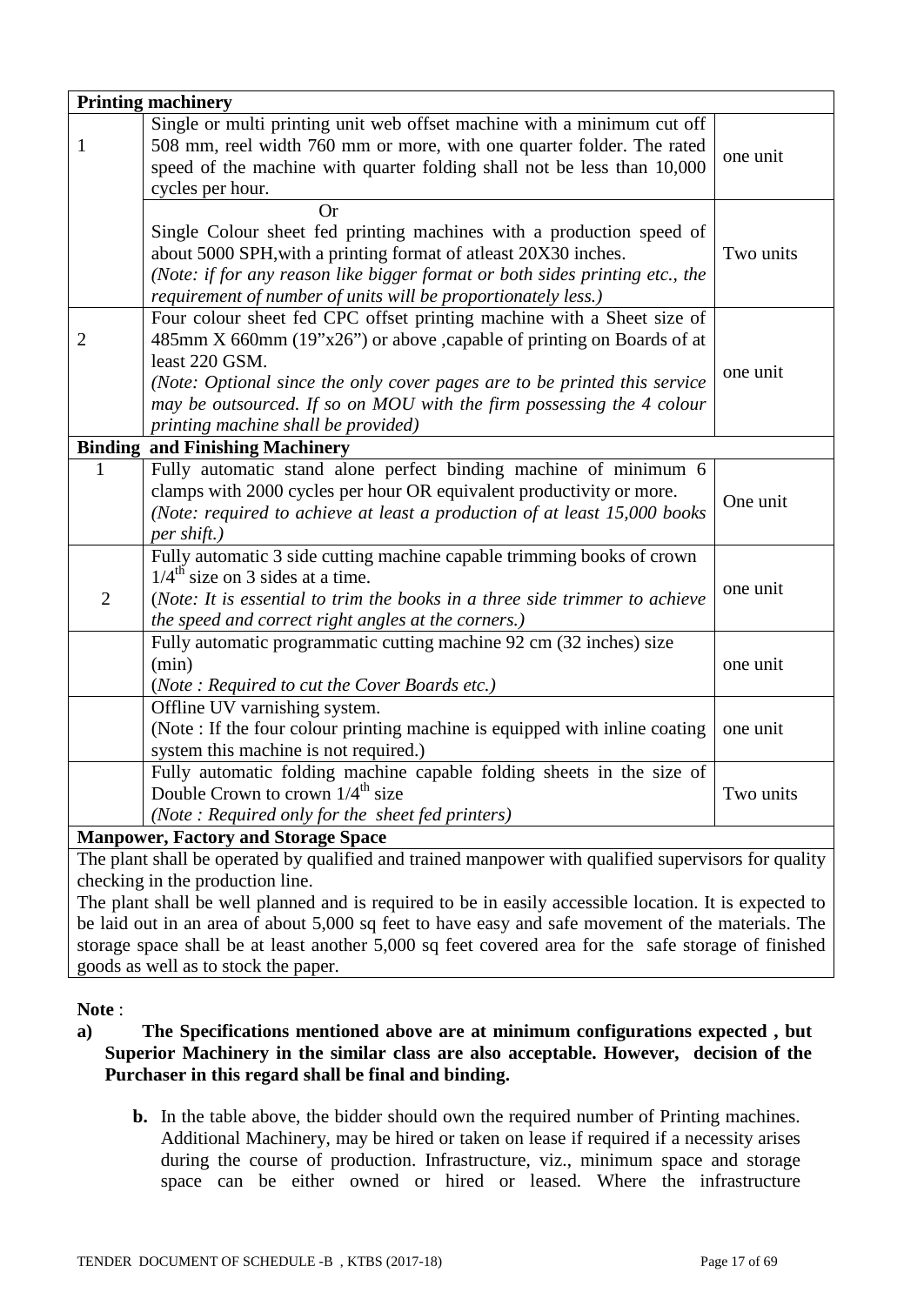capability/facilities are either hired or leased, the period of hire or lease should be double the period for which performance guarantee is to be furnished by the successful bidder.

- **c.** Mode of ownership and the period of lease or rent of infrastructure capability should be certified by the Statutory Chartered Accountant of the bidder. A chartered Accountant who issues such a certificate shall mention, in the certificate so issued, his name, address, membership number and the documents he has verified to issue the certificate.
- **d.** The CTP is made compulsory since all the data is being given in soft copies and the plates are required to be made by Computer to Plate method only.
- **e.** A perfect binding machine with the same out put capacity with lesser number of clamps may also be considered. However the number of clamps shall not be less than four. The purchaser will be the final authority to assess the capacity of the machine.

#### **3.3 FINANCIAL CAPABILITY**

3.3.1 Financial Capability of the Bidder would be evaluated on the basis of the following:

| Sl No. | <b>Financial Capability Criteria</b>                                              |
|--------|-----------------------------------------------------------------------------------|
|        | Annual financial turnover as specified in Appendix-P in any 2 years of the last 5 |
|        | vears.                                                                            |

- 3.3.2 The Bidder should provide information regarding the above based on audited annual accounts for the respective financial years. The financial year would be the same as the one normally followed by the Bidder for its Annual Report.
- 3.3.3 The Proposal must be accompanied by the audited annual financial statements of the Bidder for the last three (3) completed financial years.
- 3.3.4 Turnover and net worth of the bidder shall be certified by his statutory auditor who should mention his name, address and membership number. Turnover certificate shall be based on the audited accounts of the bidders, or based on the returns filed with the tax authority.

#### **3.4 QUALIFICATION CRITERIA FOR FINANCIAL CAPABILITY**

- 3.4.1 For the purpose of Qualification the Bidder is required to demonstrate the financial capability as set out in 3.2 and 3.5 of this tender document.
- 3.4.2 For the purposes of evaluation financial data from the latest three annual accounts would be considered.

**3.5 QUALIFIED BIDDERS:** Bidders meeting both the Experience Criteria and Financial Capability Criteria as mentioned above shall be declared as **Qualified Bidders**. The Proposals of only the Qualified Bidders shall be considered for further evaluation.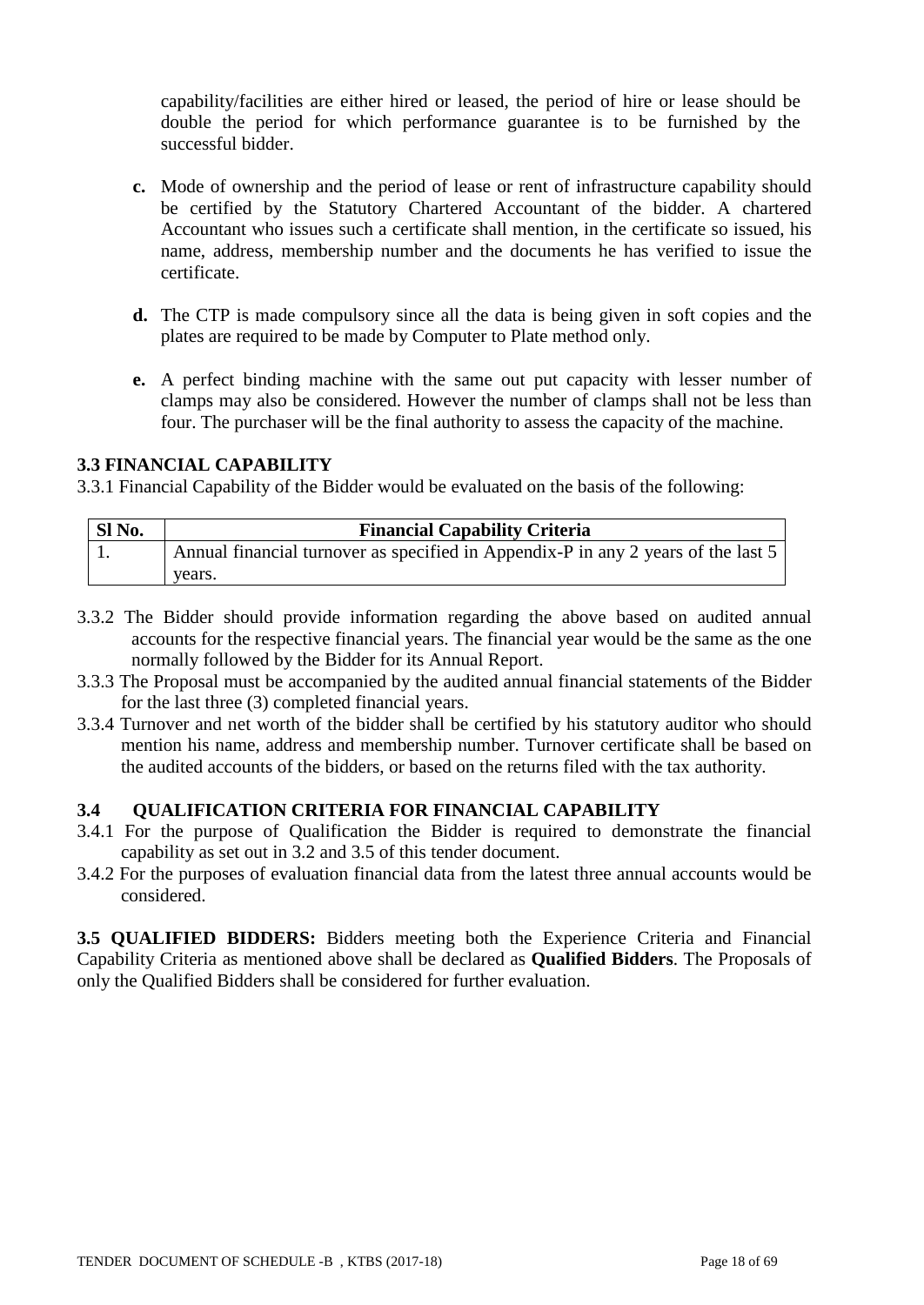#### **SECTION 4**

### **EVALUATION OF PRICE PROPOSAL**

#### **4.1 EVALUATION PARAMETERS**

The Price Bids of qualified bidders alone will be evaluated on the basis of

- **a.** Price proposals
- **b.** The satisfactory completion of the printing and supply of textbooks within the time schedule as per any earlier contractual obligations handled.

## **4.2 EVALUATION METHODOLOGY**

- 4.2.1 The evaluation is packagewise. Based on the number of copies of textbooks required to be printed and the rate per page quoted for each title, the cost of production of the total number of copies of textbooks in a package will be calculated and Lowest Rate (L1 Rate) will be determined based on the lowest total cost of production of the required number of copies of all the titles in that package. The Bidders shall be ranked based on the lowest quoted price proposal determined as above and the bidder with the lowest price shall be ranked L1 and other proposals ranked in ascending order.
- 4.2.2. In case the Price Bid of any Bidder does not comply with the aforesaid condition, KTBS may, at its own discretion, reject such Proposal as non responsive.
- 4.2.3 The bidder shall be ranked based on the lowest quoted price proposal. The bidder with the lowest price shall be ranked L1 and other proposals ranked in ascending order.

4.2.4 In the event that two or more tenderers give first preference and quote the same rate for the same package then **KTBS** may;

- **a.** Consider technical criteria whoever fulfills more.
- **b.** Invite fresh Price Bids from such Bidders within time schedule as notified by Purchaser, **OR**
- c. Take any such measure as may be deemed fit in its discretion.
- 4.2.5 If any of the packages are left unquoted, then KTBS may,
	- a. Invite fresh Price Bids from qualified Bidders within time schedule as notified by Purchaser,

#### **OR**

.

b. Invite fresh tender or take any such measure as may be deemed fit in its discretion.

4.2.6 The **successful Bidder** and **KTBS** shall proceed with finalizing the agreement in accordance with Clause 2.27

#### **SECTION 5 BIDDING SCHEDULE**

*KTBS* would endeavor to adhere to the BID schedule as noted elsewhere in this document.

#### **SECTION 6**

#### **GENERAL CONDITIONS OF CONTRACT**

### **6.1 DEFINITIONS**

- 6.1.1 In this Contract, the following terms shall mean and be interpreted as indicated:
- (a) *"The Contract"* means the agreement entered into between the Purchaser and the Supplier, as recorded in the Contract Form signed by the parties, including all the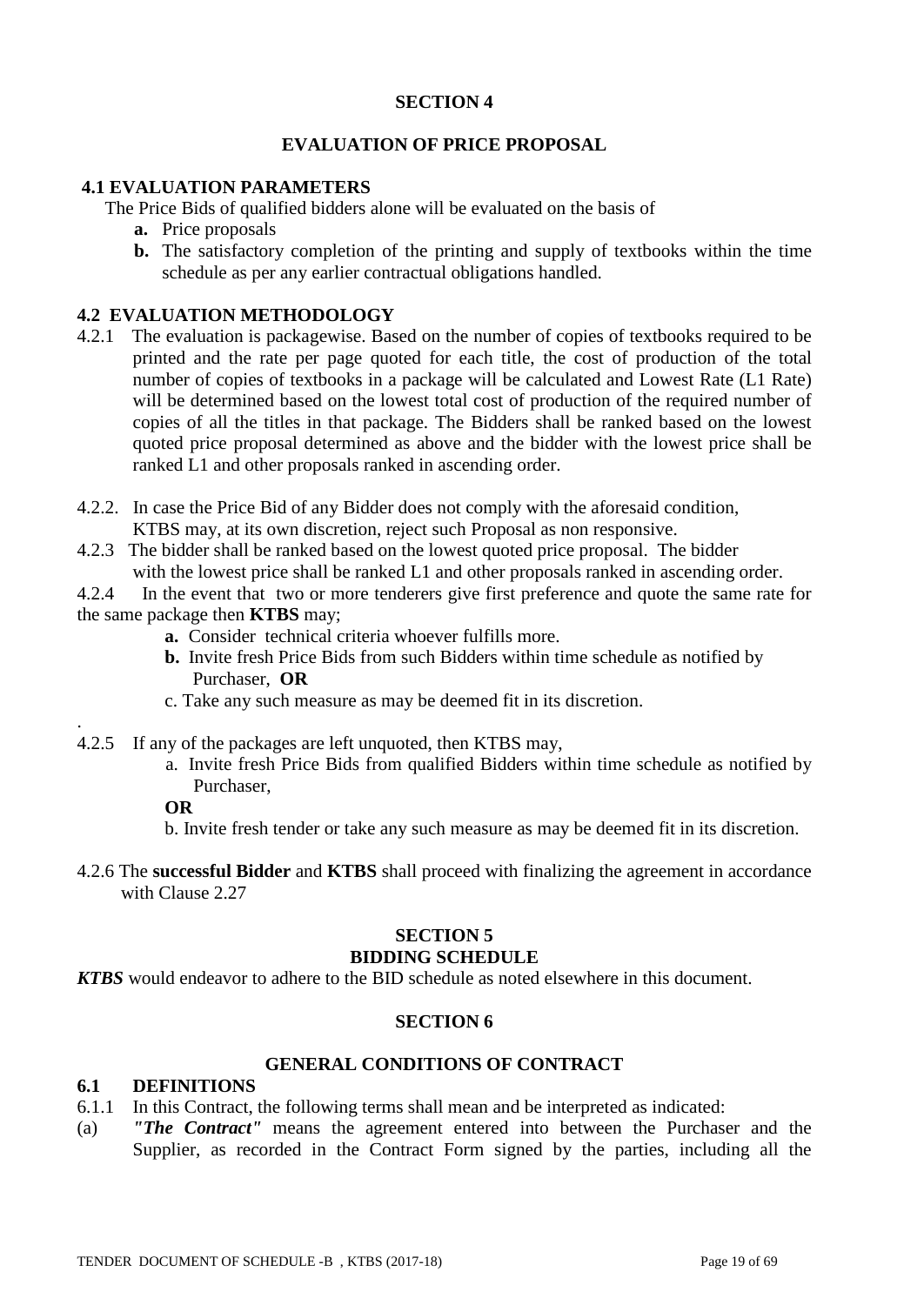attachments and appendices thereto and all documents incorporated under reference therein;

- (b) *"The Contract Price"* means the price payable to the Supplier under the Contract for the full and proper performance of its contractual obligations;
- (c) *"The Contract Period"* means the period which the tender connotes*;*
- (d) "*The School Text Books"* means printed and supplied textbooks which the Supplier is required to supply to the Purchaser under the Contract;
- (e) *"Services"* means services rendered to Block Education Officers (BEOs)in case of Free & sale category textbooks inclusive of transportation, insurance, and any other incidental cost.
- (f) *"GCC"* means the General Conditions of Contract contained in this section.
- (g) *"SCC"* means the Special Conditions of Contract.
- (h) *"The Purchaser"* means the Managing Director, The Karnataka Textbook society® Karnataka, in short " the **KTBS**"
- (i) *"The Purchaser's Country"* is India and State is Karnataka.
- (j) *"The Supplier"* means the *LEGAL ENTITY* supplying the School Text Books under this Contract.
- (k) *"The Government"* means the Government of Karnataka.
- (l) *"Block Education Officer",* means an authority to whom the free & sale category Textbooks are to be supplied at the places scheduled for supply of text books.
- (m) *"Deputy Director for Public Instruction*" means the DDPI.
- (n) *"Day"* means calendar day.
- (o) *"Tender"* means the formal offer made for printing and supply of goods or services in response to an invitation for tender published / notified .
- (p) *"Tender Document"* means the set of papers detailing the schedule of works, calendar of events, requirement of goods and services, technical specifications, procurement criteria and such other particulars, as may be prescribed for evaluation and comparison of tender.
- (q) *"Tender inviting Officer"* means the Managing Director of The Karnataka Text Book Society ®, Karnataka.
- (r) *"Tender accepting authority"* means the Managing Director, The Karnataka Text Book Society ®, Karnataka.
- (s) *"Tender Scrutinizing& Evaluating authority"* means Authority as constituted by the Managing Director of The Karnataka Text Book Society ®, Karnataka.
- (t) *" Tender Appellate Authority" means the Commissioner for Public Instructions(CPI) Bengaluru.*
- (u) *"Notification of award of Contract"* means the intimation in the form of a letter of acceptance by KTBS to the successful bidder. Acceptance by the successful bidder within 24 hours / notified period of time from the date of its issue will constitute the formation of **Contract**
- (v) **`DPS ` means the ` Director of Printing , Stationery & Publications , Government of Karnataka, Bengaluru`, the third party quality certifying agency appointed for the purpose of Tender by the Purchaser.**

#### **6.2 APPLICATION**

These General Conditions shall apply to the extent that they are not superseded by any provisions in other parts of the Contract.

## **6.3 STANDARDS**

The school text books supplied under this contract shall conform to the standards mentioned in the Technical Specifications and where no applicable standard is mentioned, to the authoritative standard appropriate to the School Text Books.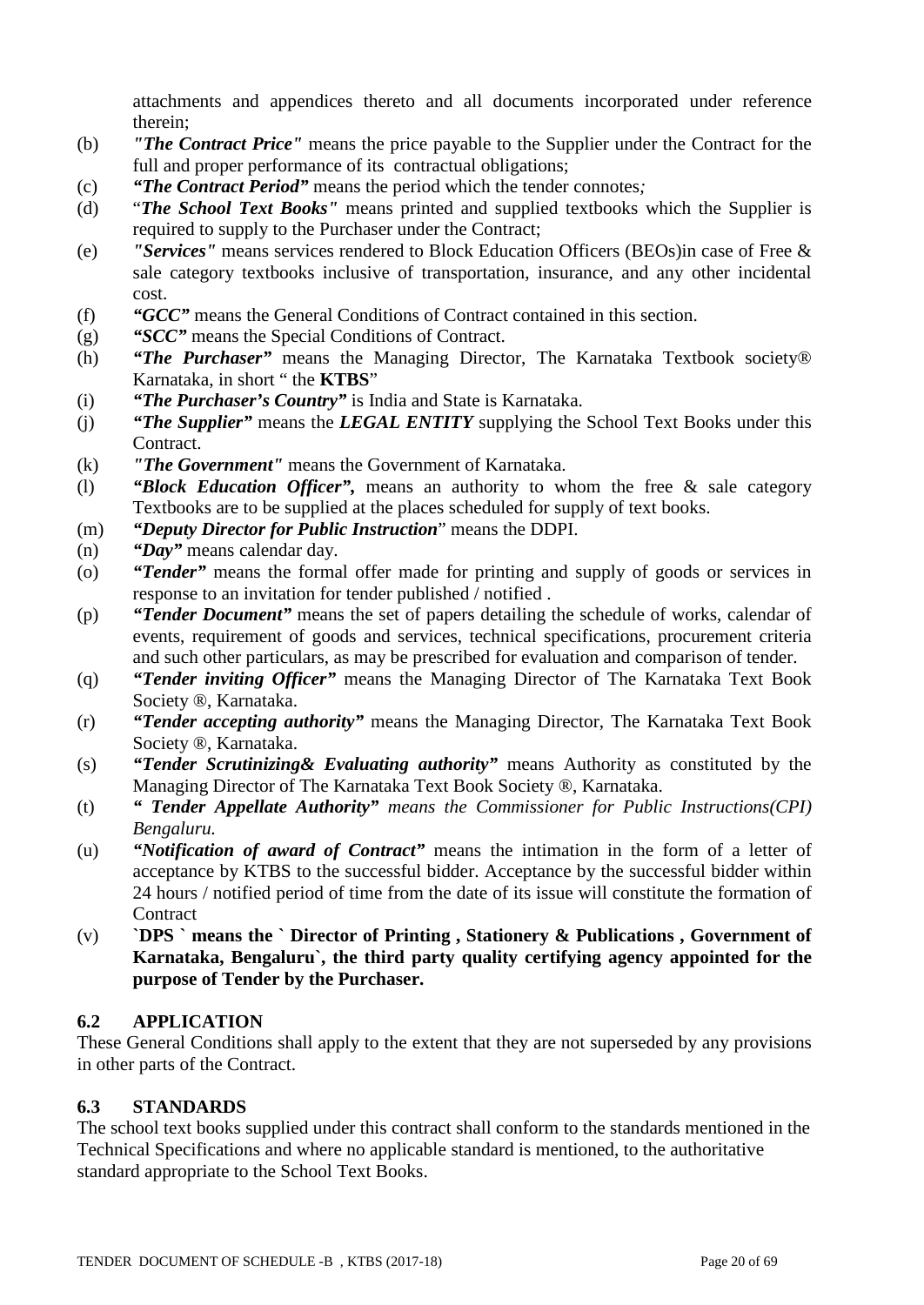## **6.4 USE OF CONTRACT DOCUMENTS AND INFORMATION**

- 6.4.1 The Supplier shall not, without the Purchaser's prior written consent, disclose the Contract, or any provision thereof, or any specification, sample or information furnished by or on behalf of the Purchaser in connection therewith, to any person other than a person employed by the Supplier in performance of the Contract. Disclosure to any such employed person shall be made in confidence and shall extend only so far as may be necessary for purposes of such performance.
- 6.4.2 The Supplier shall not, without the Purchaser's prior written consent, make use of any document, pre-press material or information enumerated in GCC Clause 6.4.1 except for purposes of performing the Contract.
- 6.4.3 Any document, other than the Contract itself, enumerated in GCC Clause 6.4.1 shall remain the property of the Purchaser and shall be returned (in all titles) to the Purchaser on completion of the Supplier's performance under the Contract if so required by the Purchaser.
- 6.4.4 The supplier shall permit the purchaser to inspect the Supplier's accounts and records relating to the performance of the Supplier and to have them audited by auditors appointed by the purchaser if so required.

## **6.5 COPY RIGHTS**

The Managing Director, The Karnataka Text Book Society® is the copyright holder and the publisher to all the titles printed under the Tender. The textbooks printed under the Tender are to be supplied only to the Purchaser, viz., The Managing Director, The Karnataka Text Book Society ®. However, the purchaser indemnifies the supplier against all third-party claims of infringement of copyright, trademark arising from use in the school text books.

The supplier shall not print the name and address of his firm / office / organization on the outer page of the cover pages. More specifically, the Supplier shall print the name, address and Contact number of his firm / office / organization only on the Printer page, with prior approval

## **6.6 PERFORMANCE SECURITY**

- 6.6.1 Within **20** days of issue of the letter of acceptance, the Supplier shall furnish performance security, as mentioned in 2.28. The performance bank guarantee should be valid covering a period of up to March  $31<sup>st</sup>$  2018 or 120 days after the end of contractual obligations, whichever is later .
- 6.6.2 The proceeds of the performance security shall be payable to the Purchaser as compensation for any loss resulting from the Supplier's failure to complete any one of its obligations under the Contract.
- 6.6.3 The Performance Security will be discharged by the Purchaser and returned to the Supplier after March  $31<sup>st</sup>$  2018 subject to the fulfillment of all performance obligations under the contract or otherwise after 120 days of completion of the contract obligations subject to the fulfillment of all performance obligations under the contract, whichever is later.
- 6.6.4 In the event of any contract amendment, the Supplier shall, within 21 days of issue of such amendment, furnish the amendment to the Performance Security, rendering the same valid for the duration of the Contract, as amended for further period of 90 days thereafter.
- 6.6.5 Failure to submit the performance bank guarantee for the period specified above will constitute sufficient ground for cancellation of the contract and forfeiture of the security deposit.

#### **6.7 INSPECTIONS AND TESTS**

6.7.1 The Purchaser or its representative shall have the right to inspect and/or to test the school text books to ascertain their conformity to the Contract specifications.The Purchaser shall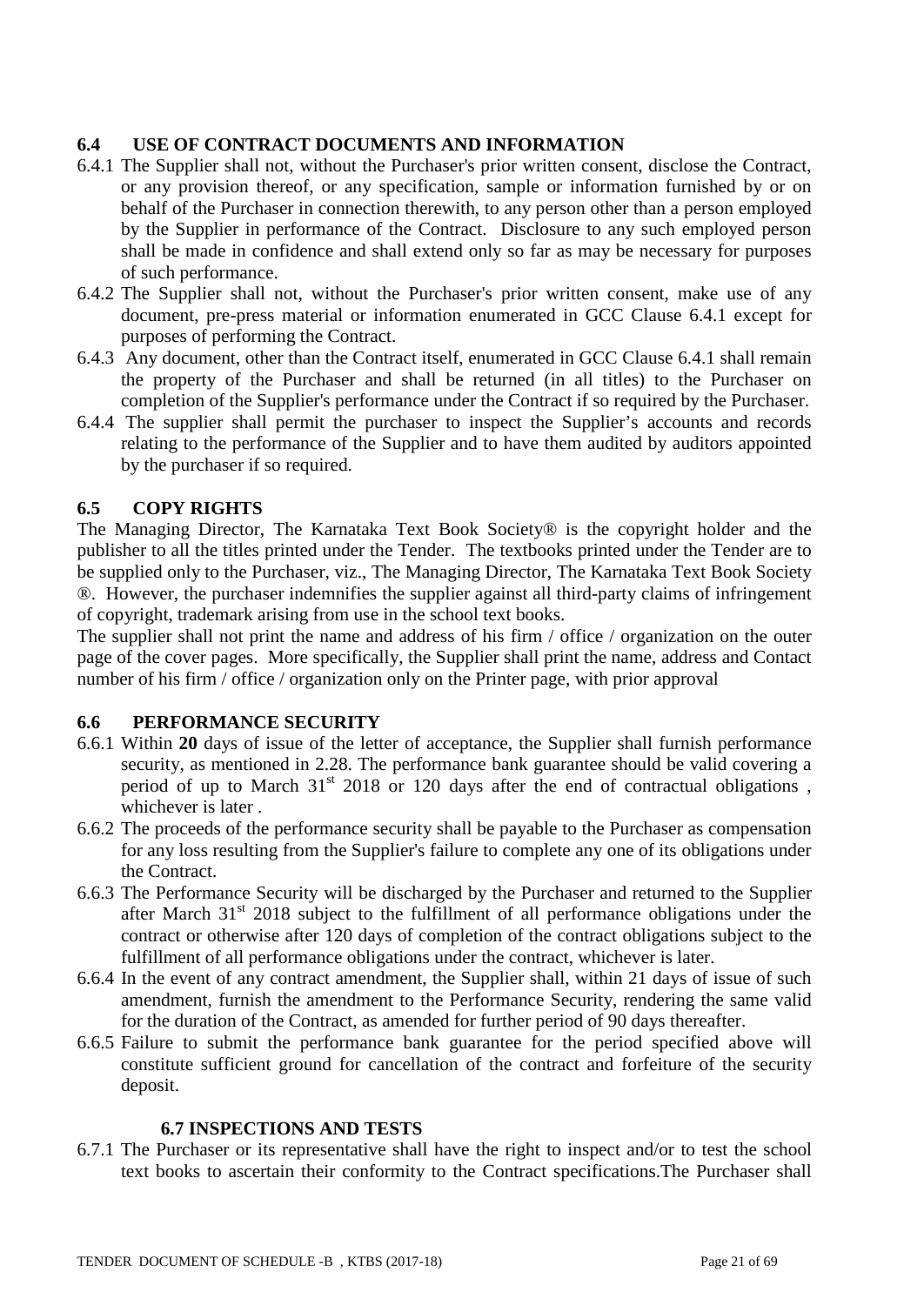notify the Supplier in writing in a timely manner of the identity of any representatives retained for these purposes.

- 6.7.2 The paper to be used for printing of the text book may be inspected and tested based on the "mill certificate" submitted by the printer, from the KTBS official or its approved agencies. The finished Text books shall be inspected at the printer's premises.
- 6.7.3 If the inspected or tested school books /forms of the books fail to conform to the specifications, the Purchaser may reject such quantity of books/forms and the Supplier shall either replace the rejected text books or make necessary alterations to meet specification requirements free of cost to the Purchaser.
- 6.7.4 The Supplier shall compulsorily obtain "Mill Certification" regarding the quality of the paper purchased. "Mill Certification" shall be for the general quality of paper and more specifically regarding the GSM of the paper, Brightness of the paper and whether the paper is manufactured out of A-grade pulp. The officials of Karnataka Text Book Society® or persons duly authorized by KTBS shall inspect the progress in printing, binding, UV Varnish and dispatch of text books from time to time. If the bidder /printer fails to provide the necessary information regarding the progress to the authorities, at the time of inspection, KTBS has all the rights to necessary action against the bidder on the basis of the report by the authorities. In case any textbook is found to be defective, they shall be replaced by the Supplier at his own cost.
- 6.7.5 The Purchaser's right to inspect, test and, where necessary, reject the school text books after the free and sale category text books arrival at Block Education Officer *(BEO)* office/school level shall, in no way, be limited or waived by reason of the books having previously been inspected, tested and passed by the Purchaser or its representative.
- 6.7.6 The pre-delivery inspection will be carried out by the purchaser or by any one authorized by the purchaser for this purpose.
- 6.7.7 Nothing in GCC shall in any way release the Supplier from any other obligations under this Contract.
- 6.7.8 Saving all the clauses above and in addition, the Purchaser shall appoint a Third party Quality testing & certifying agency viz Director of Printing Stationery (D.P.S) for assessing the Technical Capability of the Bidder in the first instance and then for certifying the quality of the textbooks printed  $&$  distributed. The `D P S` shall as per the requirement and on his own initiative may visit the Bidder premises any time beginning from the time of Technical Assessment and till the entire process is in progress . **The `D P S` shall also monitor the progress**. The `D P S` shall certify both for the physical progress and for the quality. The DPS may also conduct random checking at the Godowns of the Purchaser to ascertain the quality levels.

The quality parameters that will be put for testing, tolerance limits, method of Inspection, Sample size etc are given in Annexure below .

#### **Quality Parameters**

#### **The following quality parameters with tolerance limits prescribed by BIS are required to be strictly adhered to by the Suppliers**

## **Raw Materials**

*Paper:*

|  |  | The Paper shall be Maplitho with the following specifications |
|--|--|---------------------------------------------------------------|
|  |  |                                                               |

| $\vert$ Sl no. $\vert$ Properties | <b>Requirement   Reference</b> |  |
|-----------------------------------|--------------------------------|--|
| GSM                               | 60 gsm                         |  |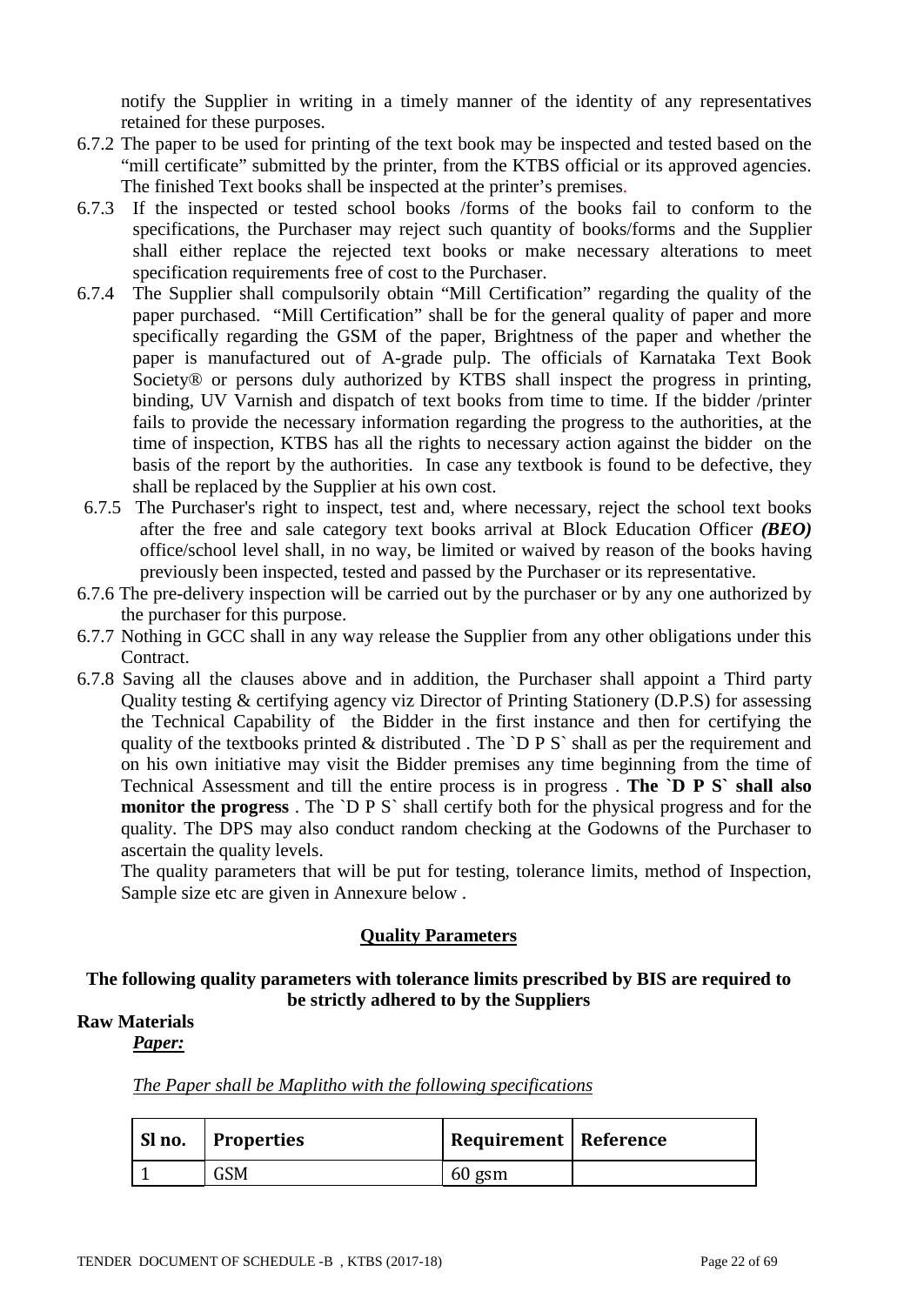| 2 | Tensile Index                        |      |               |              |
|---|--------------------------------------|------|---------------|--------------|
|   | CD/MD                                |      | 20/40         | IS 1848:1991 |
| 2 | Brightness (Minimum) %               |      | $80 \pm 2 \%$ | $-do-$       |
| 3 | Opacity (Minimum)                    |      | $85 + 2\%$    | $-do-$       |
| 4 | Cobb, max avg                        |      | 28            | $-do-$       |
| 5 | Wax pick                             |      | No. 10A Clear | $-do-$       |
| 6 | Smoothness ml/min,<br>(Bendsten) max | Top  | 200           | $-do-$       |
|   |                                      | Wire | 250           | $-do-$       |
| 8 | Colour                               |      | White         |              |
| 9 | Type of Pulp                         |      | Type-A        | IS 1848:1991 |

**Note :**

- Paper shall be of A Grade from reputed mills suggested hereunder, made out of Virgin Pulp and shall not contain any recycled pulp or mechanical pulp not exceeding 20%.
- The reel width for crown  $1/4^{\text{th}}$  books shall invariably minimum of 760 mm. Similarly the cut off shall be minimum of 508 mm. Usage of lesser width reels is strictly not acceptable. The cut off may be slightly more. No weightage will be given for any increase in the cut off though it is treated as a positive deviation.
- List of Reputed Paper Mills whose quality parameters are tested and proven and the printers are advised to procure the paper required for the printing of Text Books for the academic year 2017-18 preferably from these mills or from the mills of equivalent capacity
	- 1. M/s Mysore Paper Mills, Bhadravati, Karnataka
	- 2. M/s West Coast Paper Mills, Dandeli, Karnataka
	- 3. M/s TNPL, Tamilnadu
	- 4. M/s Andhra Pradesh Paper Mills, Rajamundry, Andhra Pradesh
	- 5. M/s Seshasai Paper and Boards Limited, Erode, Tamilnadu
	- 6. JK Paper Limited, Orissa

## *Art Board*

*The Printer shall use both side coated Art Boards with the following specifications.* 

| Sl no. | <b>Properties</b>      | Requirement  | <b>Tolerence</b> |
|--------|------------------------|--------------|------------------|
|        | <b>GSM</b>             | $220$ gsm    | $+/- 2.5%$       |
|        | <b>Bulk</b>            | $0.86$ cc/gm | $+/- 0.03$       |
| 3      | Bending stiffness      |              |                  |
|        | CD/MD                  | 11/20        | minimum          |
| 4      | Brightness (Minimum) % | $88 + 2\%$   | $-do-$           |
| 5      | Gloss                  | $75 + 5%$    | $-do-$           |
| 6      | Colour                 | White        |                  |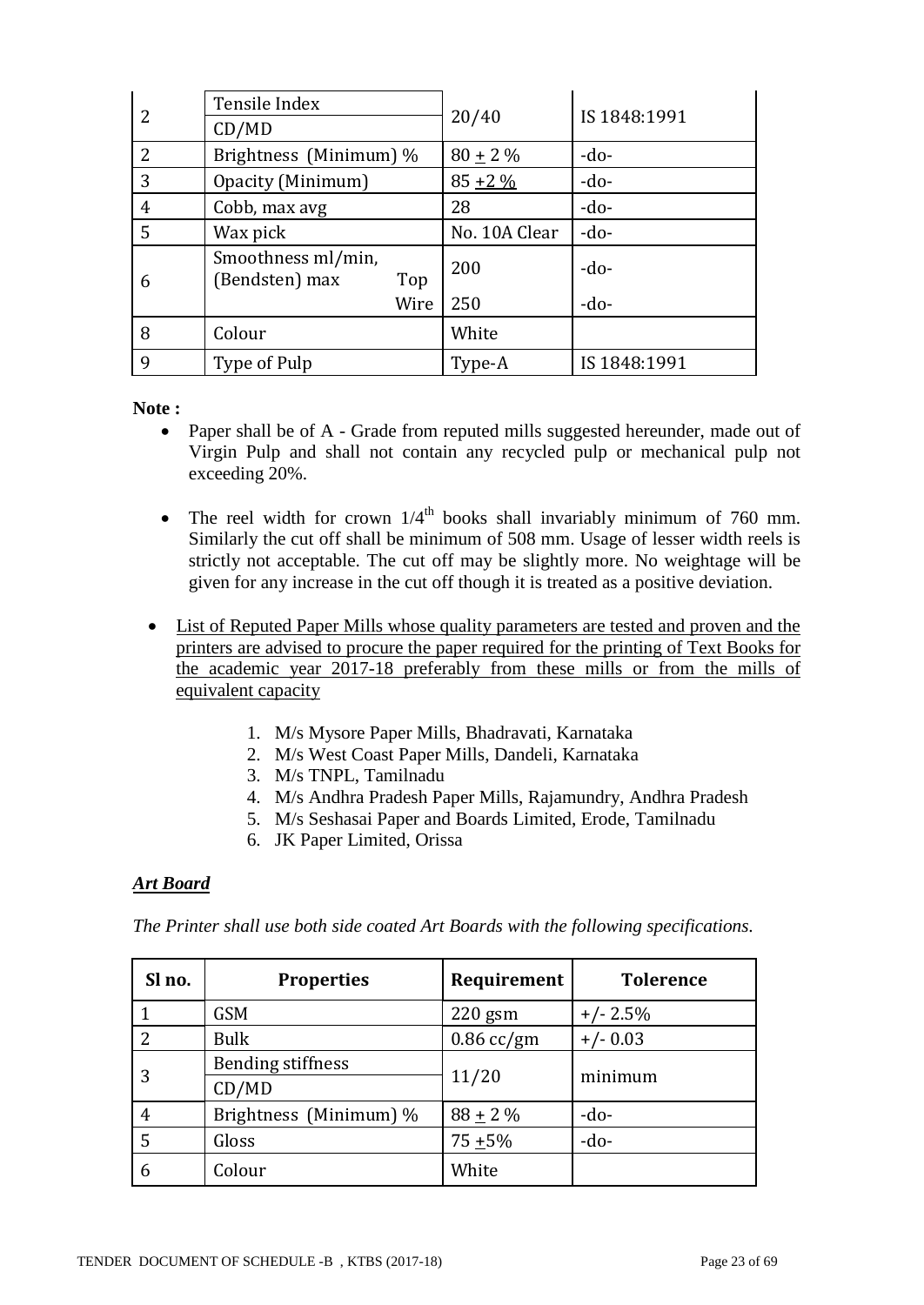## *Inks*

The Supplier shall use only branded inks and other chemicals.

## *Printing Plates*

The Supplier shall use only branded printing plates. Wherever soft copies are provided the plate making shall be by CTP method and wherever positives are provided it shall be by using PS plates. Only good quality and branded chemicals shall be used for the making of plates.

## *U.V. Varnish*

The Book Covers shall be coated on one side with U.V. Varnish. The coating may be made inline along with the printing of the covers or Offline. This shall ensure good gloss and shall also make the printed area scratch resistant and moisture resistant. The thickness of the coating shall be atleast 3 gsm.

#### *Hot Melt Adhesive*

Branded hot melt adhesives compatible for the perfect binding machine shall only be used.

#### **Book size**

i. For Crown ¼ Size the print area to be 330 sq. cm or as per positive size and the trimmed size to be 18.3 x 24.5 cms. A tolerance of 1 mm is allowed on either dimension of the book.

**If the variations are found beyond the tolerance limits in more than 5% of the lot then it will be treated as deviation from specifications.** 

#### **However, the Supplier shall not construe this to be a stipulation and shall read it as an exception**.

#### **Printing Quality**

- i. Printing shall be good, having uniform inking of sufficient colour.
- ii. There shall be no aberration of colours, wherever colour printing is done. In other words colour registration shall be flawless.
- iii. The texts shall be strong, legible and readable.
- iv. The printed illustrations shall be clearly well defined.
- v. The prints shall be free from defects like offsetting, smudging, tilting, mis-register, scumming, slur, ragged print, light and dark shades etc.,
- vi. The text must have balanced margin in each page with a minimum of 15 mm.
- vii. The Text book should be in conformity with the approved dummy.

#### **Binding quality**

Binding shall ensure good **appearance,** Proper **Cutting**, proper **Cover adhesion**, good **Page strength**, no **Cavity Spines,** no **Concave spine**, no **Adhesive running in**, no **Chip out at the head etc.**

#### **Method of quality Checking**

The quality inspection staff conduct tests at the point of production to ensure that prescribed quality materials only are used and machines that are in good condition are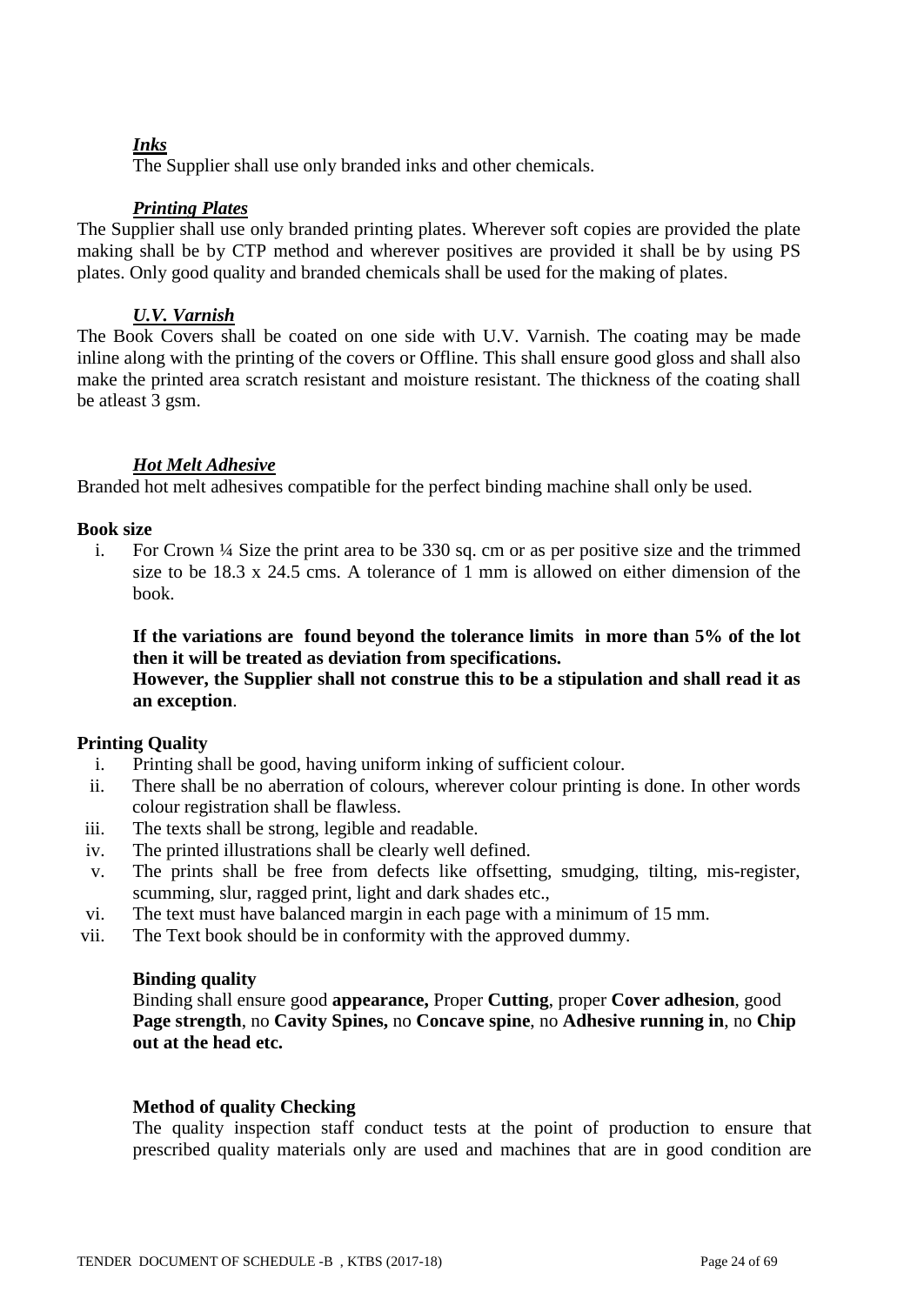adopted and the manpower engaged has the required technical skills. It is the responsibility of the supplier to provide the proof to establish this.

Approximately 5% of the books will be put for quality testing before they are despatched in the premises of the supplier. The supplier shall inform before they are packed and dispatched.

The Books will be tested for the above parameters and method adopted is random sampling and physical testing only. Generally by visual and measuring methods. Only when warranted chemical testing will be conducted.

The total sample size shall be approximately 5%.

## **Serial No of the books to be subjected for the quality checking will be recorded by the quality checking officers**.

If the defects are found in more than 5% of the lot then it will be construed that the lot is defective beyond the tolerance limits and it will be rejected. Then it will be the responsibility of the Supplier to conduct testing of the complete lot and then replace the defective books and shall invite the purchaser for the quality inspection.

## **6.8 OPERATIONAL CHARTS**

The Supplier along with the contract shall furnish in advance, Operational Chart which includes;

- program of work
- Time schedule of the printing  $&$  supply of the School Text Books to the Purchaser.

## **6.9 PACKING& SUPPLY**

- 6.9.1 Pre-dispatch inspection of the bales/reels of paper, at the Mill and at the printer's premises may be carried out by the authorized third party quality testing and certifying agency appointed by the Society viz $\overline{D} P S$ .
- 6.9.2 The Supplier at the time of delivery of School Textbooks shall give proper account of supply to the concerned Block Educational Officer by bundling the school books in the numbers of 25 or 50 books in each bundle.
- 6.9.3 The Supplier after the satisfactory delivery of School Text Books to the concerned Blocks shall obtain due acknowledgement from the concerned Block Educational Officers or his authorized representative and submit the same along with the District-wise Bills for payment. The Supplier shall provide such packing of the School Text Books as is required to prevent their damage or deterioration during transit to their final destination as indicated in the Contract.
- 6.9.4 The Sl. No of Books delivered to 204 blocks should be recorded by the printer before dispatches and same may be produced to the officials of KTBS at the time of visit/while giving progress.

## **6.10 DELIVERY AND DOCUMENTS**

Delivery of the School Text Books shall be made by the Supplier in accordance with the terms specified in the Purchase Order. The details of printing & transportation and or other documents to be furnished by the supplier are as specified in Tender Document.

## **6.11. TRANSPORTATION**

Where the Supplier is required under the Contract to transport the Free & Sales category School Text Books to all 204 BEO's of Karnataka as shall be specified in the Contract, it shall be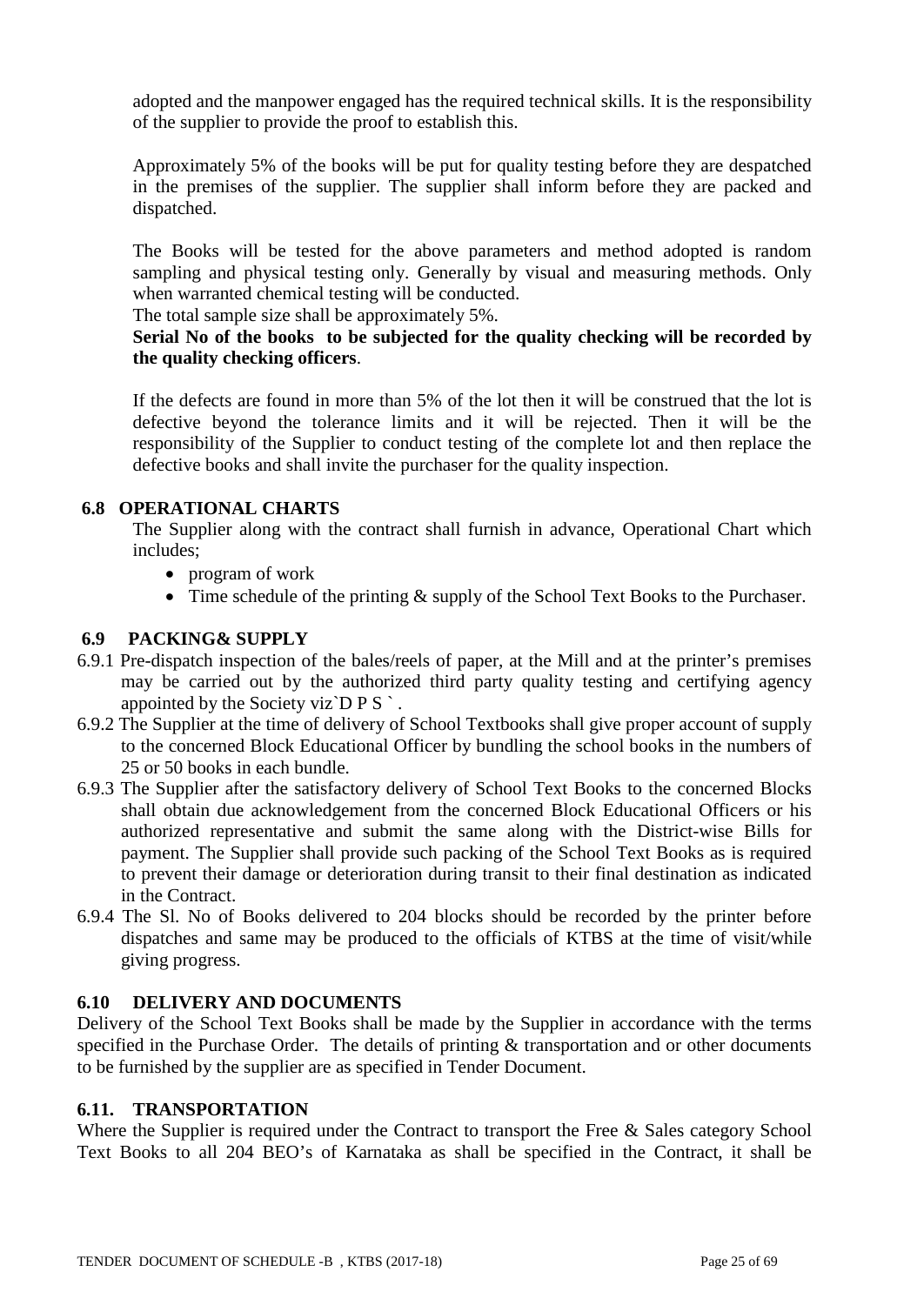arranged by the Supplier and the related cost including insurance, shall be included in the Contract Price.

## **6.12. PAYMENT**

**6.12.1 The payment to the supplier shall be made as under** 

- **a) First payment after supply of 30% of the package books within 60 days subject to maximum of 60% of the package books on seniority basis subject to availability of funds.**
	- **b) Final payment of balance package books after 60 days of first payment on seniority basis subject to availability of funds.**
	- **a) Delivery Challan format prescribed in the Appendix O.**
	- **b) Delivery Challan without date,seal & Signature of the BEO or his representative will be rejected.** Payment to suppliers shall be made as per Clause 7.4 of Special Conditions of Contract (SCC).

#### **6.13. CHANGE ORDERS**

The purchaser may at any time by written order given to the supplier pursuant to GCC clause, make changes within the general scope of the contract in any one or more of the following:

- a. Method of transportation or packing
- b. The place of delivery
- c. Copies to be supplied

#### **6.14. CONTRACT AMENDMENTS**

Subject to GCC Clause 6.13, no variation in or modification of the terms of the Contract shall be made except by written amendment signed by both the parties.

#### **6.15. ASSIGNMENT**

The Supplier shall not assign, in whole or in part, its obligations to perform under the Contract, except with the Purchaser's prior written consent.

#### **6.16. SUBCONTRACTS**

Subcontract in printing and supply of textbooks is strictly prohibited.

#### **6.17. DELAYS IN THE SUPPLIER'S PERFORMANCE**

- 6.17.1 Delivery of the School Text Books shall be made by the Supplier in accordance with the time schedule specified by the Purchaser as per distribution list provided by the purchaser.
- 6.17.2 If at any time during performance of the Contract, the Supplier should encounter conditions impeding timely delivery of the School Text Books, the Supplier shall promptly notify the Purchaser in writing of the fact of the delay, its likely duration and its cause(s). As soon as practicable after receipt of the Supplier's reply, the Purchaser shall evaluate the situation and may, at its discretion, extend the Supplier's time for performance with or without liquidated damages, in which case the extension shall be effected by amendment of the Contract.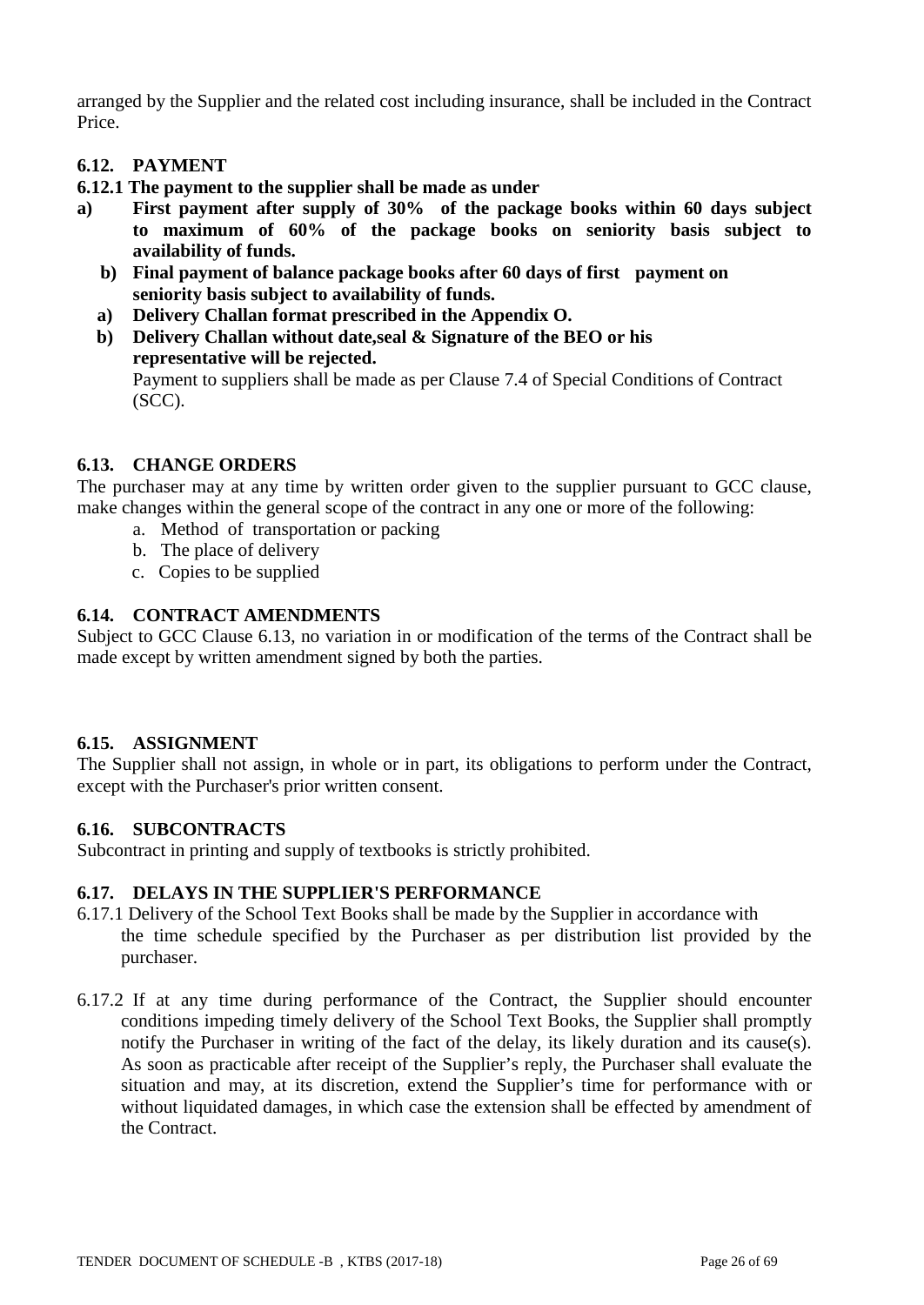6.17.3 Except as provided under GCC Clause 6.23, a delay by the Supplier in the performance of its delivery obligations shall render the Supplier liable to the imposition of liquidated damages pursuant to GCC Clause 6.18, unless an extension of time is agreed upon pursuant to revision in contract without the application of liquidated damages.

## **6.18. PENALTY FOR THE DELAY**

## **6.18.1 PENALTY FOR THE DELAY IN SUPPLIES:**

If supplier does not execute the work as per the implementation schedule, penalty will be imposed at the rate of 1% of the delayed portion of the work per week or part there of such delay for the first 4 weeks and at the rate of 2% per week thereafter until completion of supplies if the Purchaser decides to accept the supplies. Part of the week will be considered as one week.

For imposing penalty the next date of Purchase order and the work schedule which shall be notified is reckoned.

## 6.18.2 **Liquidity Damages for defective materials**

If any defect is found / any report in this regard is received from the Block Educational Officers, such defective materials may be rejected and the Supplier shall have to replace such defective materials within 15 days and will have to bear the cost of replacement, however the purchaser reserves the right to use the materials with minor defects that serve the overall objectives. under such circumstances the purchaser will impose the penalty for deviations as defined in Appendix M.

## **Liquidity Damages for the delay in supply**

If the supplier does not supply the books even before one week of commencement of schools, liquidated damages for delay will be imposed at 0.5% per day for the delayed portion till the completion of the supply.

6.18.3 While Calculating penalty in case of default, or violation of any conditions of this tender total cost of a particular package including transportation and insurance cost will be taken into consideration and penalty will be imposed.

## **Time schedule**

Printing & Supply of text books to specified destinations should be completed within 120 days from the next date of issue of Purchase order including Pre-Printing Activities. Supplier shall submit a fortnightly progress report to the purchaser. The Supplier is also bound by the conditions of the Purchaser and shall submit the progress in the modes as required by the Purchaser. Herein, non-compliance shall be construed as breach of contract terms.

|                           | Time Schedule for Pre-printing, Printing, Binding, Packing and Distribution of |  |
|---------------------------|--------------------------------------------------------------------------------|--|
| <b>School Text books;</b> |                                                                                |  |

| <b>Slno</b> | <b>Timeline</b>          | % of work completion by Bidder   | <b>Schedule for KTBS</b> |
|-------------|--------------------------|----------------------------------|--------------------------|
|             | Within 30 days from      | Preprinting activities includes; | 1. Giving CD's to        |
|             | of  <br>next Date<br>the | 1) collection of CD's from KTBS  | Printers.                |
|             | purchase order           | Officials.                       | 2. Approval of           |
|             |                          | 2) Submission of Dummy to        | Dummy and return         |
|             |                          | KTBS officials for approval      | To the Printers.         |
|             |                          | 3) collecting Approved           |                          |
|             |                          | Dummy's from KTBS officials.     |                          |
| 2           | $45th$ day from the next | 10% of the total number of books | Monitoring by KTBS       |
|             | date of work order       | allotted shall be completed.     | or it's authorisex       |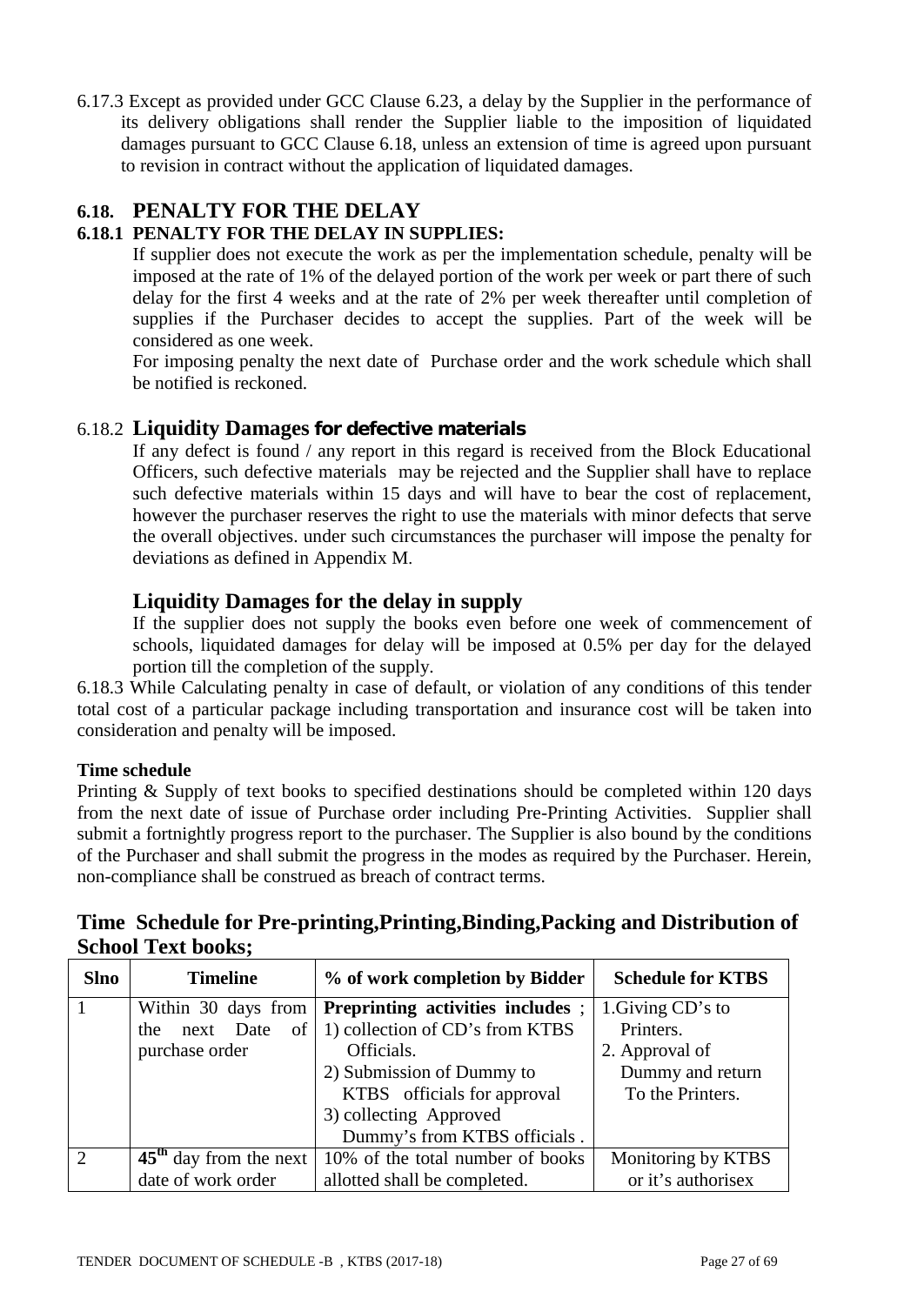|                |                                                                            |                                                                   | agency                                             |
|----------------|----------------------------------------------------------------------------|-------------------------------------------------------------------|----------------------------------------------------|
| 3              | $60th$ day from the next<br>date of work order                             | 30% of the total number of books<br>allotted shall be completed.  | Monitoring by KTBS<br>or it's authorisex<br>agency |
| $\overline{4}$ | $75th$ day from the next<br>date of work order                             | 50% of the total number of books<br>allotted shall be completed.  | Monitoring by KTBS<br>or it's authorisex<br>agency |
| 5              | $90th$ day from the next<br>date of work order                             | 60% of the total number of books<br>allotted shall be completed.  | Monitoring by KTBS<br>officials.                   |
| 6              | 105 <sup>th</sup> day from the<br>date of work<br>next<br>order            | 70% of the total number of books<br>allotted shall be completed.  | Monitoring by KTBS<br>officials.                   |
| $\tau$         | $120^{\text{th}}$<br>day<br>from the<br>date of<br>work  <br>next<br>order | 100% of the total number of books<br>allotted shall be completed. | Monitoring by KTBS<br>officials.                   |

The supplier should adhere to the time schedule specified in the contract. since it is an time bound process .Otherwise Purchaser reserves the right to terminate the contract, at any time without assigning any reasons and the Supplier cannot claim any compensation in this respect.

 The purchaser reserves the right to withdraw 50% of the contract if the supplier do not complete  $30\%$  of quantum of total contract on  $60<sup>th</sup>$  day from the date of work order without issuing any prior notice.Such Withdrawn work from the default supplier will be given to L2 Tenderer and the difference in cost will be recovered from the default supplier.

#### **6.19. TERMINATION FOR DEFAULT**

- 6.19.1 The Purchaser may, without prejudice to any other remedy for breach of contract, by written notice of default sent to the Supplier, terminate the Contract in whole or part:
	- a) if the Supplier fails to deliver any or all of the School Text Books within the period(s) specified in the Contract, or within any extension thereof granted by the Purchaser, or,
	- b) if the Supplier fails to perform any other obligation(s) under the Contract, or,
	- c) if the Supplier, in the judgment of the Purchaser, has engaged in corrupt or fraudulent practices in competing for or in executing the Contract.

#### **For the purpose of this Clause:**

*"Corrupt practice"* means the offering, giving, receiving or soliciting of anything of value to influence the action of a public official in the procurement process or in contract execution.

*"Fraudulent practice"* means a misrepresentation of facts in order to influence a procurement process or the execution of a contract to the detriment of the Purchaser, and includes collusive practice among Bidders (prior to or after bid submission) designed to establish bid prices at artificial non-competitive levels and to deprive the purchaser of the benefits of free and open competition.

6.19.2 In the event the Purchaser terminates the Contract in whole or in part, pursuant to GCC Clause 6.22.1, the Purchaser may procure, upon such terms and in such manner as it deems appropriate, School Text Books similar to those undelivered, and the Supplier shall be liable to the Purchaser for any excess costs for such similar School Text Books. However, the Supplier shall continue the performance of the Contract to the extent not terminated.

#### **6.20. FORCE MAJEURE**

6.20.1 Notwithstanding the provisions of GCC Clauses 6.17, 6.18, 6.19, the Supplier shall not be liable for forfeiture of its performance security, liquidated damages or termination for default, if and to the extent that, its delay in performance or other failure to perform its obligations under the Contract is the result of an event of Force Majeure.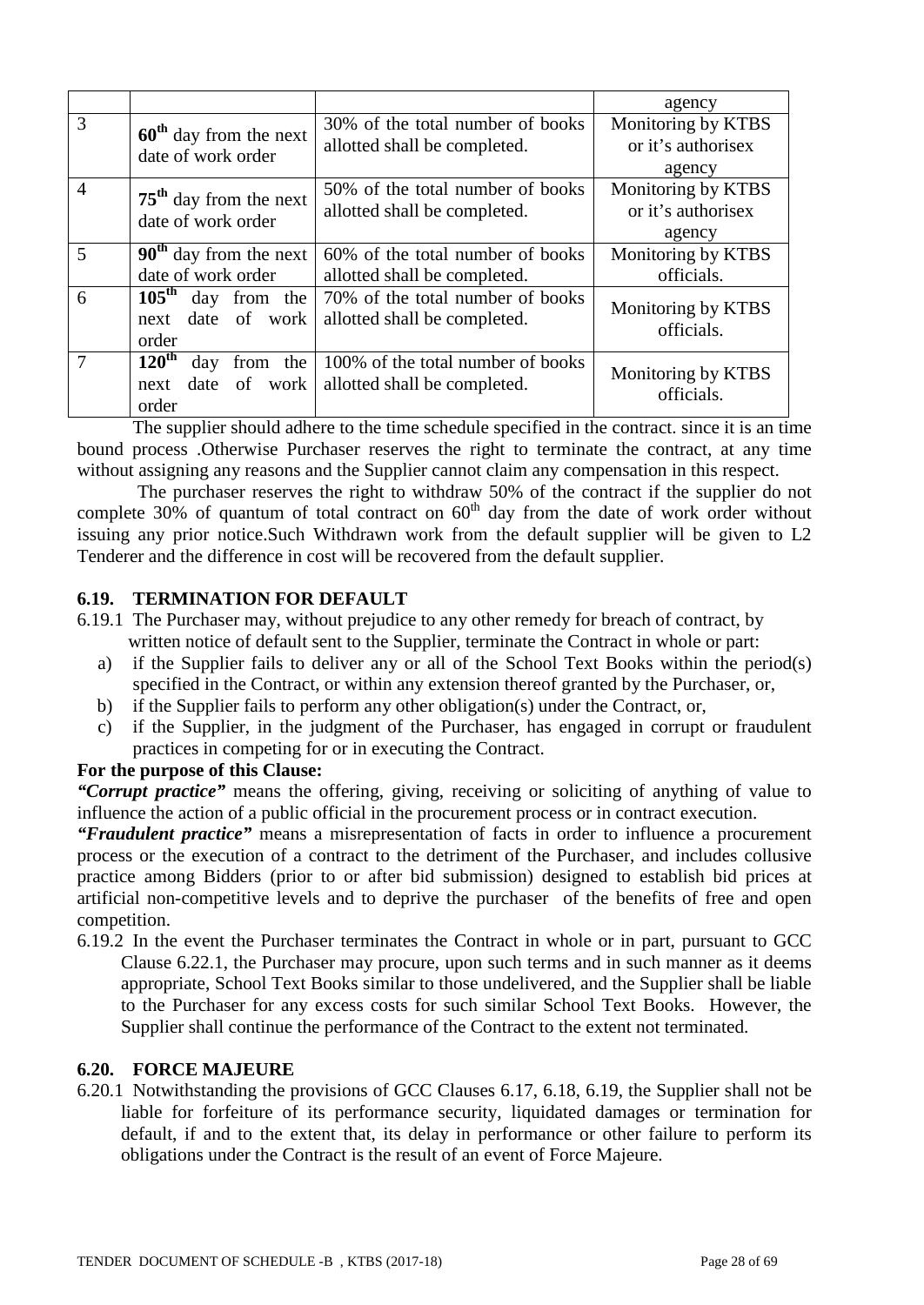- 6.20.2 For purposes of this Clause, *"Force Majeure"* means an event beyond the control of the Supplier and not involving the Supplier's fault or negligence and not foreseeable. Such events may include, but are not limited to, acts of the Purchaser either in its sovereign or contractual capacity, wars or revolutions, fires, floods, epidemics, quarantine restrictions and freight embargoes.
- 6.20.3 If a *Force Majeure* situation arises, the Supplier shall promptly notify the Purchaser in writing of such conditions and the cause thereof. Unless otherwise directed by the Purchaser in writing, the Supplier shall continue to perform its obligations under the Contract as far as is reasonably practical, and shall seek all reasonable alternative means for performance not prevented by the *Force Majeure* event.

#### **6.21. TERMINATION FOR INSOLVENCY**

 The Purchaser may at any time terminate the Contract by giving written notice to the Supplier, if the Supplier becomes bankrupt or otherwise insolvent. In this event, termination will be without compensation to the Supplier, provided that such termination will not prejudice or affect any right of action or remedy which has accrued or will accrue thereafter to the Purchaser.

#### **6.22. TERMINATION FOR CONVENIENCE**

- 6.22.1 The Purchaser, by written notice sent to the Supplier, may terminate the Contract, in whole or in part, at any time for its convenience. The notice of termination shall specify that termination is for the Purchaser's convenience, the extent to which performance of the Supplier under the Contract is terminated, and the date upon which such termination becomes effective.
- 6.22.2 The School Text Books that are complete and ready for transport within 30 days after the Supplier's receipt notice of termination shall be accepted by the Purchaser at the Contract terms and prices. For the remaining School Text Books, the Purchaser may elect:
	- (a) to have any portion completed and delivered at the Contract terms and prices; and/or
	- (b) to cancel the remainder and pay to the Supplier an agreed amount for partially completed School Text Books and for materials previously procured by the Supplier.

#### **6.23. RESOLUTION OF DISPUTES**

- 6.23.1 The Purchaser and the supplier shall make every effort to resolve amicably by direct informal negotiation any disagreement or dispute arising between them under or in connection with the Contract.
- 6.23.2 If, after thirty (30) days the parties fail to resolve their dispute or difference by such consultations, then either the Purchaser or the Supplier may give notice to the other party of its intention to commence arbitration, as hereinafter provided, as to the matter in dispute, and no arbitration in respect of this matter may be commenced unless such notice is given.
- 6.23.3 Any dispute or difference in respect of which a notice of intention to commence arbitration has been given in accordance with this clause shall be finally settled by arbitration. Arbitration may be commenced prior to or after delivery of the School Text Books under the contract.
- 6.23.4 Arbitration proceedings shall be conducted in accordance with the rules of procedure specified in SCC.
- 6.23.5 Notwithstanding to any reference to arbitration herein;
	- (a) The parties shall continue to perform their respective obligations under the contract unless they otherwise agree, and,
	- (b) The purchaser shall pay the supplier any money due to the supplier.

## **6.24. LIMITATION OF LIABILITY**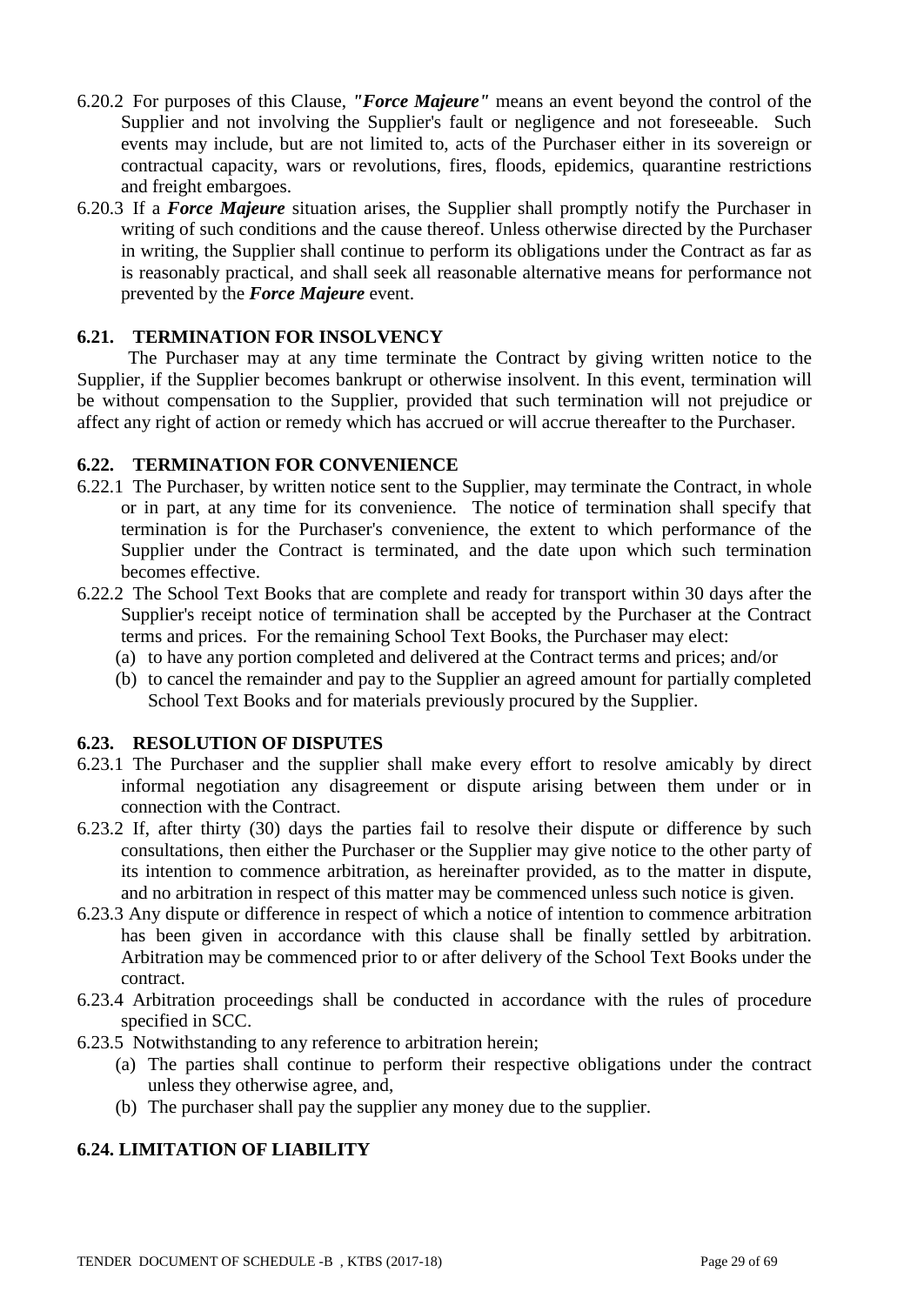Except in case of criminal negligence or willful misconduct, and in the case of infringement pursuant to clause 6.5,

- (a) The supplier shall not be liable to the Purchaser, whether in contract, tort, or otherwise, for any indirect or consequential loss or damage, loss of use, loss of profits or interest costs, provided that this exclusion shall not apply to any obligation of the supplier to pay liquidated damage to the purchaser; and this exclusion shall not apply to any obligation of the supplier to pay liquidated damages to the Purchaser; and,
	- (b) The aggregate liability of the supplier to the Purchaser, whether under the contract, in tort or otherwise, shall not exceed the total contract price.

#### **6.25. GOVERNING LANGUAGE**

The contract shall be written in English language. All correspondence and other documents pertaining to the Contract which are exchanged by the parties shall be written in the same language.

#### **6.26. APPLICABLE LAW**

The Contract shall be interpreted in accordance with the laws of the State of Karnataka. And any disputes shall only be addressed at the jurisdictional courts located in Bengaluru .

#### **6.27. NOTICES**

- 6.27.1 Any notice given by one party to the other pursuant to this Contract shall be sent to other party in writing or by facsimile or email and confirmed in writing to the other Party's address specified in Tender document.
- 6.27.2 A notice shall be effective when delivered or on the notice's effective date, whichever is later.

#### **6.28. TAXES AND DUTIES**

Suppliers shall be entirely responsible for all taxes, duties, license fees, Octroi, road permits, etc., incurred until delivery of the contracted School Text Books to the Purchaser.

## **6.29. IMPLEMENTATION OF THE CONTRACT**

The Supplier should as soon as agreement is signed begin the process for implementation of the Contract by procuring pre press material from KTBS and then purchasing printing paper and other materials at his own cost and bearing entire investment from printing to transportation. The Supplier further agrees to get 100% sample testing from the Purchaser.

The work relating to supply of School Books should be implemented by the Supplier as per the implementation schedule as per Purchaser's Notification of award of Contract.

The purchaser may at his discretion extend the above time schedule if he desires so. However, supplier cannot claim this as matter of right.

The successful bidders should give their acceptance of the implementation schedule in the agreement. The entire work of printing and supply should be completed within 120 days from the next date of the Purchase Order.

## **6.30 ASSIGNING OF TENDER IN WHOLE OR PART**

The Supplier shall not assign or make over the contract, the benefit or burden thereof to any other person or persons or body corporate. No under letting or subletting to any persons or body corporate for the execution of the contract or any other part thereof is permitted, without the written consent of the Managing Director, Karnataka Textbook Society®.

#### **6.31 GENERAL POINTS TO BE OBSERVED**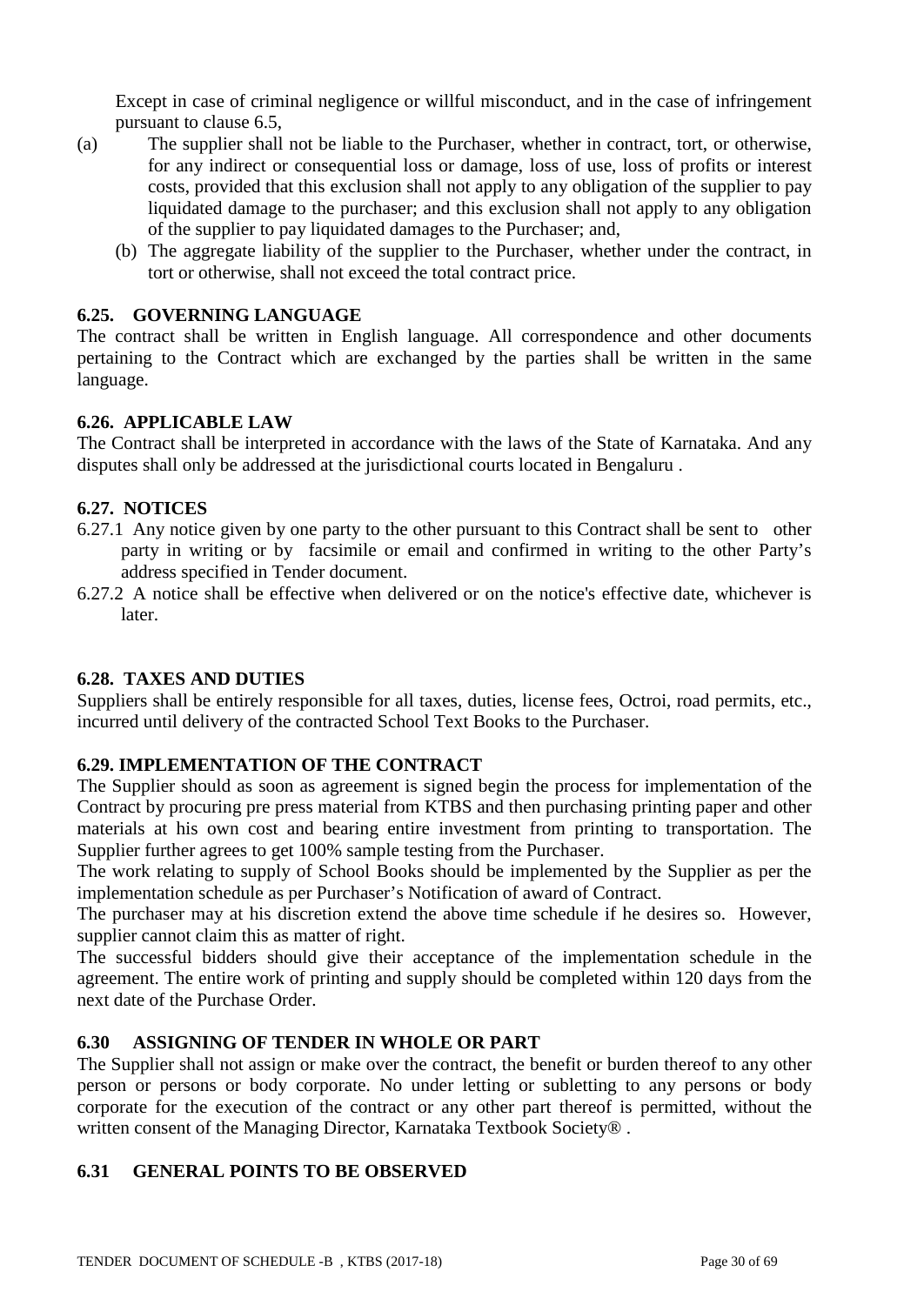- **6.31.1** The Supplier should execute an undertaking in the prescribed form stipulating that he has agreed to the Terms & Conditions mentioned in the tender for submission of Technical & Commercial Bids(Appendix L)
- **6.31.2** The Commissioner for Public Instruction and chairman of Executive committee the Karnataka Textbook Society(R) reserves the right to allot the package other than those indicated by the bidder in the bid and the bidder shall be bound by the decision of the Commissioner for Public Instruction.
- **6.31.3** The Commissioner for Public Instruction and chairman of Executive committee the Karnataka Textbook Society $(R)$  reserves the right to award the contract to more than one bidder and fix the number of packages to different bidders based on the financial, technical and service capability of the bidder.
- 6.31.4 The total quantities of School Text Books to be purchased are subject to variation during the course of Contract period.

## **6.32 DISCRIPTION OF PACKAGES**

- 6.32.1 Total number of books/titles to be printed is divided into **6** packages in this Schedule-B. Each package may consist of different Titles / Languages / Mediums .All books shall have multi-coloured cover pages and inner cover pages also multi-coloured. The packages are arrived at on the basis of the segregation of print work of black & white books.
- 6.32.2 The packages contains sale component of text books and free text books.
- 6.32.3 Number of titles in the package, no of copies of the books and page numbers of books specified in the tender are approximate.
- 6.32.4 The details of packages are as per Volume 3.

#### **6.33 BARRING OF SELLING TEXTBOOKS IN THE MARKET**

The Supplier shall execute an undertaking that he shall supply the entire quantity of textbooks printed, only to the purchaser and he is not permitted to sell or reproduce the textbooks in open market. Failing to adhere to this clause shall lead to legal action against the supplier and also shall be liable for blacklisting.

#### **6.34 SAMPLE COPIES**

Supplier shall supply 150 sample copies (free & Sale) of each major titles (Kan\_FL, Eng\_SL, Hin\_TL, all core subjects in Kannada & English medium) and 50 for each other titles free of cost, to the copyright holder failing which, it shall be treated as breach of Contract terms.

### **6.35 APPROVAL FOR PRINTING**

- 6.35.1 The successful bidder will be given CD's of the book to be printed as per the package allotted to them. The bidder shall take all the necessary action to convert the CD into positives and prepare the dummy book.
- 6.35.2 Before printing, final proof of the Text books and newly printed two dummy copies shall be approved by the Officer authorized by the Managing Director of the Karnataka Text Book Society®, Bengaluru.

### **6.36 LIMITATIONS FOR TENDERERS**

#### The Supplier shall not

- a. Publish or sell or encourage any guides / workbooks/key books (Questions and Answers) for any text book brought out by the Karnataka Text Book Society®.
- b. Insert any advertisement on any text books in any form.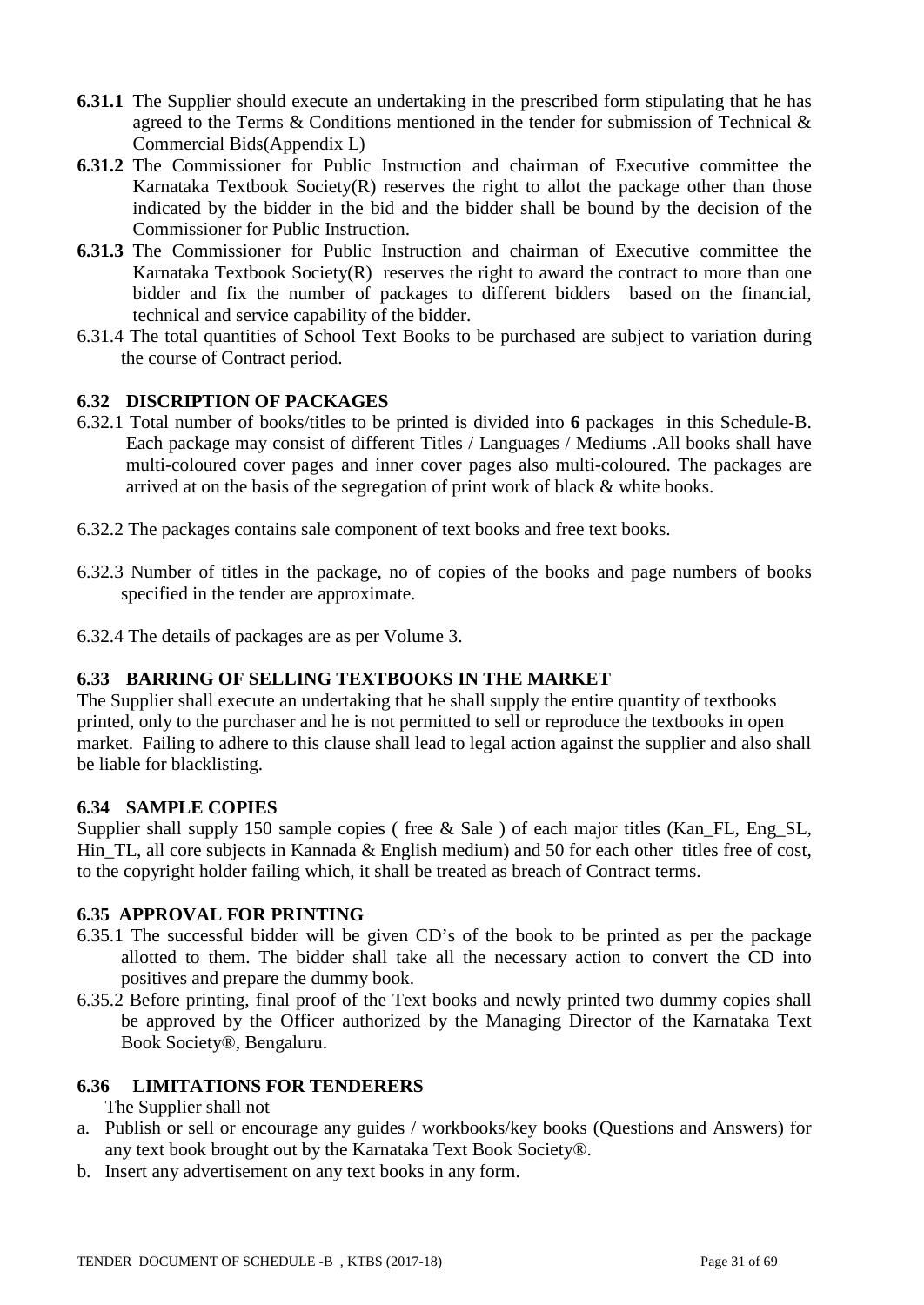c. Employ child labour for printing, binding, packing and supply of text books.

## **6.37 CATEGORY OF BOOKS**

- a) The price of books should not be noted on text books, printed under scheme of the free distribution. On these books, the following words should be printed in bold letter – "FREE SUPPLY", on Cover Pages only.
- b) The Price of books as given by the purchaser should be prominently printed in the printer's page and on the back cover page in a box suitably inserted.
- c) **Class, title name** and **Free Supply** shall be printed on the Spine for Free Books Category. In the same way **Class, title name** and **Price** shall be printed on the Spine for Sale Books Category.
- d) **Serial Number of Textbooks should be printed on the back of the cover page.**

#### **SECTION 7 SPECIAL CONDITIONS OF CONTRACT**

The following Special Conditions of Contract shall supplement the General Conditions of Contract. Whenever there is a conflict, the provisions herein shall prevail over those in the **General Conditions of Contract.** The corresponding clause number of the General Conditions is indicated in parentheses, wherever applicable.

#### **7.1. DEFINITIONS (GCC CLAUSE 6.1)**

**"The Supplier"** is \_\_\_ (to be filled at the time of issue and acceptance of Purchase Order)

#### **7.2. INSPECTION AND TESTS (GCC CLAUSE 6.7)**

7.2.1 Place of Inspection and manufacturer of Paper

Inspection of base paper for printing and cover may be carried out by the authorized third party quality testing and certifying agency appointed by the Society viz`the D P S` prior to dispatch to printers, in the mill premises of the manufacturer. The final inspection may be carried out at the godown of the printers in association with the representative of the Managing Director, Karnataka Text Book Society®. The successful bidders are advised to purchase papers for text book and cover page from the paper mill capable of manufacturing the quality paper as per contract specifications and having adequate quality control and inhouse testing facilities as per IS:1848/1991 with the latest amendments. The capacity/capability assessment on the paper manufacturing mill may be carried out by the Quality Assurance Wing before placing the order if the circumstances warrant.

The bale width of the paper purchased shall not be of less than 76 cms and the copy of the invoices shall be submitted to the Purchaser on a regular basis .

- 7.2.2 Inspection and tests prior to transportation of School Text Books, at final acceptance and at schools at any time within the contracted period are as given below and the successful bidder shall comply with the following technical specifications fixed for the books:
- 7.2.3 The Managing Director, KTBS is empowered to test the quality through an independent third party agency as specified in various clauses and take such action as deems fit, if quality of text book falls below the prescribed standards.
- 7.2.4 The work relating to supply of School Books should be executed without any delay as per the implementation schedule mentioned in this document.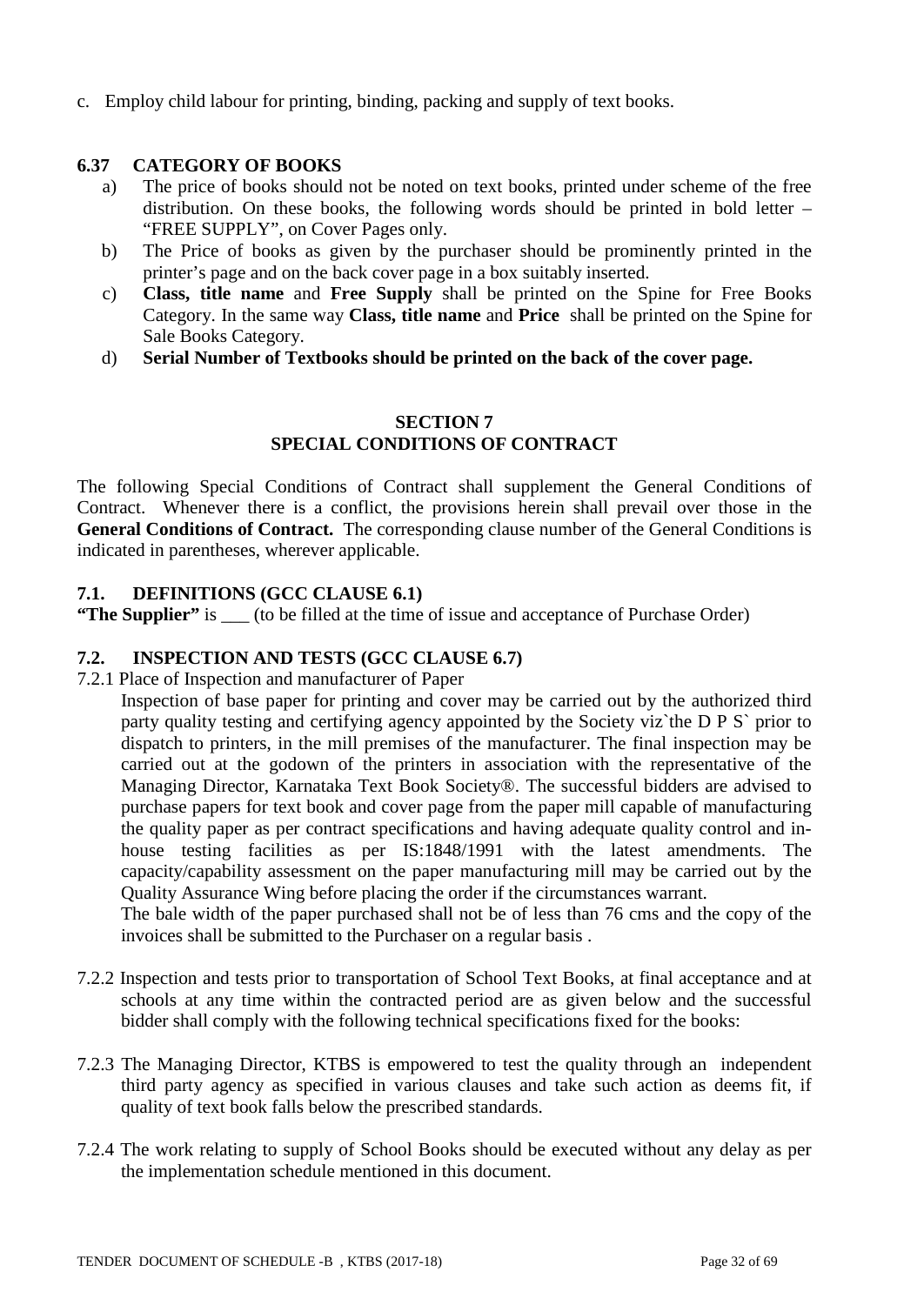- 7.2.5 The Purchaser reserves the right to depute authorized representatives from his office for the supervision and inspection at the time of implementation of the contract. The supplier should submit periodical progress report to the purchaser regarding the implementation of the contract.
- 7.2.6 The supplier should supply School Books by using good quality material strictly in accordance with the samples submitted along with qualification Bid. If any defect in the material comes to the notice of the purchaser after the supply to the schools, the same will have to be replaced by the supplier at his own expense.
- 7.2.7 If the contract is not executed within the stipulated period as per implementation schedule the Purchaser reserves the right to cancel the contract and the Purchaser will not be liable for any pecuniary loss or damage incurred by the supplier in this regard.
- 7.2.8 The purchaser or his representative shall have the right of entry into the work premises of the supplier to monitor quality and progress.
- 7.2.9 The supplier shall supply School Textbooks strictly as per the prescribed quality paper, size, colours, specification and measurements to the Educational Blocks as prescribed by the purchaser. He should comply with all the tests specified by the purchaser or any other Officer authorized for this purpose, satisfactorily. The supplier shall ensure timely delivery of quality School Textbooks as per the implementation schedule given in the contract.
- 7.2.10 Prices quoted by the Tenderer shall be fixed during the Tenderer's performance of the Contract and not subject to variation on any account. A tender submitted with an adjustable price quotation will be treated as non-responsive and rejected, pursuant to ITT Clause 22. However, any increase in the statutory levies will be compensated by the purchaser. Similarly any reduction shall be to the credit of the purchaser.

## **7.3. DELIVERY AND DOCUMENTS (GCC CLAUSE 6.10)**

Upon delivery of the School Text Books, the supplier shall notify the purchaser and the insurance company by cable/telex/fax, the full details of the transport including contact number, vehicle receipt number and date, description of School Text Books, quantity, name of the consignee etc. The supplier shall mail the following documents to the purchaser with a copy to the insurance company:

- a) Three copies of the Supplier invoice showing School Text Books description, quantity, unit price, total amount;
- b) Vehicle receipt/acknowledgment of receipt of School Text Books from the consignee(s);
- c) Insurance Certificate;
- d) Inspection Certificate issued by the third party inspection agency viz the **D P S**

The above documents shall be received by the Purchaser before arrival of the School Text Books (except where the School Text Books have been delivered directly to the Consignee with all documents) and, if not received, the Supplier will be responsible for any consequent expenses.

## **7.4**. **PAYMENT (GCC Clause 6.12)**

7.4.1 The Supplier's request(s) for payment shall be made to the Purchaser in writing, accompanied by an invoice describing class, title of the book, number of copies of the School Text Books delivered, and by related documents, submitted pursuant to GCC Clause 6.9  $\&$  6.10 and upon fulfillment of other obligations stipulated in the contract including the original delivery Challan copy.

**The Delivery Challans of the Text Books accepted by the authorized 204 Blocks without acknowledgement of Original Seal and Signature of the concerned BEOs/Authorized representative of BEOs for having received the Text Books in good**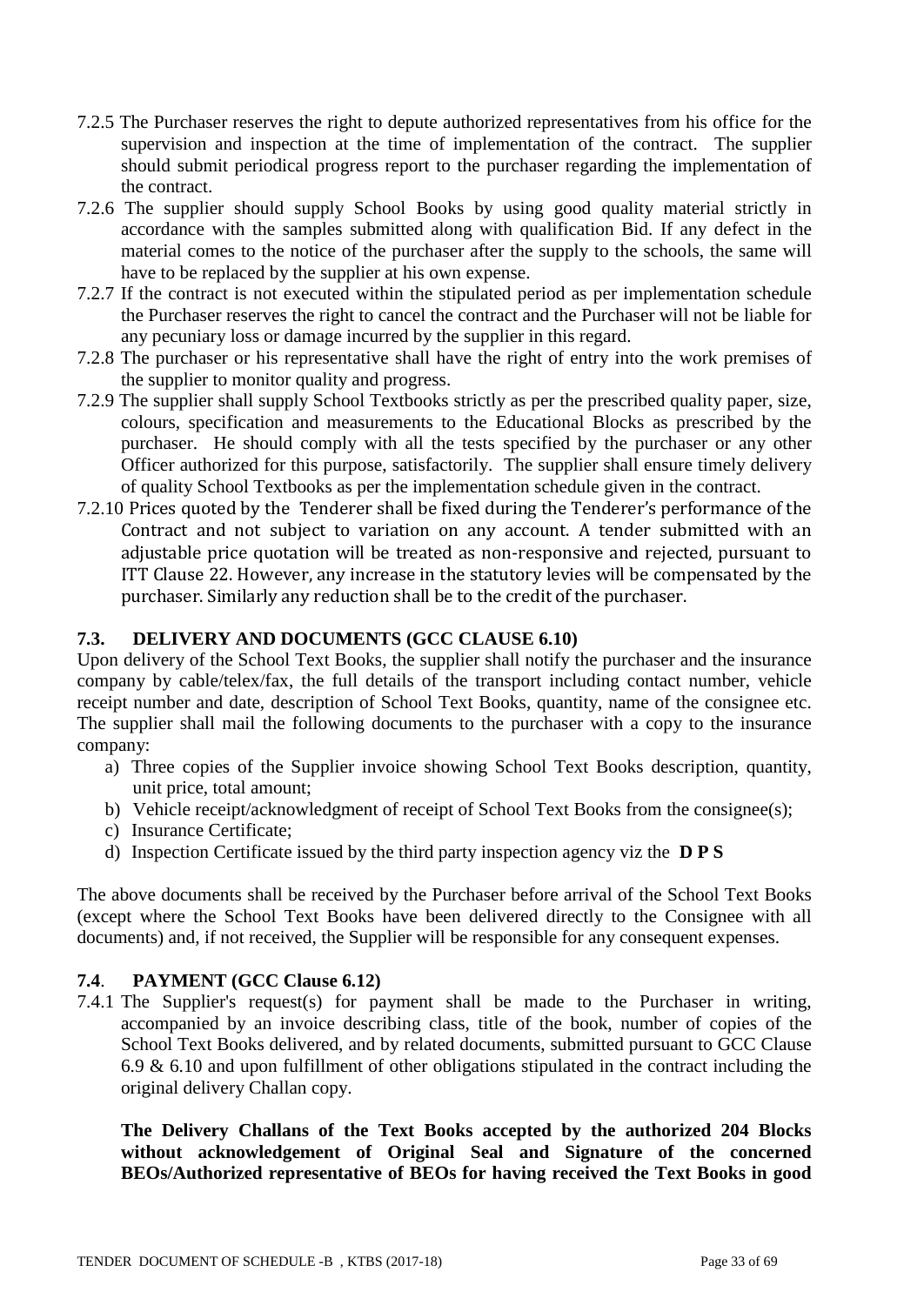**condition, showing title wise number of books received, shall not be considered for payments under any circumstances. The Delivery Challans shall be submitted asper the Format given in Appendix-O & in the approved coloured formats only i.e. White for Free category and Yellow for Sale category. All Bill/Invoice formats and acknowledgement formats submitted by the printers i.e. D.C's shall be printed legibly, not hand written and should be in 70 GSM and above paper only. Any deviations in the above conditions will be treated as rejected Bills/D.C's are liable for liquidated damages as per Tender clause 6.18.** 

7.4.2 Payments shall be made by the Purchaser after submission of the invoice claim by the Supplier duly enclosing the **Dated Acknowledgement with seal** of the receiver in the accepted Delivery Challan format within 60 working days. The invoices/bills shall always be submitted along with the Mill certification regarding the paper and the report / certification of the Authorized Third Party Quality checking and certifying agency. Where-ever applicable Taxes and other levies shall be deducted at source.

#### **7.5. SETTLEMENT OF DISPUTES (GCC CLAUSE 6.23)**

- 7.5.1 In case of Dispute or difference arising between the Purchaser and Supplier relating to any matter arising out of or connected with this agreement, such dispute or difference shall be settled in accordance with the Arbitration and Conciliation Act, 1996, by a Sole Arbitrator. The Sole Arbitrator shall be appointed by agreement between the parties; failing such agreement, by the appointing authority namely the Indian Council of Arbitration/President of the Institution of Engineers (India)/The International Centre for Alternative Dispute Resolution (India). A certified copy of the appointment Order shall be supplied to each of the Parties.
- 7.5.2 Arbitration proceedings shall be held at Bengaluru, Karnataka, and the language of the arbitration proceedings and that of all documents and communications between the parties shall be English.
- 7.5.3 The decision of arbitrators shall be final and binding upon both parties. The cost and expenses of Arbitration proceedings will be as determined by the Arbitrator and paid equally by the parties to the arbitration. However, the expenses incurred by each party in connection with the preparation, presentation etc. of its proceedings shall be borne by each party themselves.

#### **7.6. NOTICES (GCC CLAUSE 6.27)**

For the purpose of all notices, the following shall be the address of the Purchaser and Supplier.

Purchaser: The Managing Director, Karnataka Textbook Society®, No.4, DSERT Building,100 Ft ring Road, BSK III Stage, Bengaluru - 560 085 Karnataka, India

Supplier: (To be filled in at the time of Contract signature)

#### **7.7. PROGRESS OF SUPPLY**

Supplier shall regularly intimate progress of supply, in writing to the Purchaser on a weekly basis as under and also in the form and manner as may be stipulated by the Purchaser .

• Ouantity offered for inspection and date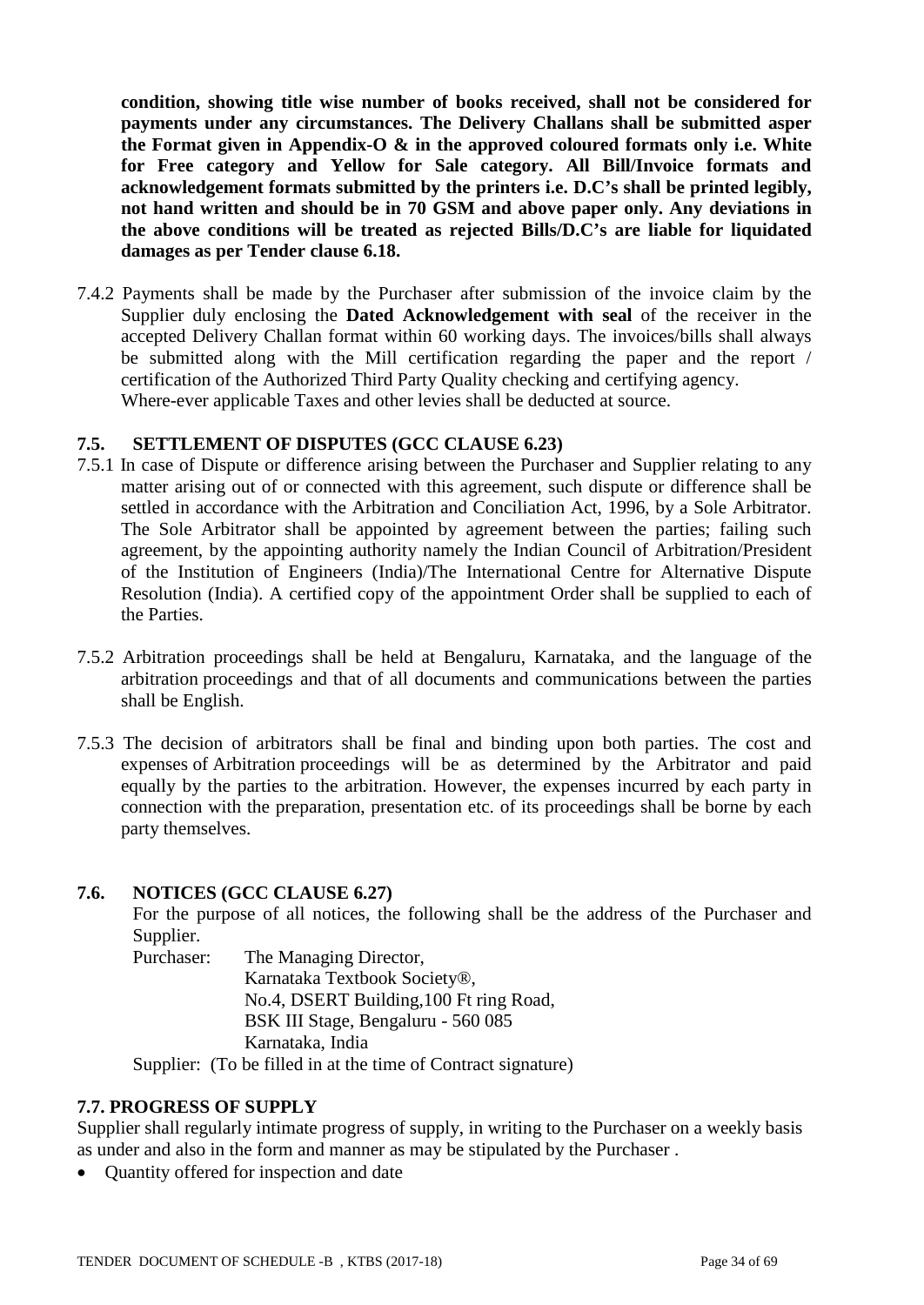- Ouantity accepted/rejected by inspection agency and date
- Quantity dispatched/delivered to consignees and date
- Date of completion of entire contract if any, and
- Date of receipt of entire payment under the contract. \***Failure of the above may lead to the termination of the contract**.

#### **7.8. SUPPLIER INTEGRITY**

The supplier is responsible for and obliged to conduct all contracted activities in accordance with the Contract using state-of-the-art methods and economic principles and exercising all means available to achieve the performance specified in the Contract.

#### **7.9. SUPPLIER'S OBLIGATIONS**

- 7.9.1 The Supplier is obliged to work closely with the Purchaser's staff, act within its own authority and abide by directives issued by the Purchaser and implementation activities.
- 7.9.2 The Supplier will abide by the job safety measures prevalent in India and will free the Purchaser from all demands or responsibilities arising from accidents or loss of life the cause of which is the Supplier's negligence. The Supplier will pay all indemnities arising from such incidents and will not hold the Purchaser responsible or obligated.
- 7.9.3 The Supplier is responsible for managing the activities of its personnel or sub-contracted personnel and will hold itself responsible for any misdemeanors.
- 7.9.4 The Supplier will treat as confidential, all data and information about the Purchaser, obtained in the execution of his responsibilities, in strict confidence and will not reveal such information to any other party without the prior written approval of the Purchaser.
- 7.9.5 The supplier should safely return all the Original pre-press materials in good condition to the purchaser or he will be penalized as per tender clauses.

 **Sd/- Managing Director Karnataka Text Book Society®**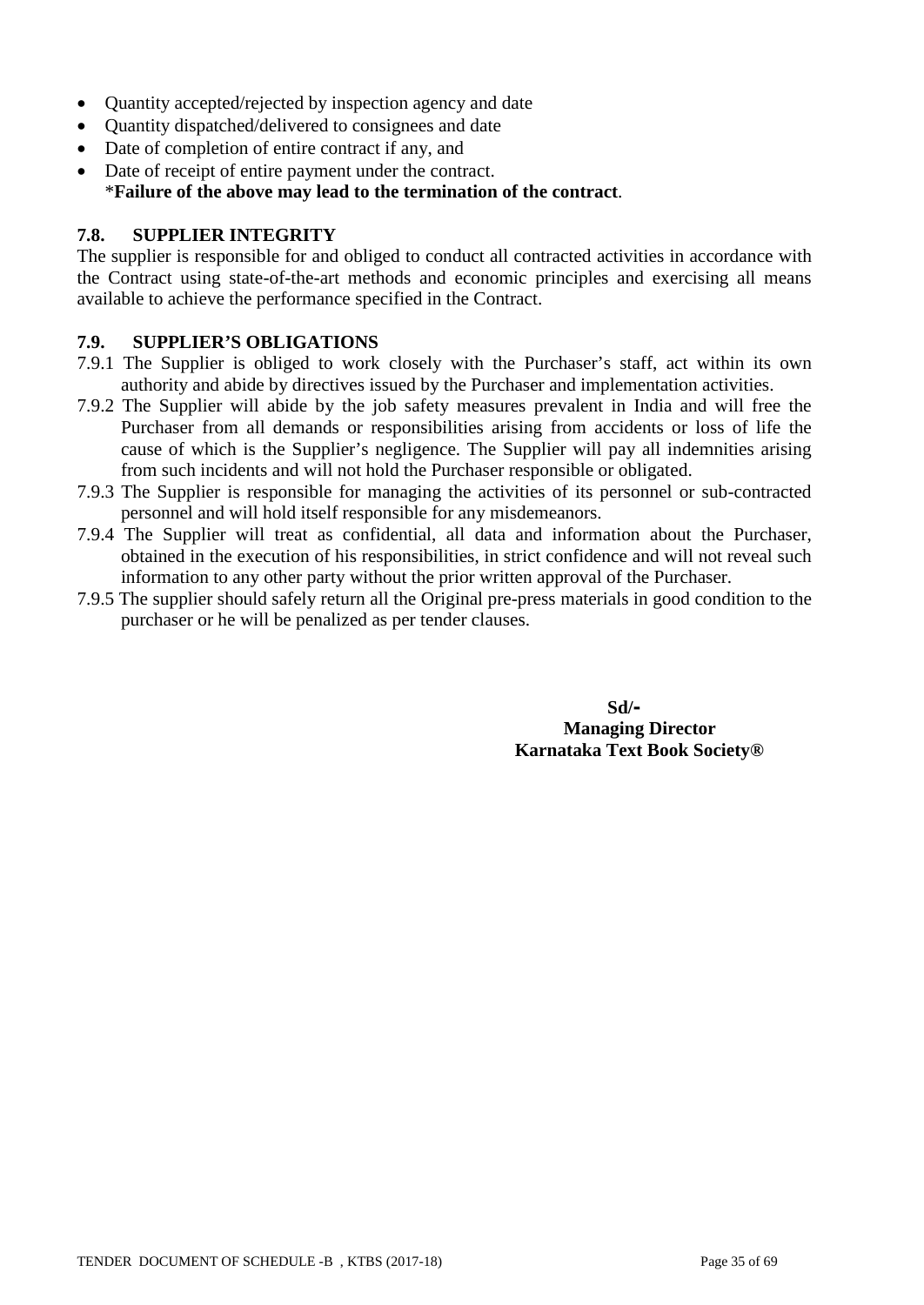#### **VOLUME 1 CONTRACT FORM (to be executed on Rs 500/- Stamp Paper)**

**THIS AGREEMENT** entered into on this the \_\_\_\_\_\_\_ day of (Month), Two Thousand and \_\_\_\_\_ in Bengaluru,

#### **BETWEEN**

The Managing Director, The Karnataka Textbook Society®, Government of Karnataka, ("KTBS"), having its office at No.4, DSERT Building,100 Ft ring Road, BSK III Stage, Bengaluru - 560 085, Karnataka State, India (hereinafter referred to as "**PURCHASER**") which expression shall unless repugnant to the context include the successors and assigns), on the one part,

#### **AND**

\_\_\_\_\_\_\_\_\_\_\_\_\_\_\_\_\_\_(name and address), a Legal Entity having its registered office at \_\_\_\_\_\_\_\_\_\_\_\_\_\_\_\_\_\_\_(hereinafter referred to as "**SUPPLIER**") which expression shall unless repugnant to the context include its successors and permitted assigns, on the other part,

#### **WHEREAS,**

KTBS, floated a Tender to print and supply school textbooks to students of standard 1-10 of all Government Schools, all students of 1-10 of all aided schools as sponsored by the SSA/Government free textbooks scheme and all students of unaided schools in Karnataka on Sale basis and has accepted the Tender submitted by the Supplier for the printing and supply of those School Textbooks for a sum of Rs. (Rupees\_only) (hereinafter called "The Contract Price").

After evaluating the proposals, KTBS, has accepted the proposal submitted by M/s. and issued to such **Successful Bidder** a Purchase Order No. \_\_\_\_\_\_\_\_\_\_\_\_\_\_dated \_\_\_\_\_\_\_\_\_\_\_\_\_\_\_\_\_\_\_\_\_\_\_\_\_\_\_\_\_\_\_\_\_

The Parties hereto are required to enter into an Agreement, being these presents, to record the terms & conditions and covenants set forth hereunder.

#### **NOW THIS AGREEMENT WITNESSETH AS FOLLOWS:**

- 1. In this Agreement words and expressions shall have the same meanings as are respectively assigned to them in Conditions of Contract referred to.
- 2. The following documents shall be deemed to form and be read and construed as part of this Agreement, viz.,
	- a) The Tender Form and the Price Schedule submitted by the Tenderer
	- b) The Schedule of requirements
	- c) The Technical Specifications
	- d) The General Conditions of Contract
	- e) The Special Conditions of Contract, and
	- f) The Purchase Order
- 3. In consideration of the payments to be made by the Purchaser to the Supplier as hereinafter mentioned, the Supplier hereby covenants with the Purchaser to print and supply school text books and to remedy defects therein in conformity in all respects with the provisions of contract.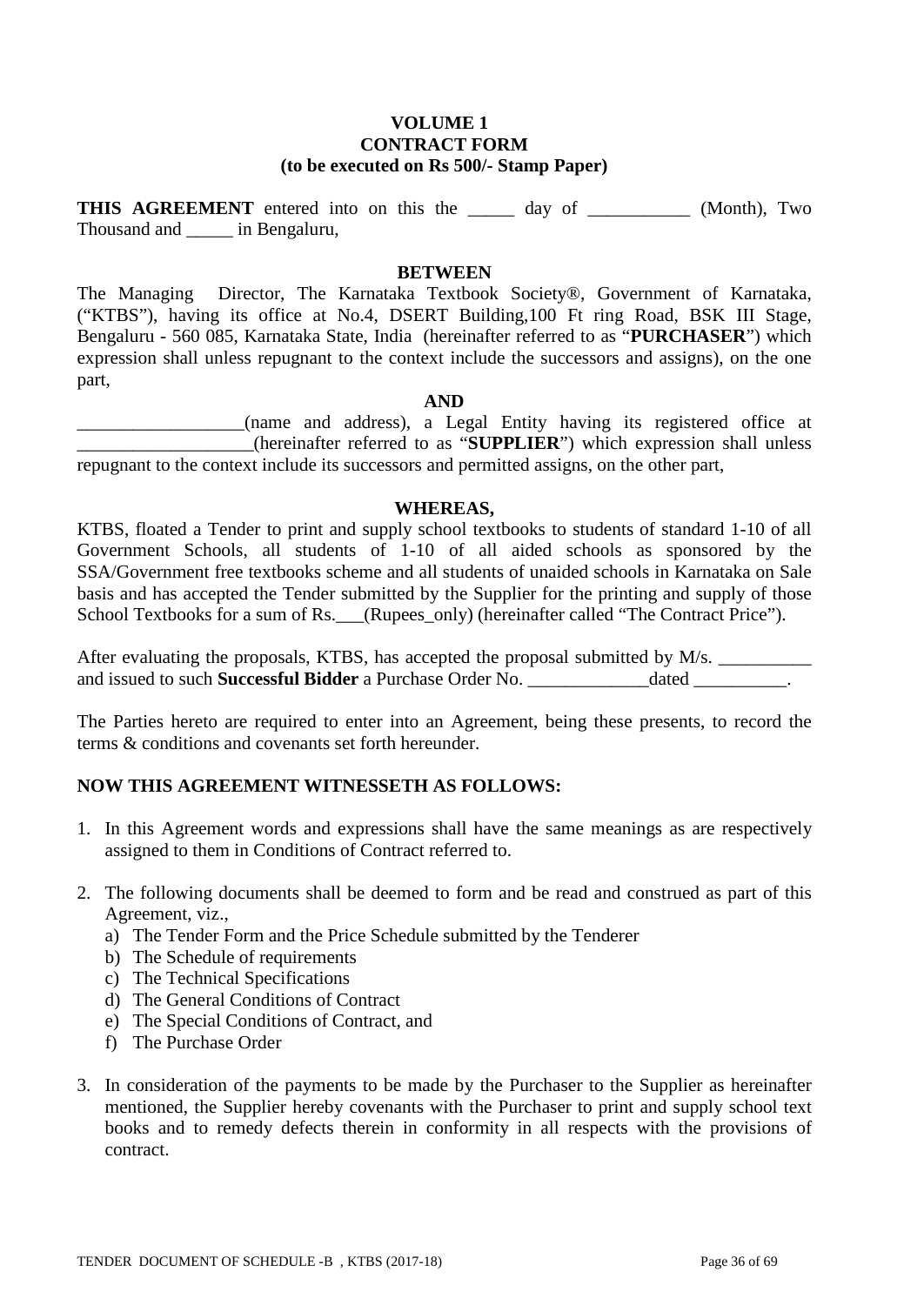4. The Purchaser hereby covenants to pay the Supplier in consideration of the printing & supply of school text books and the remedying of defects therein, the Contract Price or such other sum as may become payable under the provisions of the Contract at the times and in the manner prescribed by the Contract.

Brief particulars of the School Textbooks which shall be supplied by the Supplier are as follows:

| Package No | Title | Color/Size | Page Nos | No of Copies | Agreed<br>Price |
|------------|-------|------------|----------|--------------|-----------------|
|            |       |            |          |              |                 |

Total Value: Rs.\_\_\_\_\_\_\_(Rupees\_\_\_\_\_\_\_only)

DeliverySchedule:120days from the next date of the Purchase Order. Supply schedule should be enclosed along with the contract agreement. Performance Security (Bank Guarantee): Security Deposit(EMD):

#### 5. **Assigning of Contract Agreement in whole or part**

The Supplier shall not assign or make over the contract, the benefit or burden thereof to any other person or persons or body corporate. No under letting or subletting to any persons or body corporate for the execution of the contract or any other part thereof is permitted, without the written consent of the Purchaser.

6. Supplier agrees to supply the entire quantity of textbooks printed, to the Karnataka Text Books Society ® and no textbook shall be sold or any portion reproduced in the open market. He further agrees that failing to adhere to this clause shall attract penal provisions and invite blacklisting of Supplier.

IN WITNESS whereof, the parties hereto have caused this Agreement to be executed in accordance with their respective laws the day and year first above written. Signed, Sealed and Delivered by the

Said\_\_\_\_\_\_\_\_\_\_\_\_\_\_\_\_\_\_\_(For the Purchaser) In the presence of : $\frac{1}{\sqrt{1-\frac{1}{2}}}\left| \frac{1}{\sqrt{1-\frac{1}{2}}}\right|$ 

Signed, Sealed and Delivered by the Said\_\_\_\_\_\_\_\_\_\_\_\_\_\_\_\_\_\_\_\_\_(For the Supplier)

In the presence of :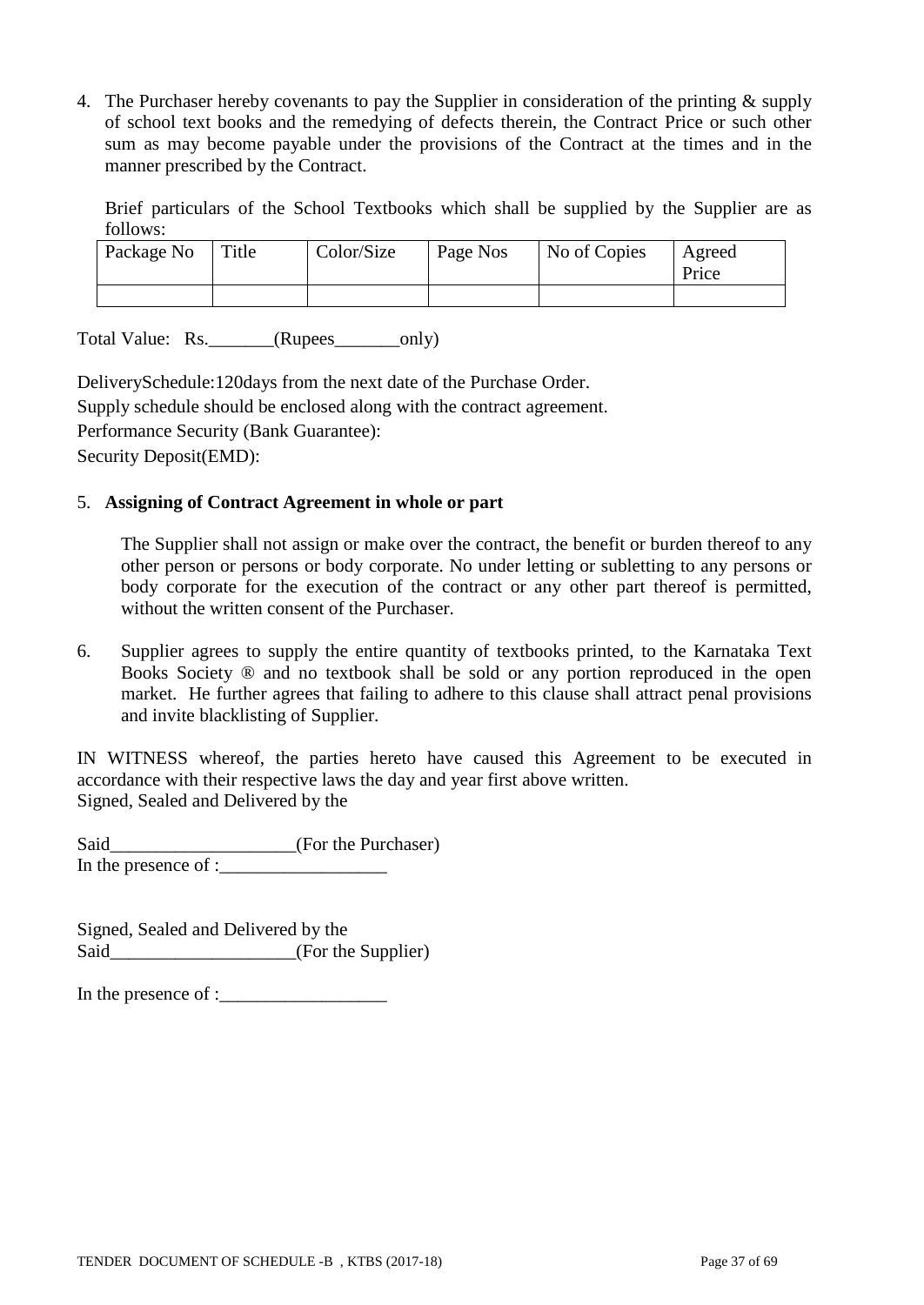## **VOLUME 2**

### **SCHEDULE OF PLACE OF DELIVERY**

The School Textbooks under free & sale categories will have to be supplied to all the Block Educational Offices Godowns in the state as shown below. The actual number of copies of text books to be supplied to the delivery points shall be provided as "**Distribution List**" along with the Purchase Order.

| <b>DISTRICT</b>                  | SL. NO         | <b>TALUKA</b>             | <b>BUFFER POINT IN</b><br><b>A DISTRICT</b> |
|----------------------------------|----------------|---------------------------|---------------------------------------------|
|                                  |                | <b>BENGALURU DIVISION</b> |                                             |
|                                  | 1              | NORTH1                    |                                             |
| <b>BENGALURU</b>                 | $\overline{2}$ | NORTH <sub>2</sub>        | NORTH <sub>2</sub>                          |
| <b>NORTH</b>                     | 3              | NORTH <sub>3</sub>        |                                             |
|                                  | $\overline{4}$ | NORTH4                    |                                             |
|                                  | 5              | <b>DEVANAHALLI</b>        |                                             |
| <b>BENGALURU</b>                 | 6              | <b>DODDABALAPURA</b>      | <b>DEVANAHALLI</b>                          |
| <b>RURAL</b>                     | 7              | <b>HOSAKOTE</b>           |                                             |
|                                  | 8              | NELAMANGALA               |                                             |
|                                  | 9              | SOUTH-1                   |                                             |
|                                  | 10             | SOUTH-2                   |                                             |
| <b>BENGALURU</b><br><b>SOUTH</b> | 11             | SOUTH-3                   | SOUTH-3                                     |
|                                  | 12             | SOUTH-4                   |                                             |
|                                  | 13             | <b>ANEKAL</b>             |                                             |
|                                  | 14             | <b>BAGEPALLI</b>          |                                             |
|                                  | 15             | <b>CHIKKABALLAPUR</b>     |                                             |
| <b>CHIKKABALLAPUR</b>            | 16             | <b>CHINTAMANI</b>         | <b>CHIKKABALLAPUR</b>                       |
|                                  | 17             | <b>GOWRIBIDANUR</b>       |                                             |
|                                  | 18             | <b>GUDIBANDE</b>          |                                             |
|                                  | 19             | <b>SHIDLAGATTA</b>        |                                             |
|                                  | 20             | <b>HIRIYUR</b>            |                                             |
|                                  | 21             | <b>CHITRADURGA</b>        |                                             |
| <b>CHITRADURGA</b>               | 22             | <b>CHALLAKERE</b>         | <b>CHITRADURGA</b>                          |
|                                  | 23             | <b>HOLALKERE</b>          |                                             |
|                                  | 24             | <b>HOSADURGA</b>          |                                             |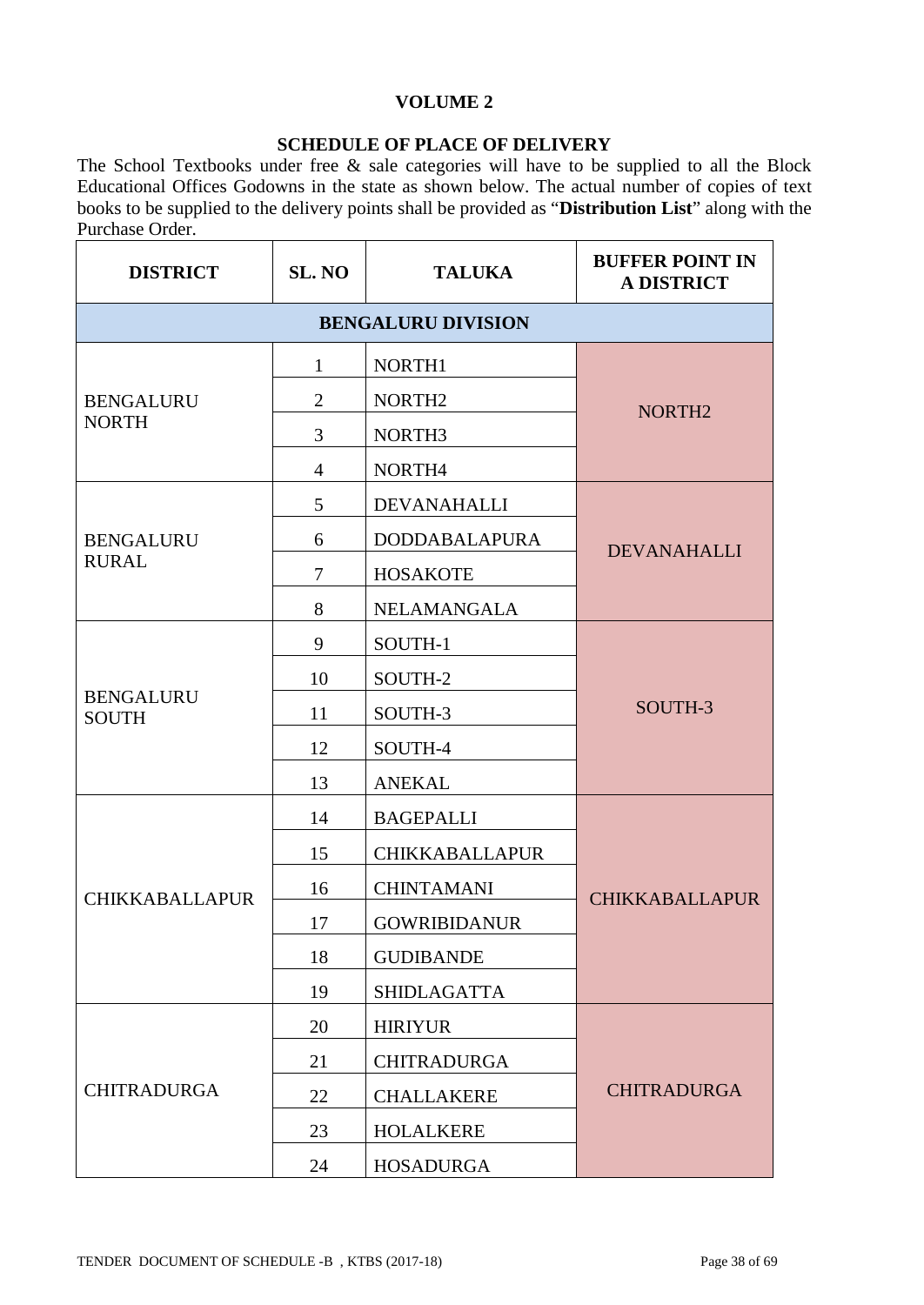|                   | 25 | MOLAKALMURU        |                                  |
|-------------------|----|--------------------|----------------------------------|
|                   | 26 | <b>CHANNAGIRI</b>  |                                  |
|                   | 27 | DAVANGERE NORTH    |                                  |
|                   | 28 | DAVANGERE SOUTH    |                                  |
| <b>DAVANAGERE</b> | 29 | HARAPANAHALLI      | <b>DAVANGERE</b><br><b>SOUTH</b> |
|                   | 30 | <b>HARIHAR</b>     |                                  |
|                   | 31 | <b>HONNALI</b>     |                                  |
|                   | 32 | <b>JAGALUR</b>     |                                  |
|                   | 33 | <b>BANGARPET</b>   |                                  |
|                   | 34 | K.G.F              |                                  |
| <b>KOLAR</b>      | 35 | <b>KOLAR</b>       | <b>KOLAR</b>                     |
|                   | 36 | <b>MALUR</b>       |                                  |
|                   | 37 | MULABAGAL          |                                  |
|                   | 38 | <b>SRINIVASPUR</b> |                                  |
|                   | 39 | <b>KORATAGERE</b>  |                                  |
| <b>MADHUGIRI</b>  | 40 | <b>MADHUGIRI</b>   | <b>MADHUGIRI</b>                 |
|                   | 41 | <b>PAVAGADA</b>    |                                  |
|                   | 42 | <b>SIRA</b>        |                                  |
|                   | 43 | <b>CHANNAPATNA</b> |                                  |
| <b>RAMANAGAR</b>  | 44 | <b>KANAKAPURA</b>  | <b>RAMANAGAR</b>                 |
|                   | 45 | <b>MAGADI</b>      |                                  |
|                   | 46 | <b>RAMANAGAR</b>   |                                  |
|                   | 47 | <b>BHADRAVATHI</b> |                                  |
|                   | 48 | HOSANAGARA         |                                  |
|                   | 49 | <b>SAGARA</b>      |                                  |
| <b>SHIVAMOGGA</b> | 50 | <b>SHIKARIPURA</b> | <b>SHIVAMOGGA</b>                |
|                   | 51 | <b>SHIVAMOGGA</b>  |                                  |
|                   | 52 | <b>SORABA</b>      |                                  |
|                   | 53 | <b>TIRTHAHALLI</b> |                                  |
|                   | 54 | <b>CN HALLY</b>    |                                  |
| TUMAKURU          | 55 | <b>GUBBI</b>       | TUMAKURU                         |
|                   |    |                    |                                  |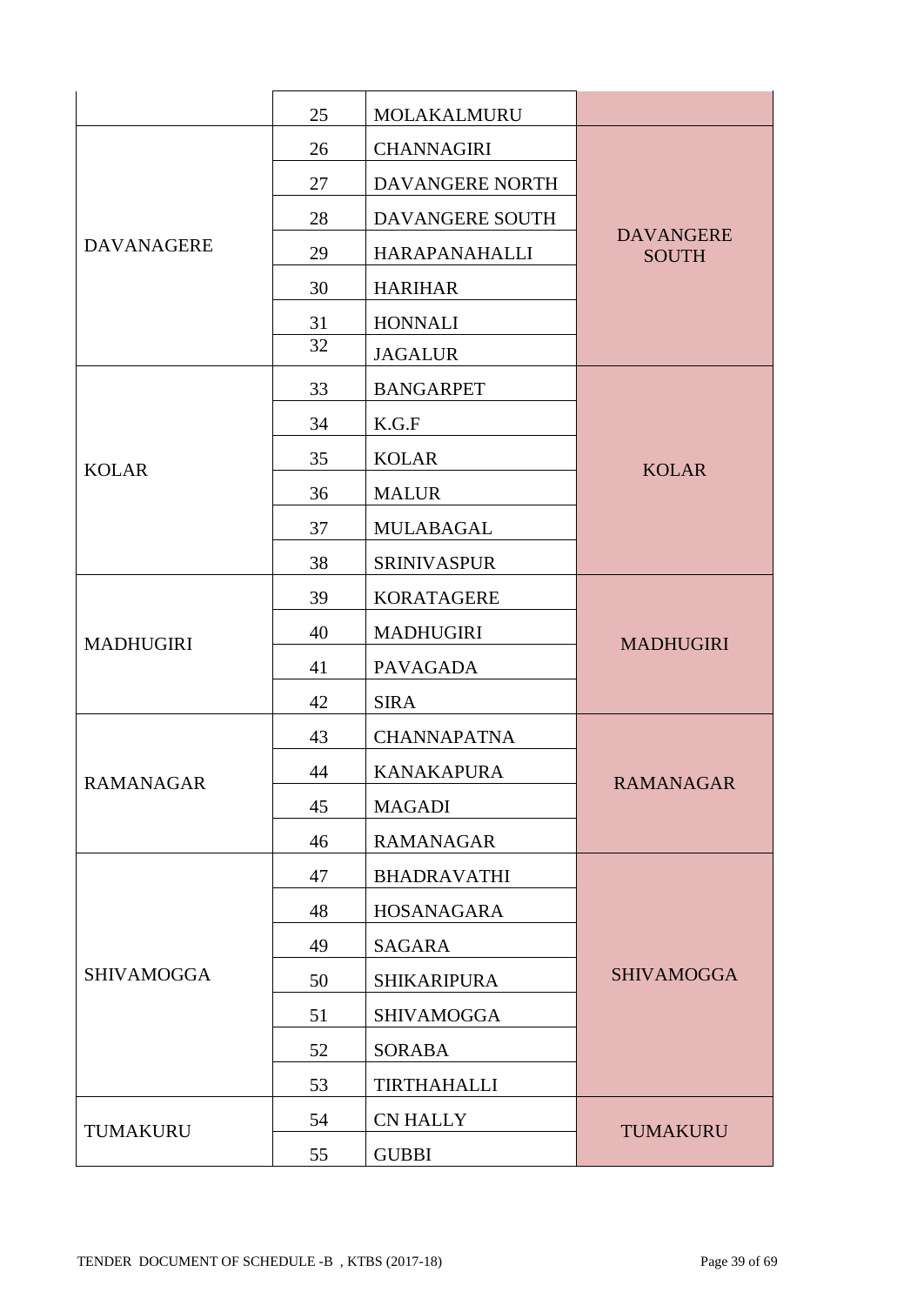|                                   | 56 | <b>KUNIGAL</b>         |                       |
|-----------------------------------|----|------------------------|-----------------------|
|                                   | 57 | <b>TIPTUR</b>          |                       |
|                                   | 58 | TUMAKURU               |                       |
|                                   | 59 | <b>TURVEKERE</b>       |                       |
|                                   |    | <b>MYSURU DIVISION</b> |                       |
|                                   | 60 | <b>CHAMARAJ NAGAR</b>  |                       |
|                                   | 61 | <b>GUNDLUPET</b>       |                       |
| <b>CHAMRAJNAGAR</b>               | 62 | <b>KOLLEGALA</b>       | <b>CHAMARAJ NAGAR</b> |
|                                   | 63 | <b>HANURU</b>          |                       |
|                                   | 64 | YALANDURU              |                       |
|                                   | 65 | <b>BIRURU</b>          |                       |
|                                   | 66 | CHIKKAMAGALURU         |                       |
|                                   | 67 | <b>KADUR</b>           |                       |
| CHIKKAMAGALURU                    | 68 | <b>KOPPA</b>           | CHIKKAMAGALURU        |
|                                   | 69 | <b>MUDIGERE</b>        |                       |
|                                   | 70 | N.R.PURA               |                       |
|                                   | 71 | <b>SRINGERI</b>        |                       |
|                                   | 72 | <b>TARIKERE</b>        |                       |
|                                   | 73 | <b>BANTWAL</b>         |                       |
|                                   | 74 | <b>BELTHANGADY</b>     |                       |
|                                   | 75 | <b>MANGALURU CITY</b>  |                       |
| <b>DAKSHINA</b><br><b>KANNADA</b> | 76 | <b>MANGALURU TALUK</b> | <b>MANGALURU CITY</b> |
|                                   | 77 | <b>MOODABIDRE</b>      |                       |
|                                   | 78 | <b>PUTTUR</b>          |                       |
|                                   | 79 | <b>SULLYA</b>          |                       |
|                                   | 80 | <b>ALUR</b>            |                       |
|                                   | 81 | <b>ARAKALGUD</b>       |                       |
| <b>HASSAN</b>                     | 82 | <b>ARSIKERE</b>        | <b>HASSAN</b>         |
|                                   | 83 | <b>BELUR</b>           |                       |
|                                   | 84 | <b>CHANNARAYAPATNA</b> |                       |
|                                   | 85 | <b>HASSAN</b>          |                       |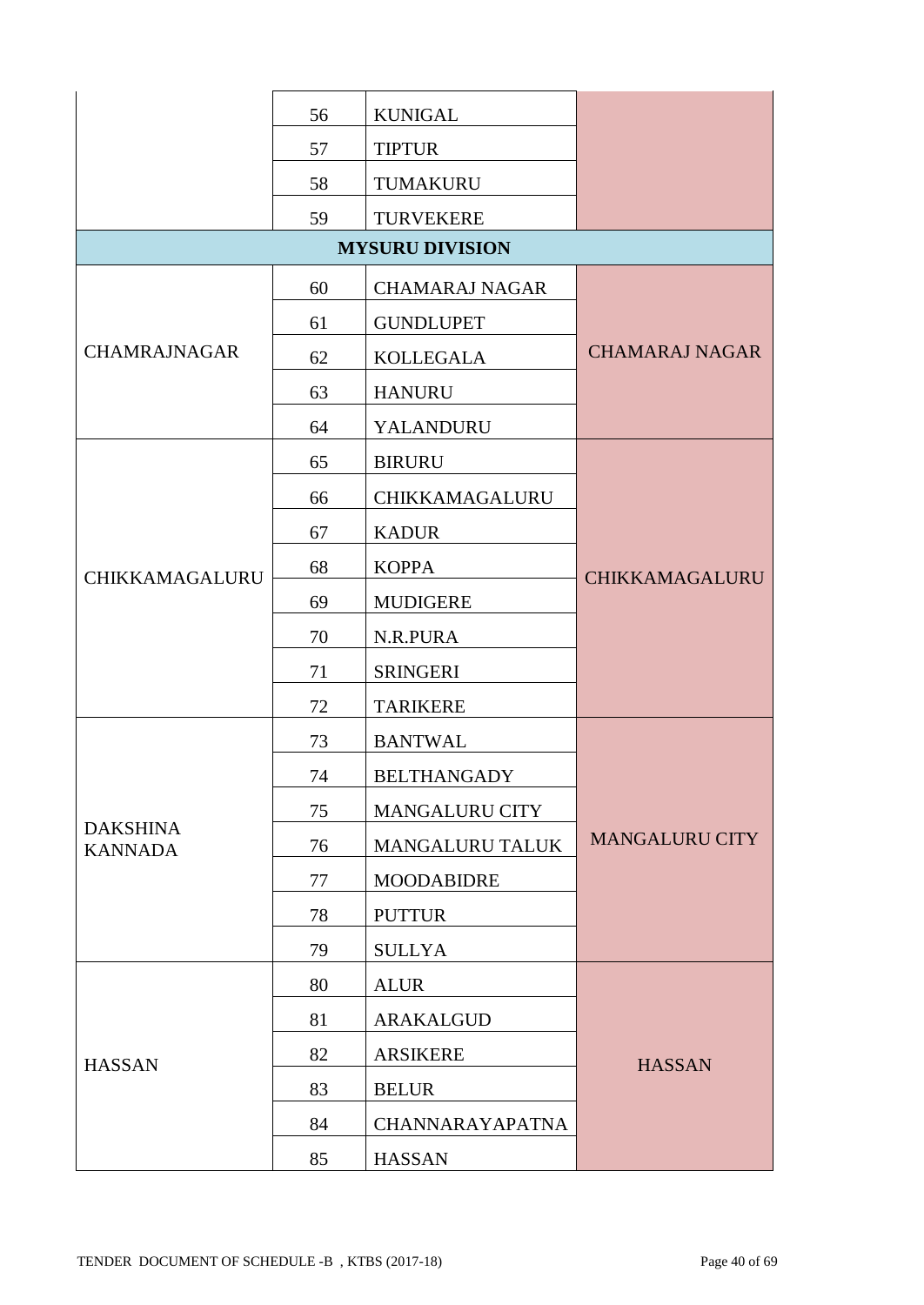|                 | 86  | HOLENARASIPURA           |                     |
|-----------------|-----|--------------------------|---------------------|
|                 | 87  | <b>SAKALESHPURA</b>      |                     |
|                 | 88  | <b>MADIKERI</b>          |                     |
| <b>KODAGU</b>   | 89  | <b>SOMAWARPET</b>        | <b>MADIKERI</b>     |
|                 | 90  | <b>VIRAJPET</b>          |                     |
|                 | 91  | <b>KRPET</b>             |                     |
|                 | 92  | <b>MADDUR</b>            |                     |
|                 | 93  | <b>MALAVALLY</b>         |                     |
| <b>MANDYA</b>   | 94  | <b>MANDYA SOUTH</b>      | <b>MANDYA SOUTH</b> |
|                 | 95  | <b>MANDYA NORTH</b>      |                     |
|                 | 96  | <b>NAGAMANGALA</b>       |                     |
|                 | 97  | <b>PANDAVAPURA</b>       |                     |
|                 | 98  | S.R.PATNA                |                     |
|                 | 99  | <b>HDKOTE</b>            |                     |
|                 | 100 | <b>HUNSUR</b>            |                     |
|                 | 101 | <b>K.R NAGAR</b>         |                     |
|                 | 102 | <b>MYSURU NORTH</b>      |                     |
| <b>MYSURU</b>   | 103 | <b>MYSURU TALUK</b>      | <b>MYSURU SOUTH</b> |
|                 | 104 | <b>MYSURU SOUTH</b>      |                     |
|                 | 105 | <b>NANJANGUD</b>         |                     |
|                 | 106 | PERIAPATNA               |                     |
|                 | 107 | T. NARASAPUR             |                     |
|                 | 108 | <b>BYNDOOR</b>           |                     |
|                 | 109 | <b>KUNDAPURA</b>         |                     |
| <b>UDUPI</b>    | 110 | <b>BRAHMMAVARA</b>       | <b>UDUPI</b>        |
|                 | 111 | <b>UDUPI</b>             |                     |
|                 | 112 | <b>KARKALA</b>           |                     |
|                 |     | <b>BELAGAVI DIVISION</b> |                     |
|                 | 113 | <b>BADAMI</b>            |                     |
| <b>BAGALKOT</b> | 114 | <b>BAGALAKOT</b>         | <b>BAGALAKOT</b>    |
|                 | 115 | <b>BILAGI</b>            |                     |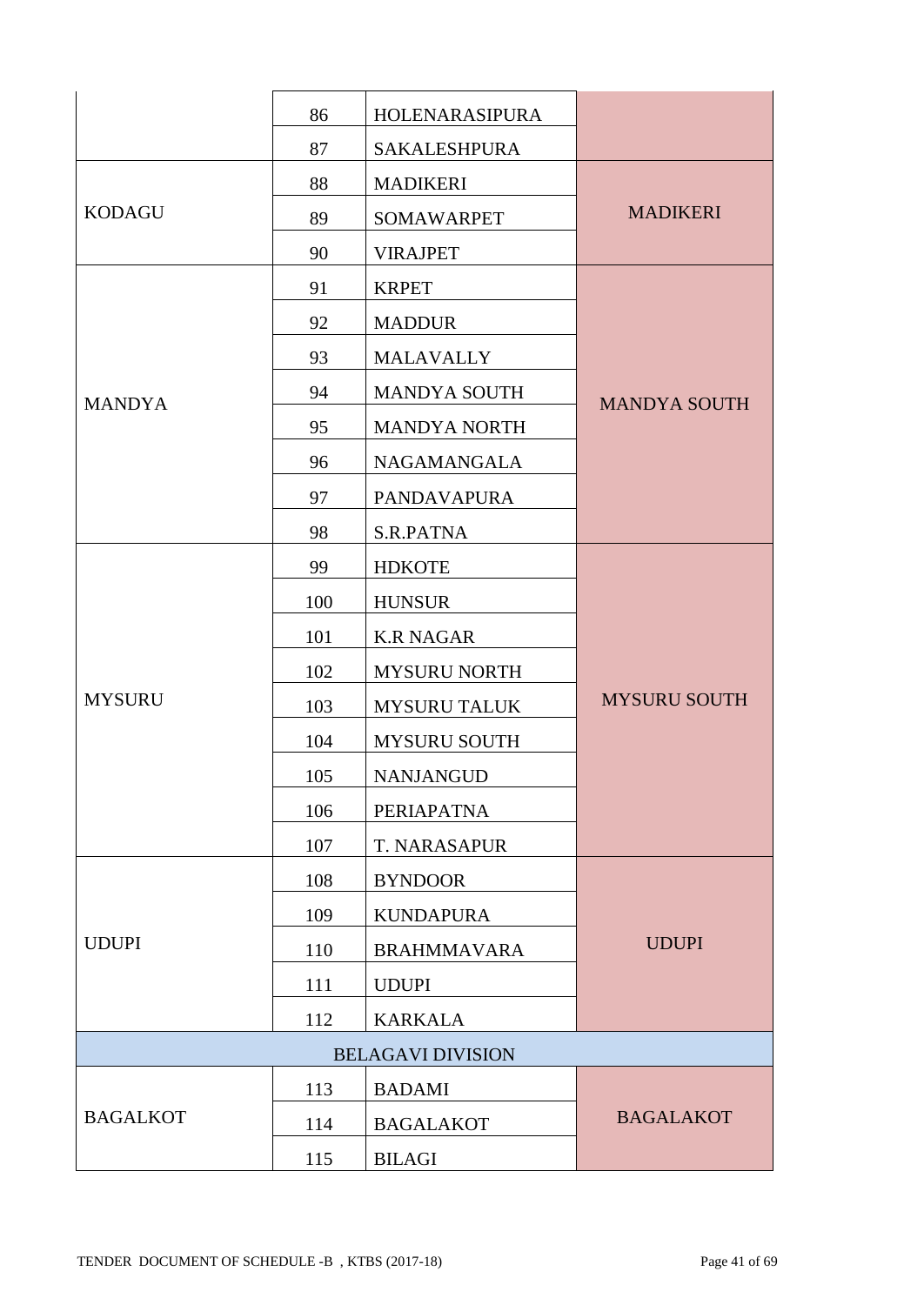|                   | 116 | <b>HUNAGUND</b>         |                        |
|-------------------|-----|-------------------------|------------------------|
|                   | 117 | <b>JAMAKHANDI</b>       |                        |
|                   | 118 | <b>MUDHOL</b>           |                        |
|                   | 119 | <b>BELAGAVI TALUK</b>   |                        |
|                   | 120 | <b>BELAGAVI CITY</b>    |                        |
|                   | 121 | <b>BAILHONGAL</b>       |                        |
| <b>BELAGAVI</b>   | 122 | <b>KITTURU</b>          | <b>BELAGAVI CITY</b>   |
|                   | 123 | <b>KHANAPUR</b>         |                        |
|                   | 124 | <b>RAMADURGA</b>        |                        |
|                   | 125 | <b>SAVADATTI</b>        |                        |
|                   | 126 | <b>BAGEWADI</b>         |                        |
|                   | 127 | <b>VIJAYAPURA CITY</b>  |                        |
|                   | 128 | <b>VIJAYAPURA RURAL</b> |                        |
| <b>VIJAYAPURA</b> | 129 | <b>CHADACHAN</b>        | <b>VIJAYAPURA CITY</b> |
|                   | 130 | <b>INDI</b>             |                        |
|                   | 131 | <b>MUDDEBIHAL</b>       |                        |
|                   | 132 | <b>SINDAGI</b>          |                        |
|                   | 133 | <b>ATHANI</b>           |                        |
|                   | 134 | <b>KAGWAD</b>           |                        |
|                   | 135 | <b>CHIKKODI</b>         |                        |
| <b>CHIKKODI</b>   | 136 | <b>NIPPANI</b>          | <b>CHIKKODI</b>        |
|                   | 137 | <b>GOKAK</b>            |                        |
|                   | 138 | <b>MUDALAGI</b>         |                        |
|                   | 139 | <b>HUKKERI</b>          |                        |
|                   | 140 | <b>RAIBAG</b>           |                        |
|                   | 141 | DHARWAD RURAL           |                        |
|                   | 142 | <b>DHARWAD CITY</b>     |                        |
| <b>DHARWAD</b>    | 143 | HUBBALLI RURAL          | <b>DHARWAD CITY</b>    |
|                   | 144 | <b>HUBBALLI CITY</b>    |                        |
|                   | 145 | <b>KALAGATAGI</b>       |                        |
|                   | 146 | <b>KUNDGOLA</b>         |                        |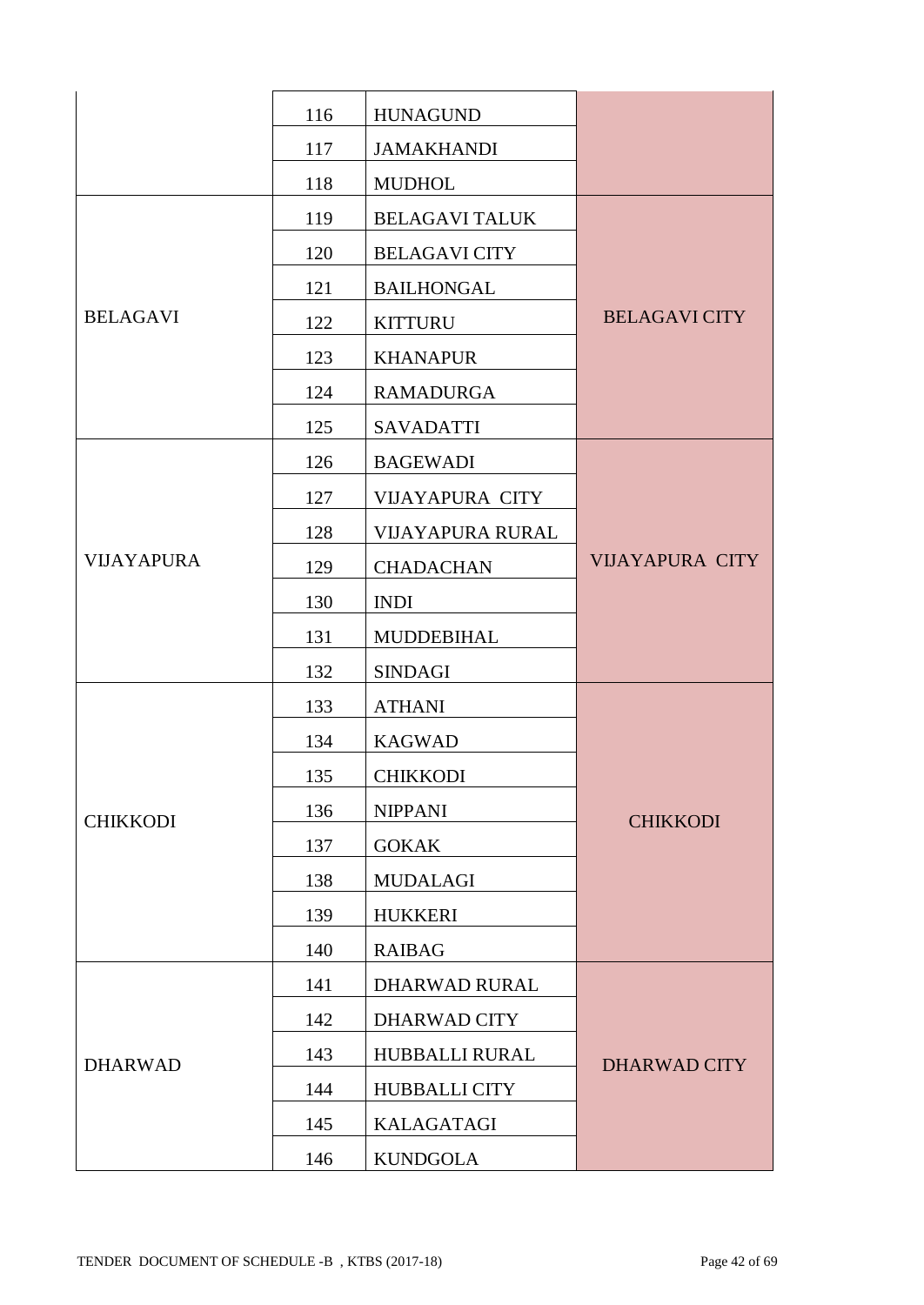|                      | 147 | <b>NAVALGUNDA</b>   |                     |
|----------------------|-----|---------------------|---------------------|
|                      | 148 | <b>GADAG CITY</b>   |                     |
|                      | 149 | <b>GADAG RURAL</b>  |                     |
| <b>GADAG</b>         | 150 | <b>MUNDARGI</b>     | <b>GADAG CITY</b>   |
|                      | 151 | <b>NARGUND</b>      |                     |
|                      | 152 | <b>RON</b>          |                     |
|                      | 153 | <b>SHIRAHTTI</b>    |                     |
|                      | 154 | <b>BYADAGI</b>      |                     |
|                      | 155 | <b>HANGAL</b>       |                     |
|                      | 156 | <b>HAVERI</b>       |                     |
| <b>HAVERI</b>        | 157 | <b>HIREKERUR</b>    | <b>HAVERI</b>       |
|                      | 158 | <b>RANEBENNUR</b>   |                     |
|                      | 159 | <b>SAVANUR</b>      |                     |
|                      | 160 | <b>SHIGGAON</b>     |                     |
|                      | 161 | <b>SIRSI</b>        |                     |
|                      | 162 | <b>SIDDAPUR</b>     |                     |
| <b>SIRSI</b>         | 163 | <b>YELLAPUR</b>     | <b>SIRSI</b>        |
|                      | 164 | <b>MUNDAGOD</b>     |                     |
|                      | 165 | <b>HALIYAL</b>      |                     |
|                      | 166 | <b>JOIDA</b>        |                     |
|                      | 167 | <b>KARWAR</b>       |                     |
|                      | 168 | <b>ANKOLA</b>       |                     |
| <b>UTTAR KANNADA</b> | 169 | <b>KUMATA</b>       | <b>KARWAR</b>       |
|                      | 170 | <b>HONNAVAR</b>     |                     |
|                      | 171 | <b>BHATKAL</b>      |                     |
|                      |     |                     |                     |
|                      | 172 | <b>BALLARI EAST</b> |                     |
|                      | 173 | <b>KURUGODU</b>     |                     |
| <b>BALLARI</b>       | 174 | <b>HADAGALI</b>     | <b>BALLARI EAST</b> |
|                      | 175 | HB HALLI            |                     |
|                      | 176 | <b>HOSPET</b>       |                     |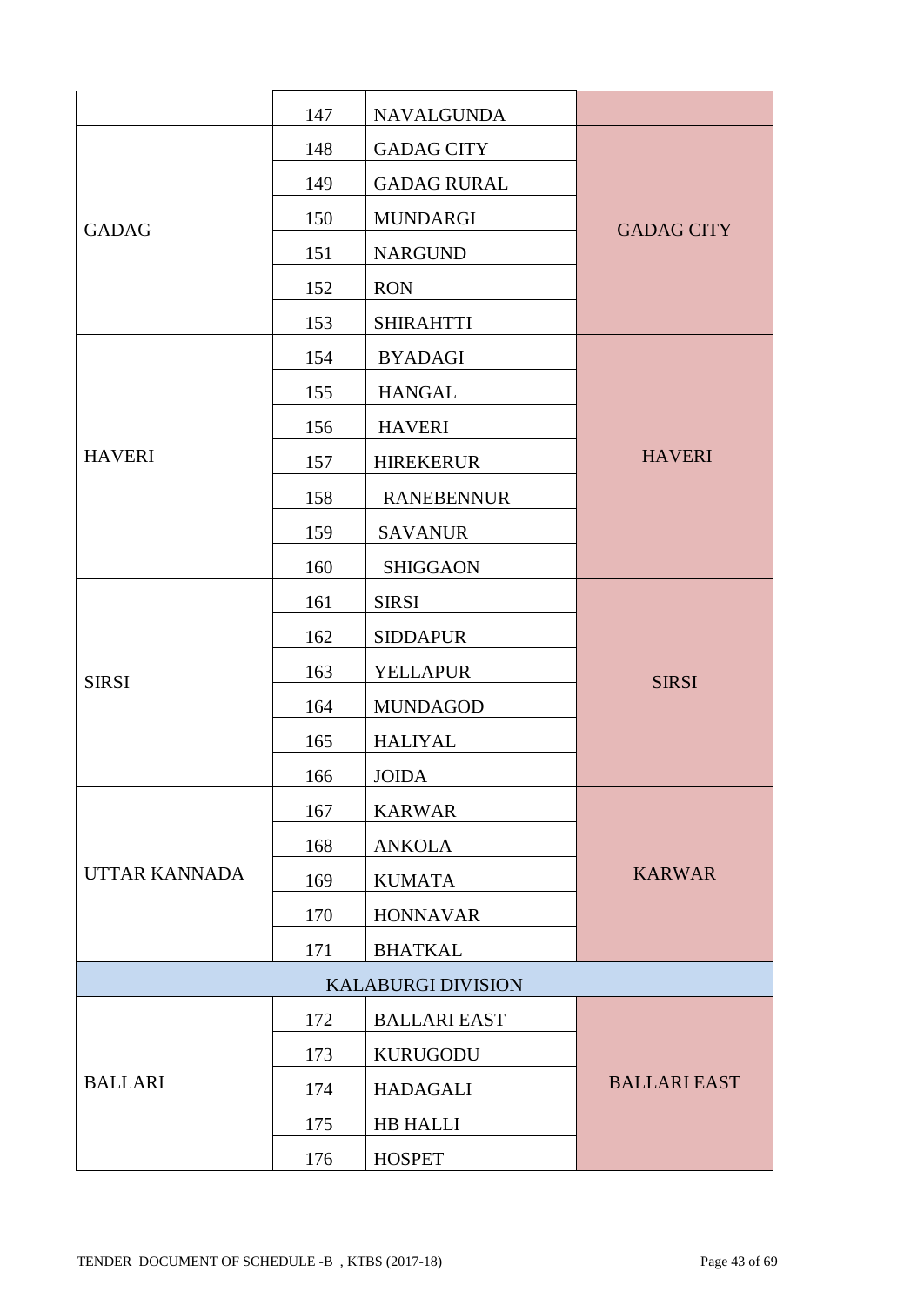|                     | 177 | <b>KUDLIGI</b>                   |                   |
|---------------------|-----|----------------------------------|-------------------|
|                     | 178 | <b>SANDUR</b>                    |                   |
|                     | 179 | <b>SIRUGUPPA</b>                 |                   |
|                     | 180 | <b>AURAD</b>                     |                   |
|                     | 181 | <b>BASAVAKALYAN</b>              |                   |
| <b>BIDAR</b>        | 182 | <b>BHALKI</b>                    | <b>BIDAR</b>      |
|                     | 183 | <b>BIDAR</b>                     |                   |
|                     | 184 | <b>HUMNABAD</b>                  |                   |
|                     | 185 | <b>AFZALPUR</b>                  |                   |
|                     | 186 | <b>ALAND</b>                     |                   |
|                     | 187 | <b>CHINCHOLI</b>                 |                   |
| <b>KALABURAGI</b>   | 188 | <b>CHITTAPUR</b>                 | <b>KALABURAGI</b> |
|                     | 189 | KALABURAGI NORTH                 | <b>NORTH</b>      |
|                     | 190 | <b>KALABURAGI SOUTH</b>          |                   |
|                     | 191 | <b>JEWARGI</b>                   |                   |
|                     | 192 | <b>SEDAM</b>                     |                   |
|                     | 193 | <b>KOPPAL</b>                    |                   |
| <b>KOPPAL</b>       | 194 | <b>GANGAVTI</b>                  | <b>KOPPAL</b>     |
|                     | 195 | <b>KUSTAGI</b>                   |                   |
|                     | 196 | <b>YELBURGA</b>                  |                   |
|                     | 197 | <b>DEVDURGA</b>                  |                   |
|                     | 198 | LINGASUGURU                      |                   |
| <b>RACIHUR</b>      | 199 | <b>MANVI</b>                     | <b>RAICHUR</b>    |
|                     | 200 | <b>RAICHUR</b>                   |                   |
|                     | 201 | <b>SINDHANUR</b>                 |                   |
|                     | 202 | <b>SHAHAPUR</b>                  |                   |
| <b>YADGIR</b>       | 203 | <b>SURPUR</b>                    |                   |
|                     | 204 | <b>YADGIR</b>                    | <b>YADGIR</b>     |
| <b>STATE GODOWN</b> | 205 | <b>MADIWALA</b><br><b>GODOWN</b> |                   |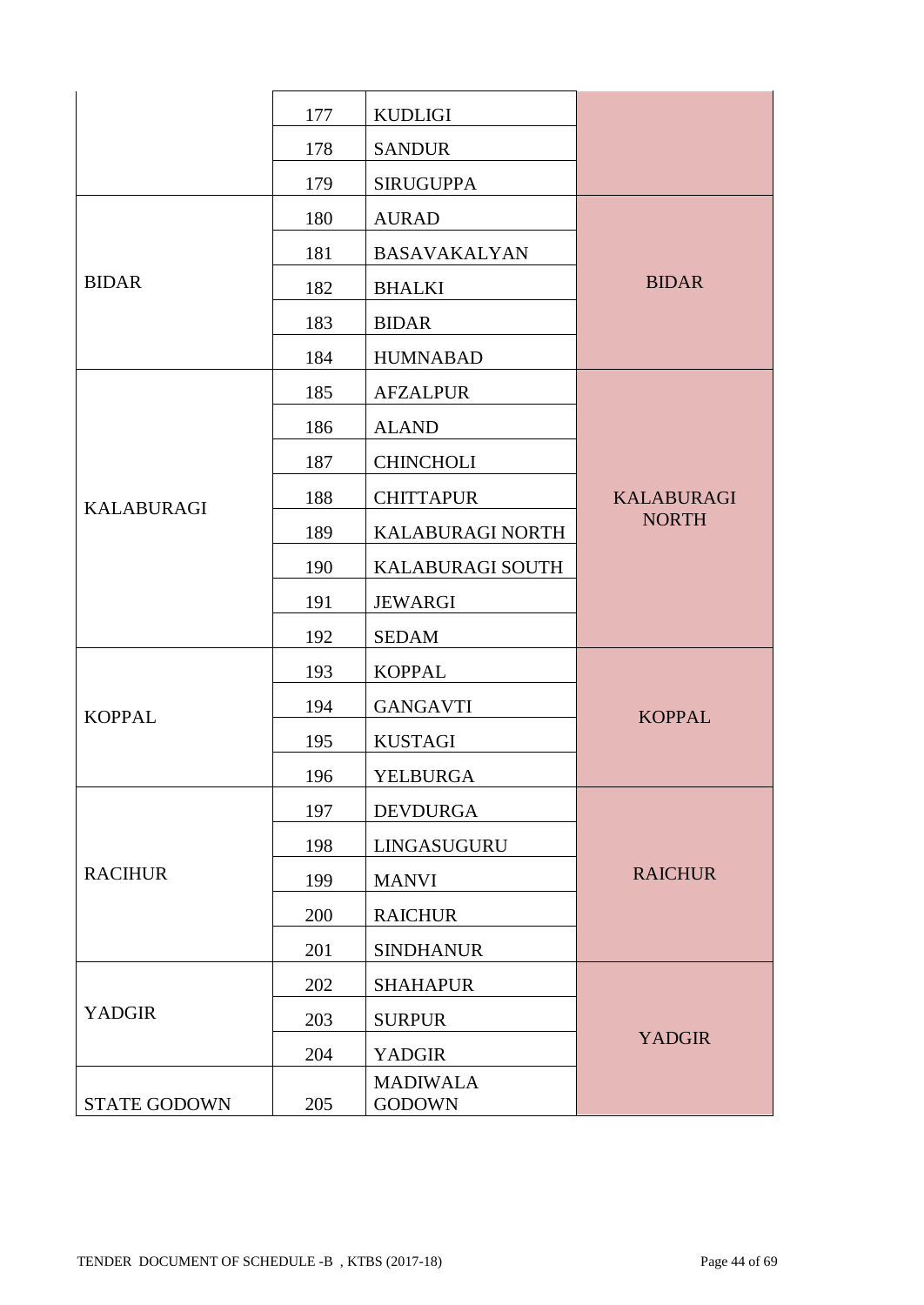| Pkg<br>wise<br>sl.no | Packa<br>ge<br>N <sub>0</sub> | <b>Title</b><br>code | <b>Class</b> | <b>Title</b>         | <b>Size</b>    | Colo<br>r | <b>Approx</b><br>imate<br>No of<br><b>Pages</b> | Approxi<br>mate<br>No of<br><b>Books</b> | <b>Total No of</b><br>pages |
|----------------------|-------------------------------|----------------------|--------------|----------------------|----------------|-----------|-------------------------------------------------|------------------------------------------|-----------------------------|
|                      |                               |                      |              |                      | Package - 29   |           |                                                 |                                          |                             |
| 131                  | 29                            | 313                  | 10           | KAN_FL               | 1/4th<br>Crown | B/W       | 164                                             | 746157                                   | 122369784                   |
| 132                  | 29                            | 359                  | 10           | Arabic_TL            | 1/4th<br>Crown | B/W       | 100                                             | 582                                      | 58200                       |
| 133                  | 29                            | 360                  | 10           | Persian_TL           | 1/4th<br>Crown | B/W       | 76                                              | 970                                      | 73720                       |
| 134                  | 29                            | 356                  | 10           | Konkani TL - Kan     | 1/4th<br>Crown | B/W       | 108                                             | 485                                      | 52380                       |
| 135                  | 29                            | 357                  | 10           | Konkani TL - Deva    | 1/4th<br>Crown | B/W       | 108                                             | 485                                      | 52380                       |
|                      |                               |                      |              | Package - 29 - Total |                |           |                                                 | 748679                                   | 122606464                   |
|                      |                               |                      |              |                      | Package - 30   |           |                                                 |                                          |                             |
| 136                  | 30                            | 325                  | 10           | ENG_SL               | 1/4th<br>Crown | B/W       | 210                                             | 759887                                   | 159576197                   |
| 137                  | 30                            | 333                  | 10           | MAR_FL               | 1/4th<br>Crown | B/W       | 200                                             | 14521                                    | 2904180                     |
| 138                  | 30                            | 338                  | 10           | HINDI_FL             | 1/4th<br>Crown | B/W       | 180                                             | 7197                                     | 1295532                     |
| 139                  | 30                            | 344                  | 10           | TAMIL_FL             | 1/4th<br>Crown | B/W       | 180                                             | 2139                                     | 384993                      |
| 140                  | 30                            | 349                  | 10           | TELUGU_FL            | 1/4th<br>Crown | B/W       | 176                                             | 527                                      | 92701                       |
| 141                  | 30                            | 354                  | 10           | SANSKRIT_FL          | 1/4th<br>Crown | B/W       | 180                                             | 15623                                    | 2812108                     |
|                      |                               |                      |              | Package - 30 - Total |                |           |                                                 | 799893                                   | 167065710                   |
|                      |                               |                      |              |                      | Package - 31   |           |                                                 |                                          |                             |
| 142                  | 31                            | 318                  | 10           | KAN_SL               | 1/4th<br>Crown | B/W       | 116                                             | 136938                                   | 15884786                    |
| 143                  | 31                            | 320                  | 10           | ENGLISH_FL           | 1/4th<br>Crown | B/W       | 290                                             | 104097                                   | 30188272                    |
| 144                  | 31                            | 319                  | 10           | KAN_TL               | 1/4th<br>Crown | B/W       | 100                                             | 38897                                    | 3889700                     |
| 145                  | 31                            | 326                  | 10           | ENG_TL               | 1/4th<br>Crown | B/W       | 110                                             | 37650                                    | 4141507                     |
| 146                  | 31                            | 327                  | 10           | URDU_FL              | 1/4th<br>Crown | B/W       | 140                                             | 41895                                    | 5865270                     |
| 147                  | 31                            | 328                  | 10           | URDU_MATHS           | 1/4th<br>Crown | B/W       | 460                                             | 32551                                    | 14973357                    |
| 148                  | 31                            | 329                  | 10           | URDU_SCIENCE         | 1/4th<br>Crown | B/W       | 430                                             | 32551                                    | 13996833                    |
|                      |                               |                      |              | Package - 31 - Total |                |           |                                                 | 424579                                   | 88939725                    |
|                      |                               |                      |              |                      | Package - 32   |           |                                                 |                                          |                             |
| 149                  | 32                            | 343                  | 10           | HINDI_TL             | 1/4th<br>Crown | B/W       | 180                                             | 807440                                   | 145339223                   |

#### **VOLUME 3 PACKAGEWISE TITLES 2017-18 SCHEDULE-B**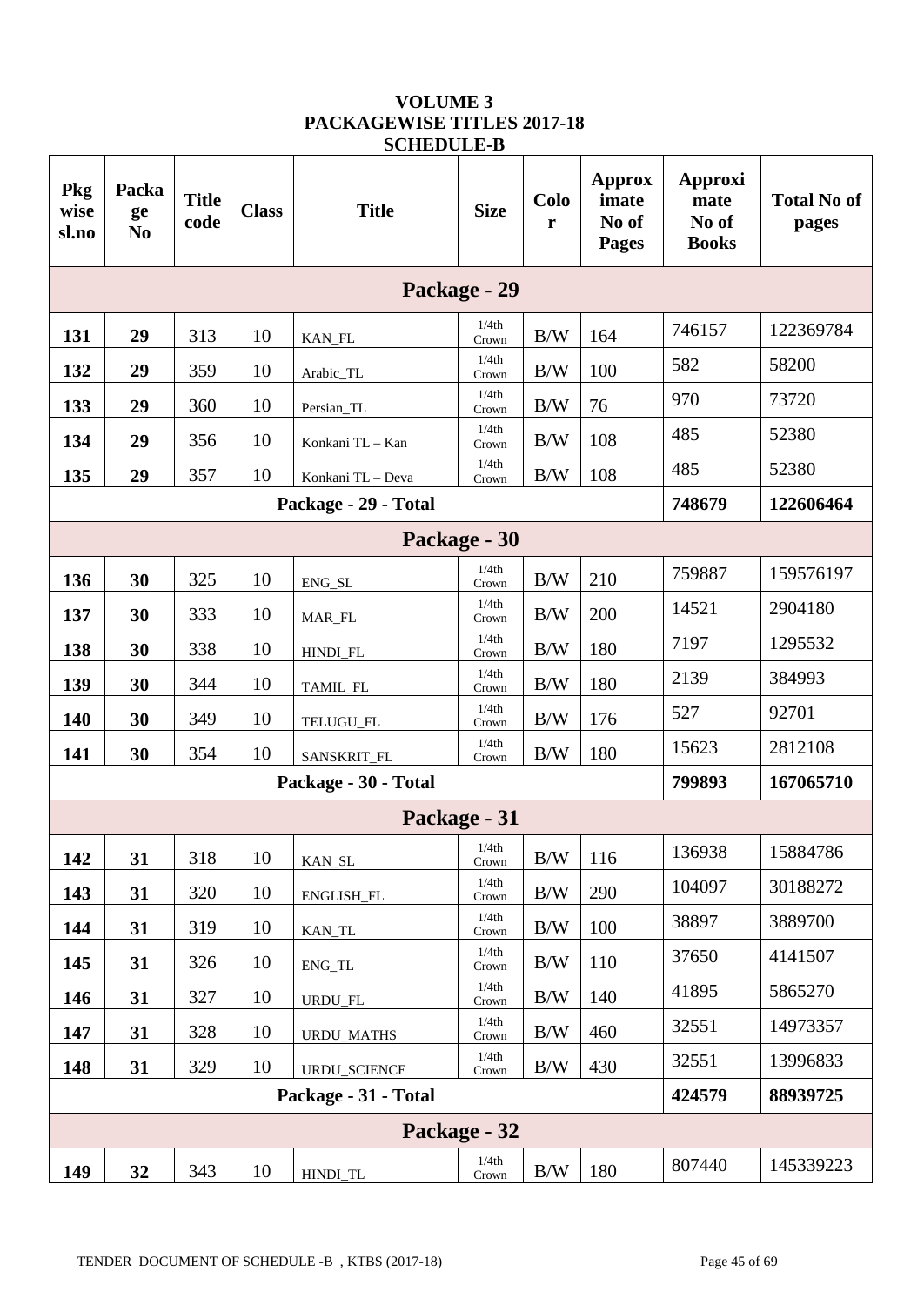| 150 | 32                          | 332 | 10 | URDU_TL                         | 1/4th<br>Crown | B/W | 116 | 572    | 66387     |
|-----|-----------------------------|-----|----|---------------------------------|----------------|-----|-----|--------|-----------|
| 151 | 32                          | 355 | 10 | SANSKRIT_TL                     | 1/4th<br>Crown | B/W | 140 | 6030   | 844133    |
| 152 | 32                          | 358 | 10 | Tulu_TL                         | 1/4th<br>Crown | B/W | 130 | 970    | 126100    |
|     |                             |     |    | Package - 32 - Total            |                |     |     | 815012 | 146375842 |
|     | Package - 33                |     |    |                                 |                |     |     |        |           |
| 153 | 33                          | 316 | 10 | KAN_SOCIAL_SCIENC<br>E          | 1/4th<br>Crown | B/W | 292 | 583369 | 170343666 |
| 154 | 33                          | 339 | 10 | HINDI_MATHS                     | 1/4th<br>Crown | B/W | 444 | 2701   | 1199444   |
| 155 | 33                          | 340 | 10 | HINDI_SCIENCE                   | 1/4th<br>Crown | B/W | 430 | 2701   | 1161624   |
| 156 | 33                          | 341 | 10 | HINDI_SOCIAL_SCIEN<br><b>CE</b> | 1/4th<br>Crown | B/W | 292 | 2701   | 788823    |
|     | Package - 33 - Total        |     |    |                                 |                |     |     |        | 173493557 |
|     |                             |     |    |                                 | Package - 34   |     |     |        |           |
| 157 | 34                          | 321 | 10 | <b>ENGISH_MATHS</b>             | 1/4th<br>Crown | B/W | 388 | 274153 | 106371380 |
| 158 | 34                          | 330 | 10 | URDU_SOCIAL_SCIEN<br>СE         | 1/4th<br>Crown | B/W | 308 | 32551  | 10025639  |
| 159 | 34                          | 334 | 10 | MAR_MATHS                       | 1/4th<br>Crown | B/W | 436 | 17375  | 7575343   |
| 160 | 34                          | 335 | 10 | MAR_SCIENCE                     | 1/4th<br>Crown | B/W | 430 | 17375  | 7471095   |
| 161 | 34                          | 336 | 10 | MAR_SOCIAL_SCIENC<br>E          | 1/4th<br>Crown | B/W | 292 | 17375  | 5073395   |
| 162 | 34                          | 350 | 10 | TELUGU_MATHS                    | 1/4th<br>Crown | B/W | 460 | 582    | 267720    |
| 163 | 34                          | 351 | 10 | TELUGU_SCIENCE                  | 1/4th<br>Crown | B/W | 430 | 582    | 250260    |
|     | Package - 34 - Total        |     |    |                                 |                |     |     | 359992 | 137034831 |
|     | <b>Schedule - B - Total</b> |     |    |                                 |                |     |     |        | 835516130 |

**Note :** 

**1. A bidder is entitled to bid for all the packages but as per his capacity he shall not be awarded more than 1 packages in the order of his preference.**

- **2. Packages under 29 to 34 available for quoting .**
- **3. Number of copies allotted for Printing shall be categorized as Free & Sale and they are to be bundled separately and supplied using separate colored Delivery Challans as per the Purchase order. Distribution list shall be provided with the Purchase order .**
- **4. Numbers are all indicative in nature and final numbers which may be allotted under various packages may vary up/below 25% to the extent provided in the Purchase order .**
- 5. **Titles which are classified as ( B/W) have single colour inner pages. However all books are bound by 04 colour cover pages.**

 **Sd/- Managing Director Karnataka Text Book Society®**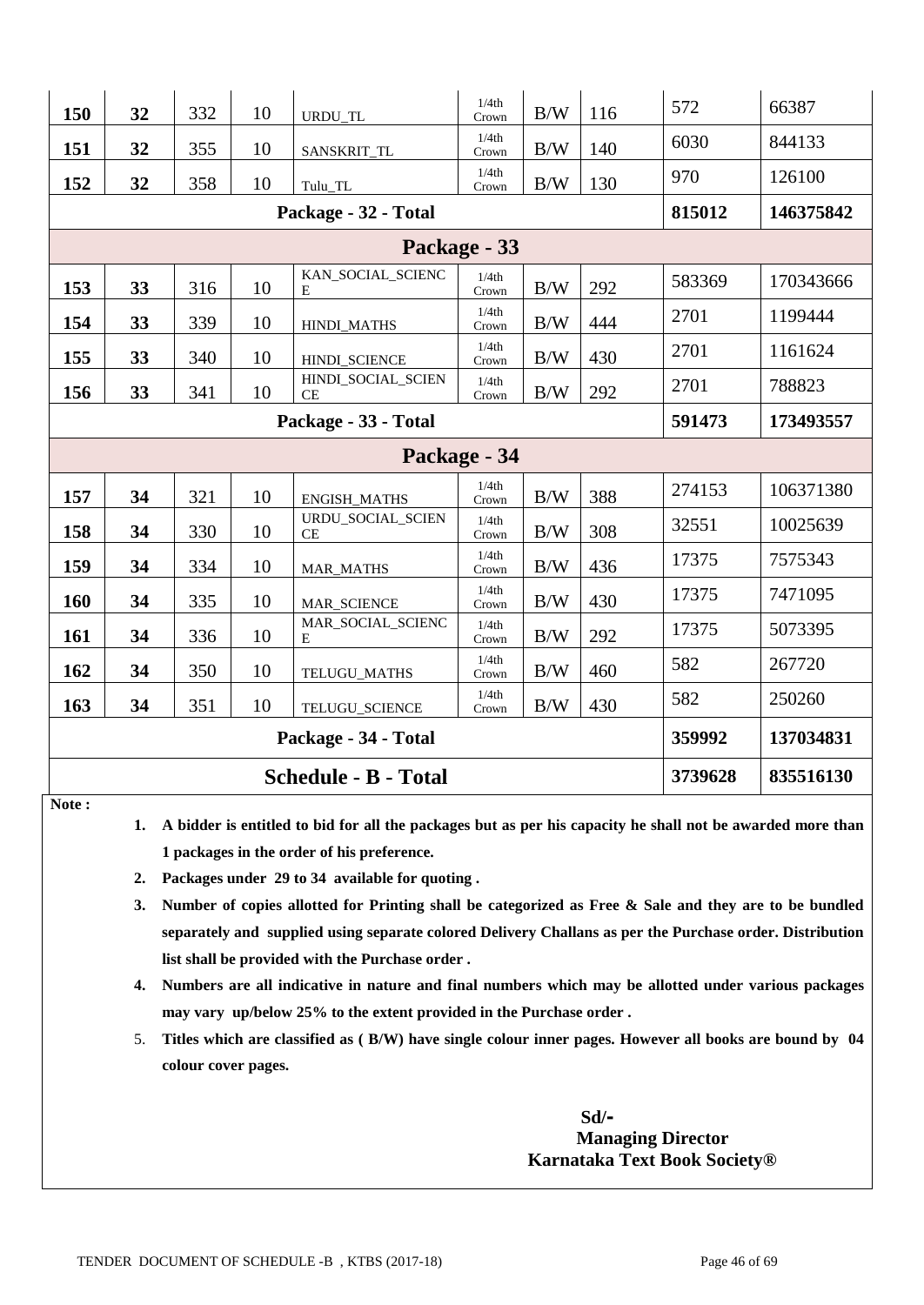## **TABLE-I**

## **BID FORM**

To

The Managing Director, Karnataka Textbook Society®, No.4, DSERT Building, 100 Ft ring Road, BSK III Stage, Bengaluru - 560 085.

Sir/Madam,

Having examined the Bidding Documents including Addenda No.\_\_\_\_\_\_\_\_\_the receipt of which is hereby duly acknowledged, we, the undersigned, offer to print and supply School textbooks to all the Block Educational Offices in State for which necessary Bid security ( EMD) amounting to Rs. …………………. is remitted via e-payment mode.

Terms & conditions:-

- 1. We undertake, if our Bid is accepted, to supply of School Books to all the Block Educational Offices in the State in accordance with the terms and conditions in the Bidding document.
- 2. If our bid is accepted we will furnish the bank guarantee for the due performance of the Contract, in the form prescribed by the purchaser.
- 3. We agree to abide by this bid for a period of 90 days after the date fixed for bid opening of Second Envelope under Clause 2.16 of the Instruction to Bidders and shall remain binding upon us and may be accepted at any time before the expiry of that period.
- 4. We understand that in competing for (and if the award is made to us, in executing the above contract,) we will strictly observe the laws against fraud and corruption in force in India namely "Prevention of Corruption Act 1988 ".
- 5. We understand that you are not bound to accept the lowest or any bid you may receive.
- 1. We understand that contract conditions and the time stipulated for execution of tender is 120 days.

Dated this day of 2016

Signature:  $\qquad \qquad$  (in the

Capacity of):

Duly Authorized to sign bid for and on behalf of

Place : \_\_\_\_\_\_\_\_\_\_\_\_\_\_\_\_\_\_\_\_\_\_\_\_\_\_\_\_\_\_\_\_\_\_\_\_\_\_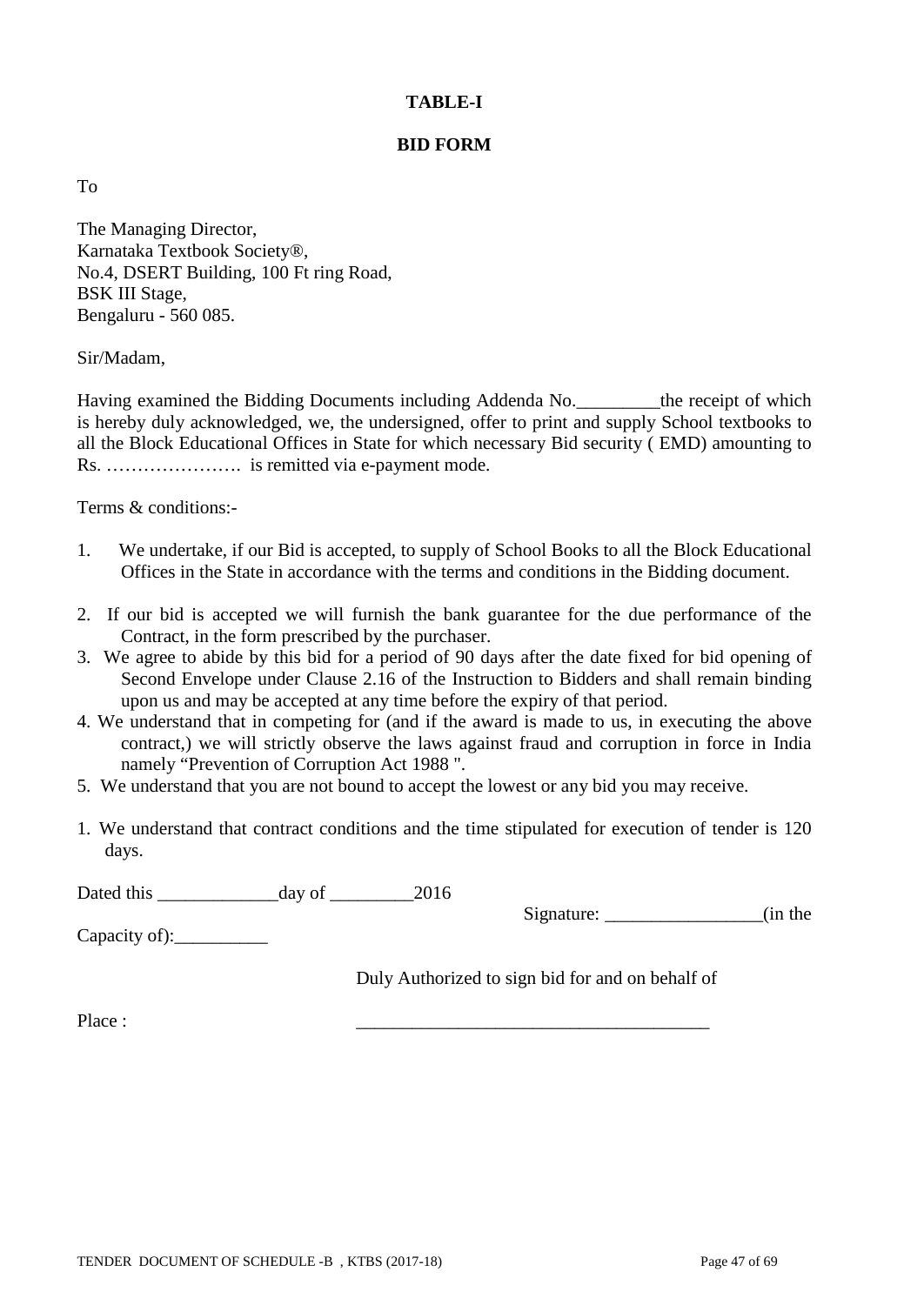## **APPENDIX - A**

#### **Format for Letter of Proposal**

#### **(On the Letter head of the Bidder)**

**Date**

**To,**

The Managing Director, Karnataka Textbook Society®, No.4, DSERT Building,100 Ft ring Road, BSK III Stage, Bengaluru - 560 085.

Sir,

#### **Re : Implementation of printing and supply of Government School textbooks in Karnataka**

Being duly authorized to represent and act on behalf of ......................................... (here in after referred to as "the Bidder"), and having reviewed and fully understood all of the Proposal requirements and information provided, the undersigned hereby submits the Proposal for the project referred above.

We confirm that our Proposal is valid for a period of 90 days from ........................... (Proposal Due Date)

Yours faithfully,

(Signature of the Authorized Signatory of Bidder) (Name and designation of the Authorized Signatory of Bidder)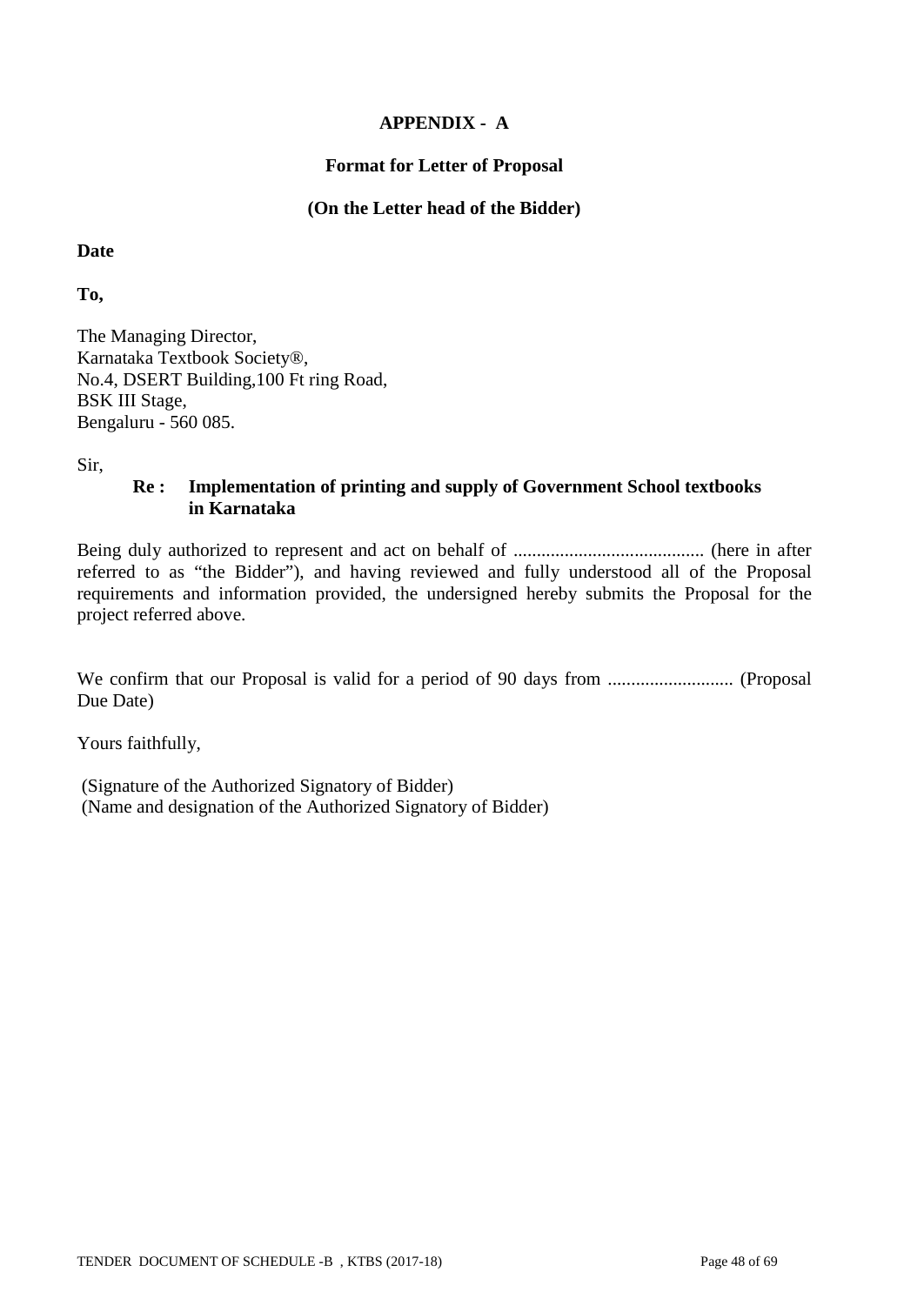#### **APPENDIX B**

#### **Format for Power of Attorney for Signing of Proposal (On stamp paper of appropriate value)**

#### **POWER OF ATTORNEY**

Know all men by these presents, we .................................................... (name and address of the registered office) do hereby constitute, appoint and authorize Mr. / Ms. ............................................................................. (name and residential address) who is presently employed with us and holding the position of .................................................... as our attorney, to do in our name and on our behalf, all such acts, deeds and things necessary in connection with or incidental to our bid for the project envisaging Implementation of printing and supply of textbooks in Government / aided Schools under Karnataka Textbook society(R) in Karnataka, including signing and submission of all documents and providing information / responses to KTBS, representing us in all matters before KTBS, and generally dealing with KTBS in all matters in connection with our bid for the said Project.

We hereby agree to ratify all acts, deeds and things lawfully done by our said attorney pursuant to this Power of Attorney and that all acts, deeds and things done by our aforesaid attorney shall and shall be deemed to have been done by us.

For

............................................. ............................................. (Signature)

............................................. (Name, Title and Address)

Accepted

............................................. (Signature)

............................................. (Name, Title and Address of the Attorney)

Note:

- 1. The mode of execution of the Power of Attorney should be in accordance with the procedure, if any, laid down by the applicable law and the charter documents of the executants(s) and when it is so required the same be affixed under common seal in accordance with the required procedure. The Power of Attorney should be on a stamp paper of appropriate value.
- 2. Also, wherever required, the Bidder should submit for verification the extract of the charter documents such as a resolution/power of attorney in favor of the Person executing this Power of Attorney for the delegation of power hereunder on behalf of the Bidder.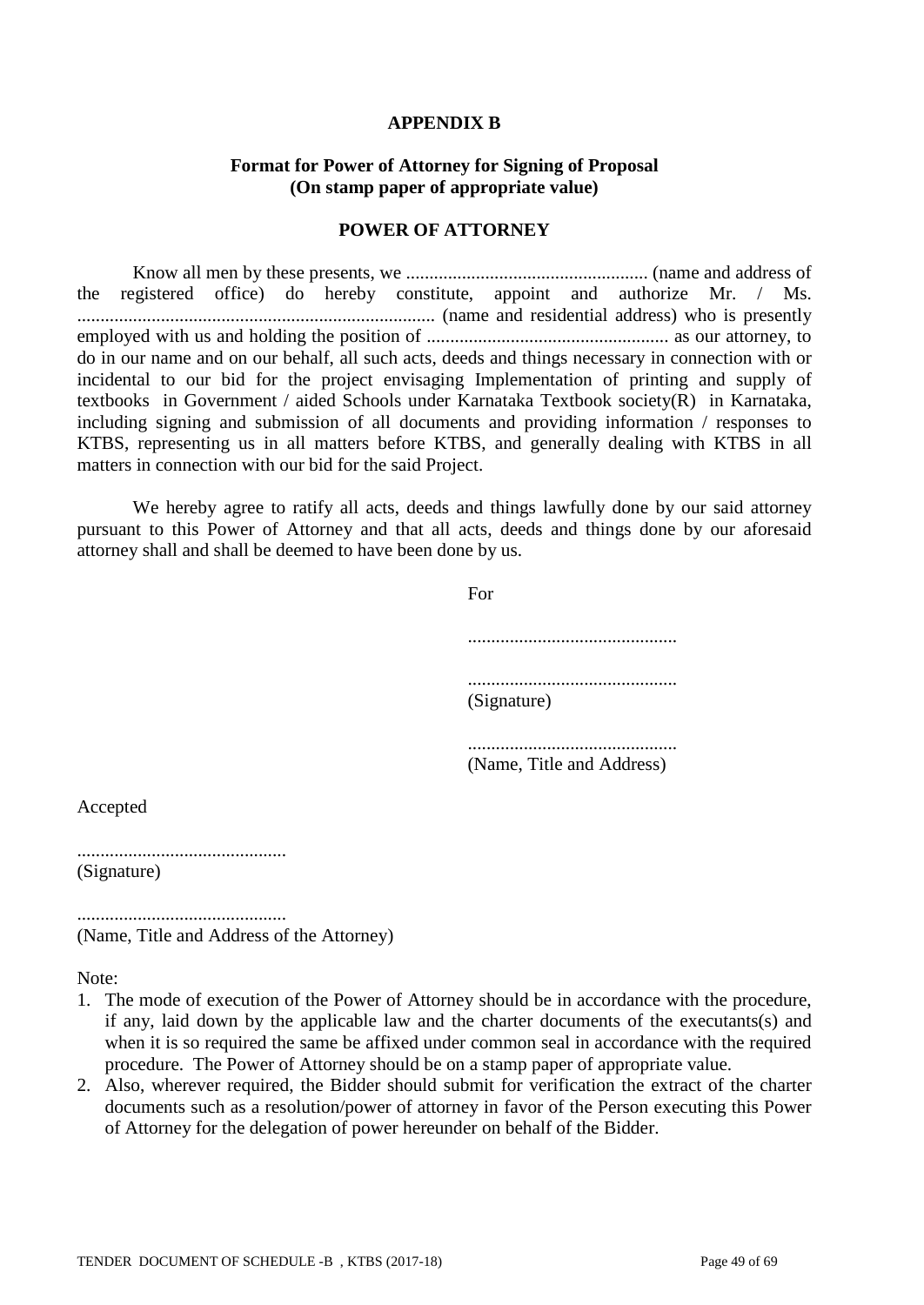#### **APPENDIX C**

#### **Details of Bidder**

- 1. Name
- 2. Address of the office(s)
- 3. Printing press Address (Place of production):
- 4. Date of incorporation and/or commencement of business
- 5. Sales Tax/VAT Registration No
- 6. Service Tax Registration No
- 7. Brief description of the Legal Entity including details of its main lines of business.
- 8. Name, Designation, Address and Phone Numbers of Authorized Signatory of the Bidder:
	- a. Name
	- b. Designation :
	- c. Legal Entity :
	- d. Address
	- e. Telephone Number :
	- f. Fax Number :
	- g. Mobile Number :
	- h. E-Mail Address :
- 9. Details of individual (s) who will serve as the point of contact / communication with The Karnataka Textbook Society® :
	- a. Name :
	- b. Designation :
	- c. Legal Entity :
	- d. Address :
	- e. Telephone Number:
	- f. Fax Number :
	- g. Mobile Number :
	- h. E-Mail Address :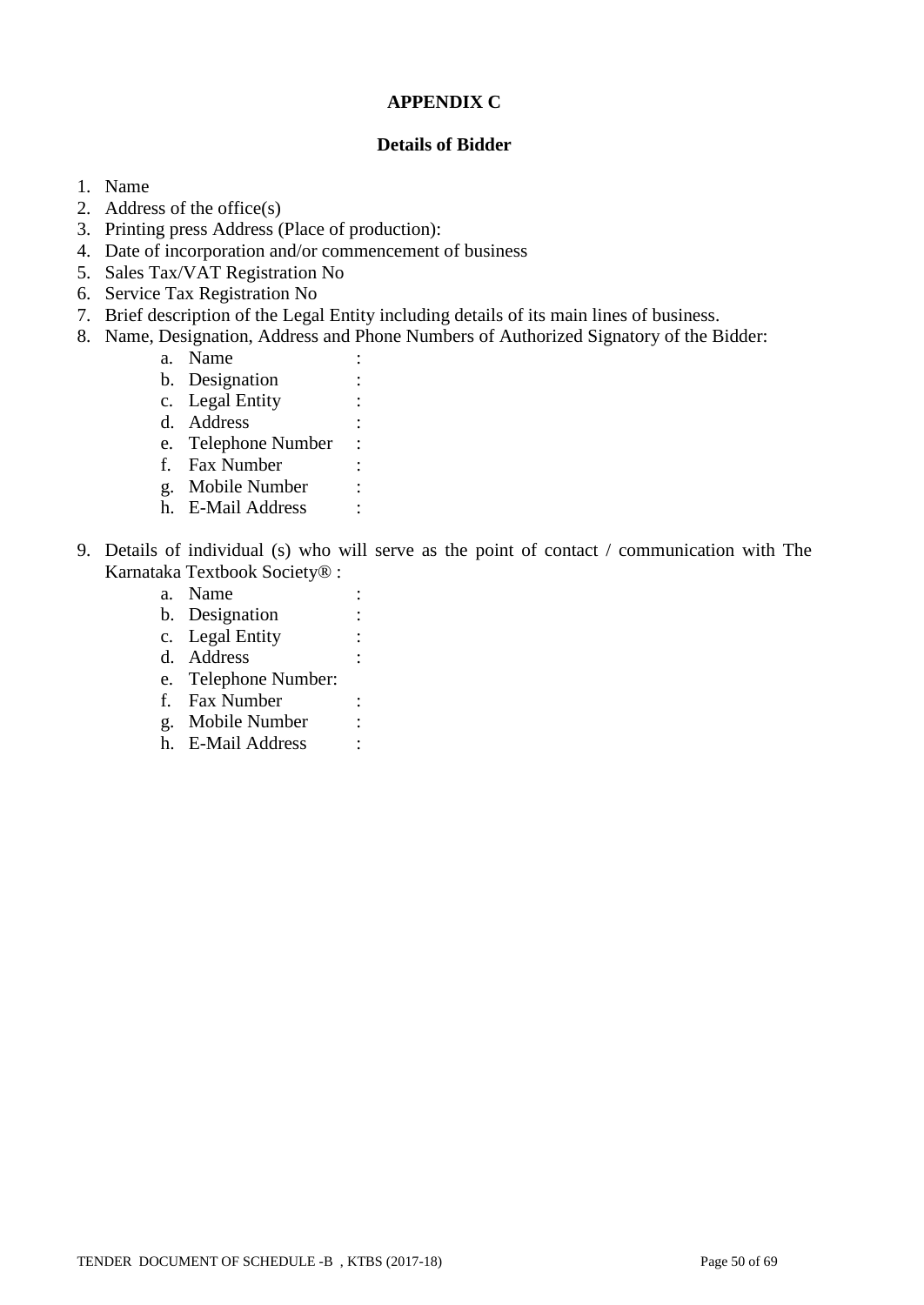#### **APPENDIX D**

#### Format for Anti-Collusion & Eligibility Certificate (On the Letterhead of the Bidder)

We hereby certify and confirm that in the preparation and submission of our Proposal for the Implementation of printing and supply of textbooks in Government Schools in Karnataka, we have not acted in concert or in collusion with any other Bidder or other person(s) and also not done any act, deed or thing which is or could be regarded as anti-competitive.

We further confirm that we have not offered nor will offer any illegal gratification in cash or kind to any person or agency in connection with the instant Proposal.

We further confirm that we have not been barred by Education Department, Government of Karnataka/any other State Governments in India/any agencies of GOK, and thereby have not been proven ineligible to bid.

Dated this ..................................... Day of .............................., 2016

........................................ (Name of the Bidder)

(Signature of the Authorized Person)

(Name and designation of the Authorized Person)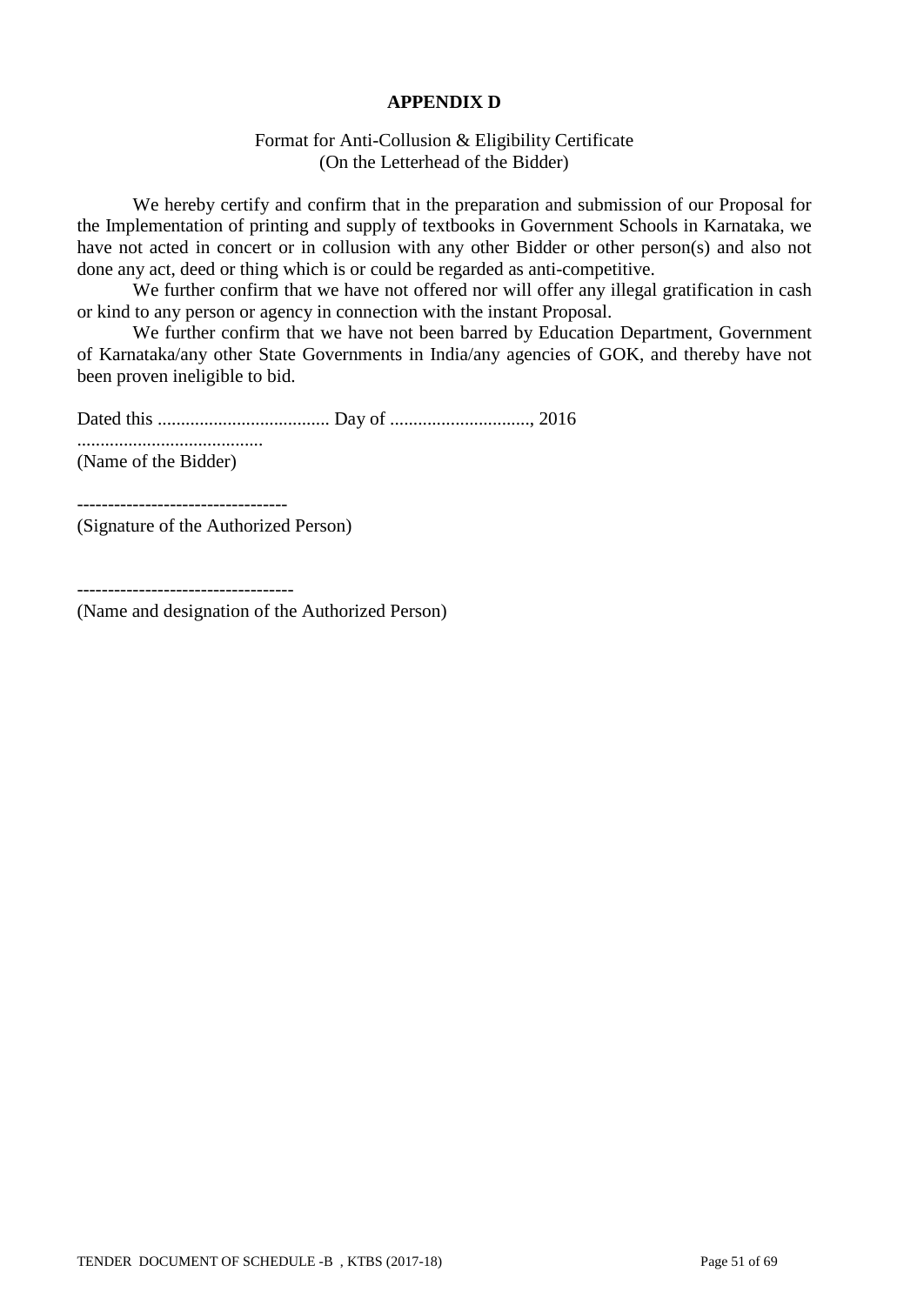## **APPENDIX E**

#### **Format for Performance Bank Guarantee (To be issued by a Nationalized / Scheduled Bank in India)**

|  |  |  |  | unless it be repugnant to the subject or context thereof include its, successors and assigns; |  |
|--|--|--|--|-----------------------------------------------------------------------------------------------|--|

In favor of, The Managing Director, The Karnataka Textbook Society(R), (hereinafter referred to as "The Karnataka Textbook Society(R)") having its office at No.4, DSERT Building,100 Ft Ring Road, Hosakerehalli cross, BSK III Stage, Bengaluru - 560 085, Karnataka State, India, which expression shall unless it be repugnant to the subject or context thereof include its successors and assigns;

#### WHEREAS

A. M/s. ........................................... a Legal Entity having its registered office at ............... (hereinafter called "the Bidder") which expression shall unless it be repugnant to the subject or context thereof include its / their executors administrators, successors and assigns, intends to bid implementation of printing and supply of text books to schools across Karnataka.

B. In terms of **Clause 2.28** of the Tender Document dated ....................issued in respect of the Project, the Bidder is required to furnish to The Karnataka Text book Society(R) an unconditional and irrevocable Bank Guarantee for an amount of Rs. .................. (Rupees ............... only) as Performance Security for the Package Number……………………..

The Guarantor has at the request of the Bidder and for valid consideration agreed to provide such Bank Guarantee being these presents:

#### NOW THEREFORE THIS DEED WITNESSETH AS FOLLOWS:

- A. The Guarantor, as primary obligor shall, without demur, pay to The Karnataka Text book Society(R) Bengaluru an amount not exceeding Rs..................(Rupees......................only), within 5 days of receipt of a written demand from The Karnataka Text book Society(R) calling upon the Guarantor to pay the said amount.
- B. Any such demand made on the Guarantor by The Karnataka Text book Society(R) Bengaluru shall be conclusive and absolute as regards the forfeiture of Bid security and the amount due and payable by the Guarantor under this Guarantee.
- C. The above payment shall be made without any reference to the Bidder or any other person and irrespective of whether the claim of The Karnataka Text book Society(R) Bengaluru is disputed by the Bidder or not.
- D. This Guarantee shall be irrevocable and remain in full force upto **31st March 2018** or for such extended period as may be mutually agreed between The Karnataka Text book Society(R), Bengaluru and the bidder and shall continue to be enforceable till all amounts under this Guarantee are paid.
- E. The Guarantee shall not be affected by any change in the constitution or winding up of the Bidder/the Guarantor or any absorption, merger or amalgamation of the Bidder/the Guarantor with any other person.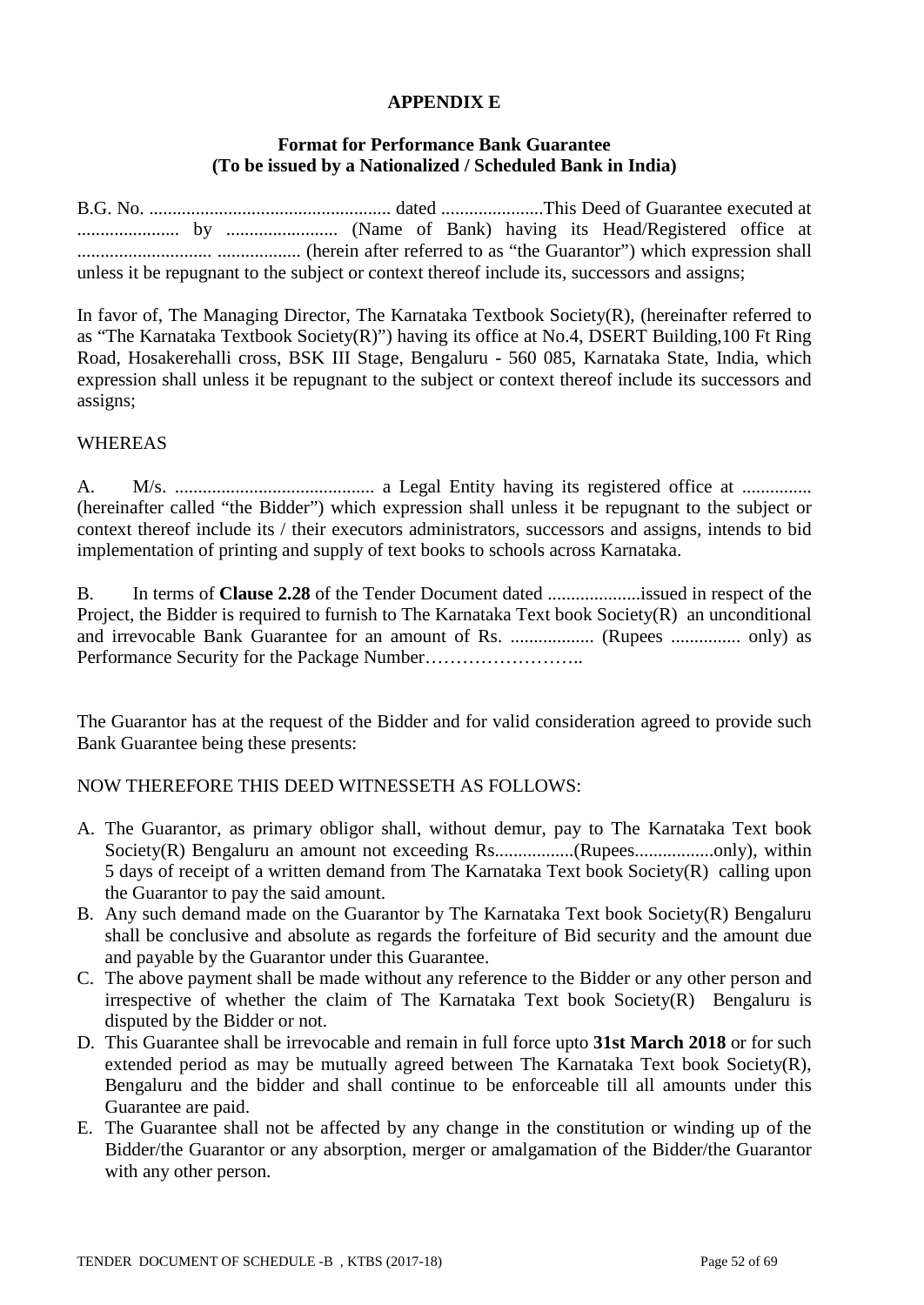- F. In order to give full effect to this Guarantee, The Karnataka Text book Society(R), Bengaluru, shall be entitled to treat the Guarantor as Principal debtor. The obligations of the Guarantor shall not be affected by any variations in the terms and conditions of the Tender document or other documents or by extension of time of performance of any obligations granted to the Bidder or postponement /non exercise/delayed exercise of any of its rights by The Karnataka Text book Society(R), Bengaluru to the Bidder and the Guarantor shall not be relieved from the its obligation under this Bank Guarantee on account of any such variation, extension, postponement, non exercise, delayed exercise or omission on the part of The Karnataka Text book Society(R) to the bidder to give such matter or thing whatsoever which under the law relating to sureties would but for this provision have effect of so relieving the Guarantor.
- G. The Guarantor has power to issue this Guarantee and discharge the obligations contemplated herein, the undersigned is duly authorized to execute this Guarantee pursuant to the power granted under…………………………

In witness thereof the Guarantor has set its hands hereunto on the day, month and year first herein above written.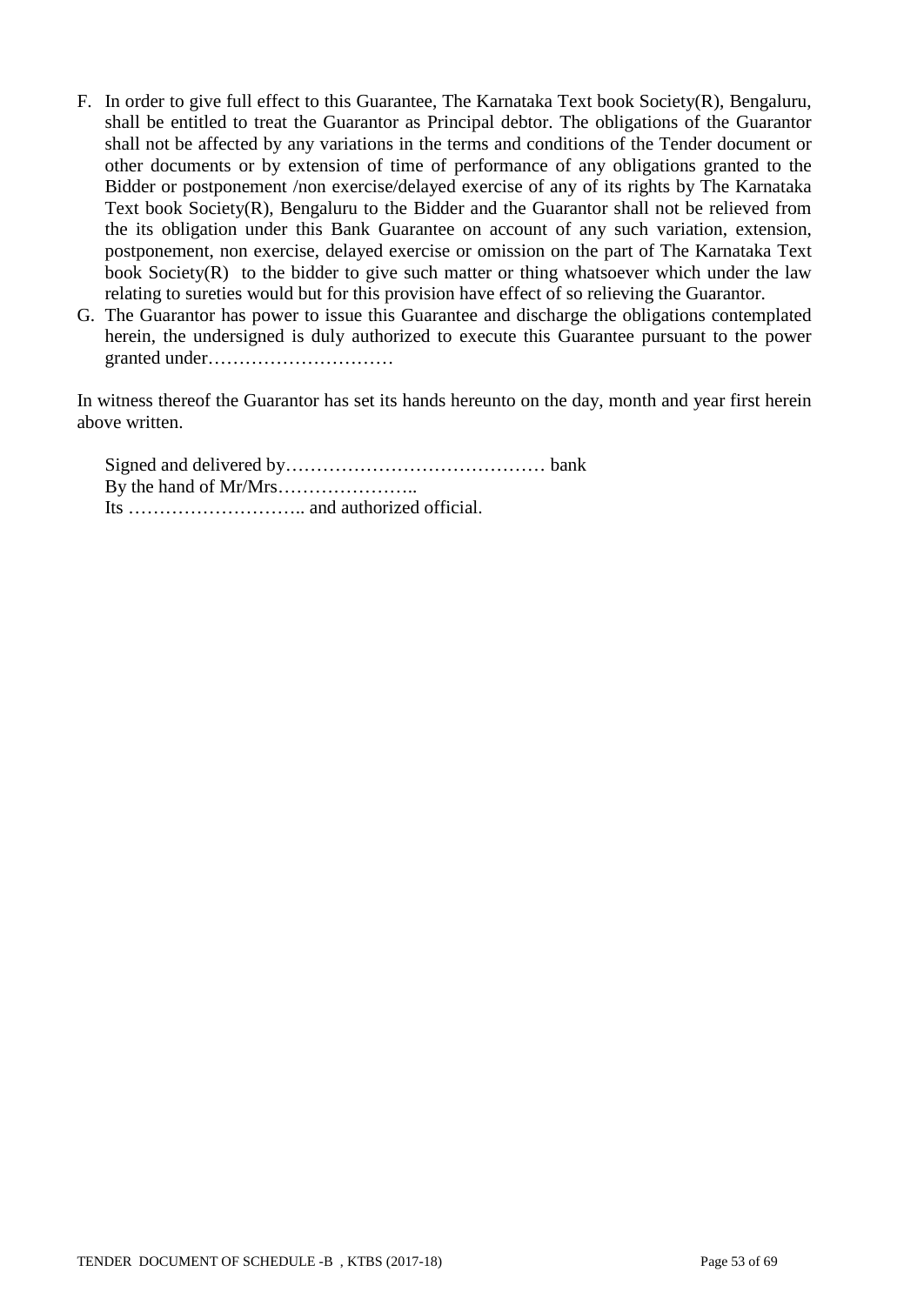## **Appendix F**

## **(Format for undertaking of being a Printer)**

Date

**To,** The Managing Director, Karnataka Textbook Society®, No.4, DSERT Building,100 Ft ring Road, BSK III Stage, Bengaluru - 560 085.

Sir,

We confirm that we have been in the business of printing and supply of books / text books since past \_\_\_\_\_\_\_\_\_\_\_\_years.

Yours faithfully,

(Authorized Signatory)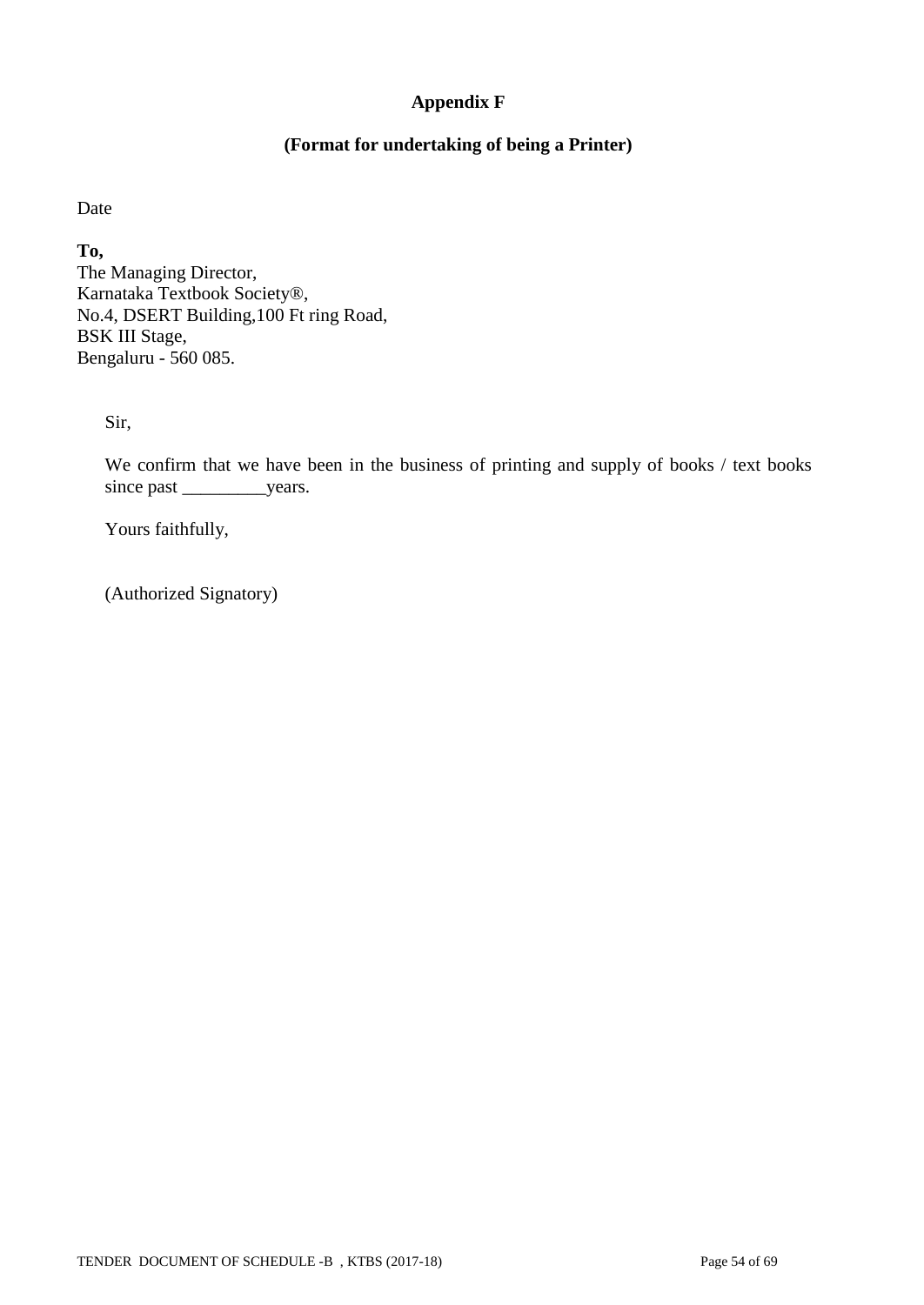## **Appendix G-1**

## *FORMAT FOR STATEMENT OF EXPERIENCE*

**Name of the Firm………………………………**

#### **Financial Year from 2013-14,2014-15,& 2015-16**

|                      |          |                                                         |                       |                                                  |                      | Date of Completion<br>of delivery |        |                                                                    |                                                                                                             |
|----------------------|----------|---------------------------------------------------------|-----------------------|--------------------------------------------------|----------------------|-----------------------------------|--------|--------------------------------------------------------------------|-------------------------------------------------------------------------------------------------------------|
| SI.N<br>$\mathsf{o}$ | Yea<br>r | Order<br>placed by<br>(Full<br>address of<br>Purchaser) | Order<br>No &<br>Date | Description<br>& quantity<br>of ordered<br>books | Value<br>оf<br>order | As per<br>Contract                | Actual | Remarks<br>Indicating<br>reasons<br>for late<br>delivery if<br>any | Has the<br>supply been<br>satisfactory?(<br>Attach a<br>certificate<br>from the<br>Purchaser/C<br>onsignee) |
|                      |          |                                                         |                       |                                                  |                      |                                   |        |                                                                    |                                                                                                             |
|                      |          |                                                         |                       |                                                  |                      |                                   |        |                                                                    |                                                                                                             |
|                      |          |                                                         |                       |                                                  |                      |                                   |        |                                                                    |                                                                                                             |
|                      |          |                                                         |                       |                                                  |                      |                                   |        |                                                                    |                                                                                                             |
|                      |          |                                                         |                       |                                                  |                      |                                   |        |                                                                    |                                                                                                             |
|                      |          |                                                         |                       |                                                  |                      |                                   |        |                                                                    |                                                                                                             |
|                      |          |                                                         |                       |                                                  |                      |                                   |        |                                                                    |                                                                                                             |
|                      |          |                                                         |                       |                                                  |                      |                                   |        |                                                                    |                                                                                                             |

Signature & Seal of the bidder

The above statement shall be supported by

- 1. A certificate issued by the Client clearly stating the scope of the project, cost of the project and date of successful completion.
- 2. Certificate from statutory auditor certifying date of successful completion of bidder's scope of work in the project and total billings till such date.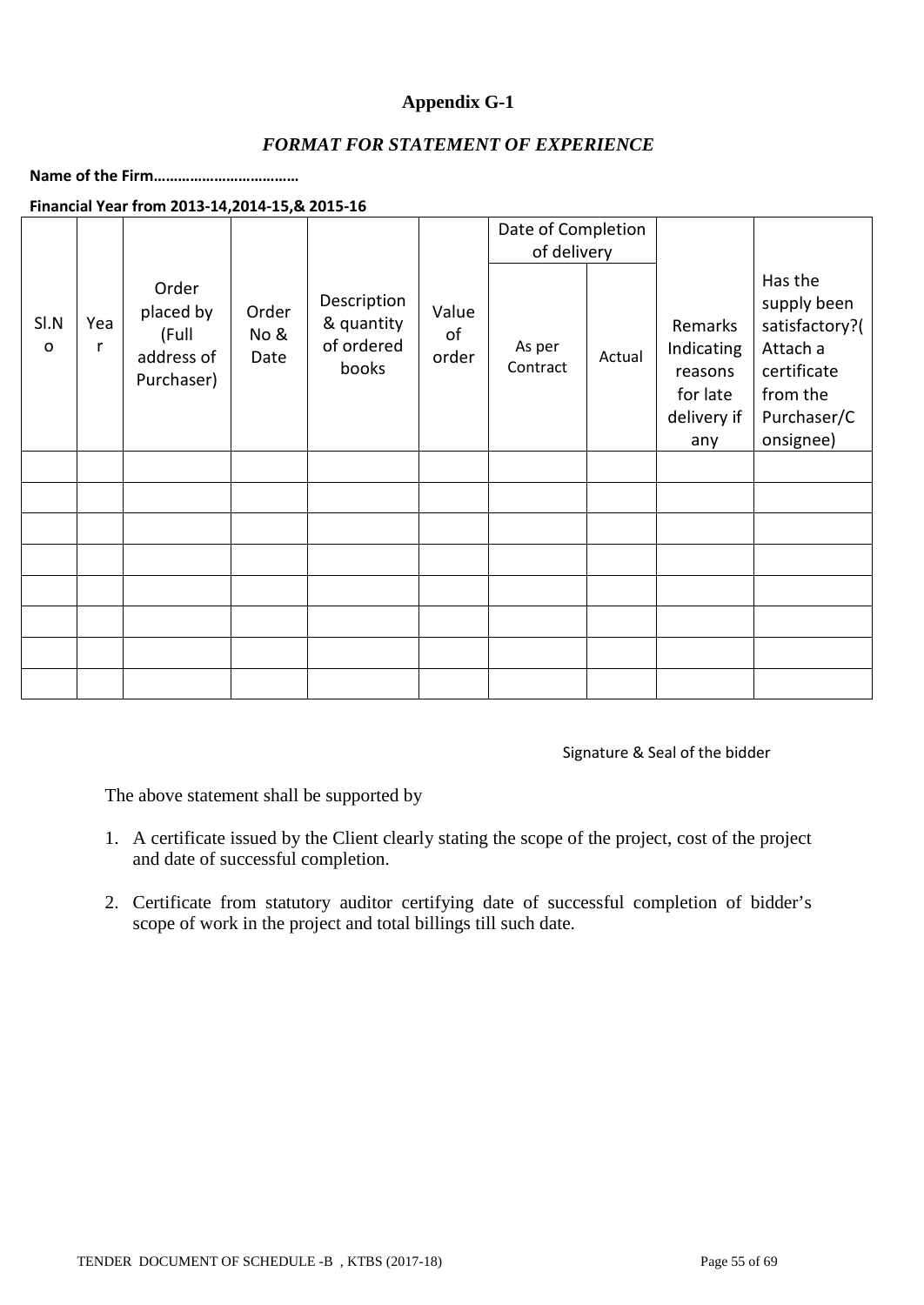## **Appendix G-2**

## **Format for Statutory Auditor's Certificate for Financial Capability of the bidder**

Date

We have verified the Annual Accounts and other relevant records of M/s ……………………………… (Name of the bidder) and certify the following

Rs. In lakhs

|       |                        |         |         | $\sim$                   |
|-------|------------------------|---------|---------|--------------------------|
| Sl No | Particulars            | 2013-14 | 2014-15 | 2015-16   Avg. for 3 yrs |
|       | <b>Annual Turnover</b> |         |         |                          |
|       | Net Worth              |         |         |                          |
|       |                        |         |         |                          |

#### Signature and seal of Statutory Auditor

Name Membership No Address

Instructions:

For the purpose of this Certification:

- 1. The financial year would be the same as one normally followed by the bidder for its Annual Report.
- 2. The bidder shall provide the audited annual financial statements as required for this Tender document. Failure to do so would result in the Proposal being considered as non responsive.
- 3. A certificate from the Statutory Auditor should be provided as supporting document certifying the Qualification Statement submitted by the Bidder.
- 4. For the purpose of this Tender document, Net Worth shall mean:

Net Worth = (subscribed and paid up Equity + reserves) - (Revaluation reserves + miscellaneous expenditure not written off)

- 5. Experience (Financial Capability and Experience) of only the Bidder shall be considered. Experience of associate company/parent company/subsidiary company shall not be considered for qualification purposes.
- 6. Turnover and net worth of the bidder shall be certified by his statutory auditor who should mention his name, address and membership number. Turnover certificate shall be based on the audited accounts of the bidders, or based on the returns filed with the tax authority.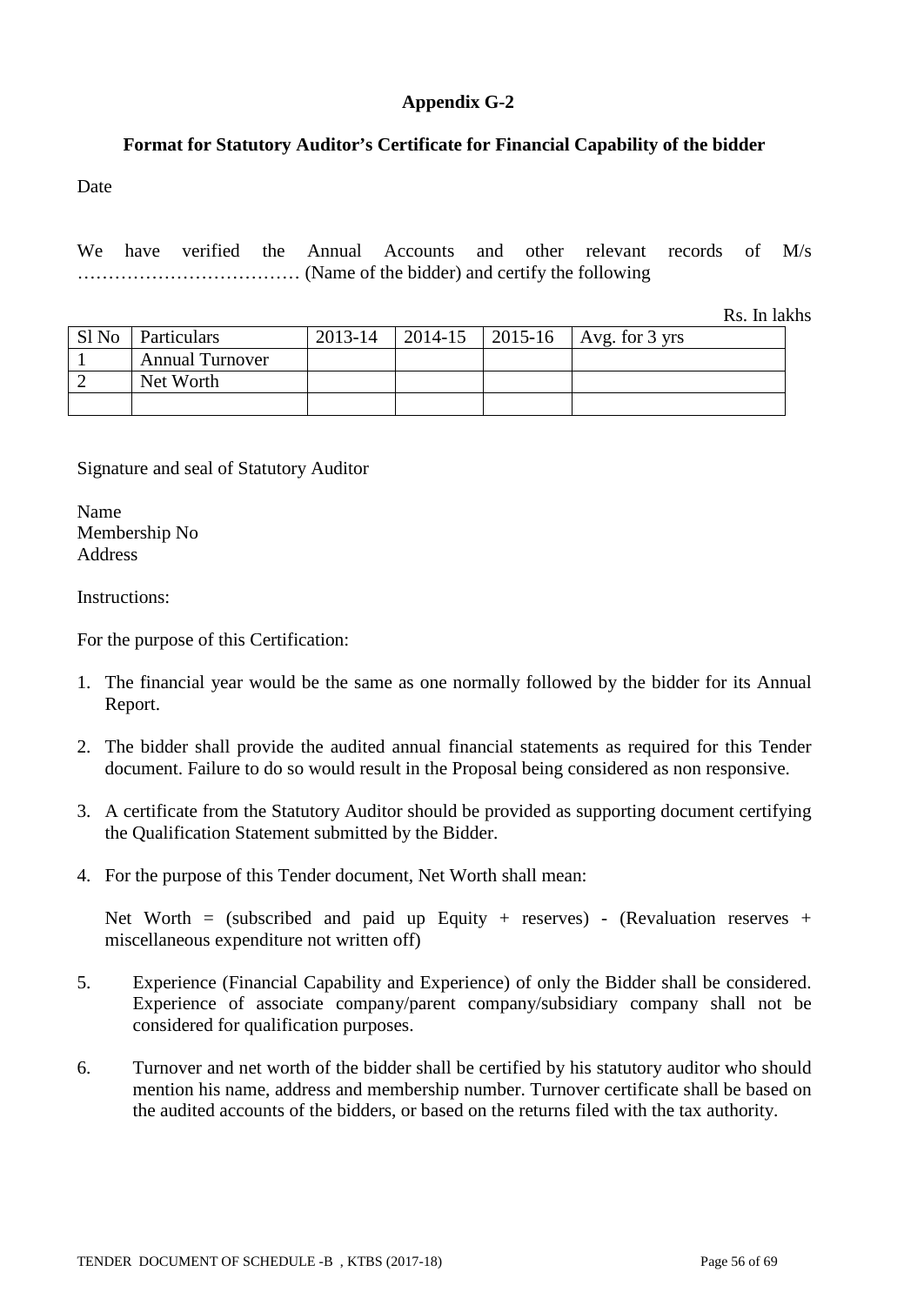#### **APPENDIX G-3**

## **Format for Statutory Auditor Certificate for Project Experience of Printing and Supply of Books / Textbooks**

Date

We have verified the annual accounts and other relevant records of M/s………………………..(Name of the Bidder) and certify that M/s………………………(Name of the Bidder) had been appointed for the purpose of ……………………………….. ( name of the project)

We have also scrutinized the documents made available to us for the said project and certify the following years(2013-14,2014-15,2015-16)

| Date of commencement of Date of completion of the |         | Billings for the bidder |
|---------------------------------------------------|---------|-------------------------|
| the project                                       | project | from the project $(Rs)$ |
|                                                   |         |                         |

Signature and seal of Statutory Auditor

Name Membership No Address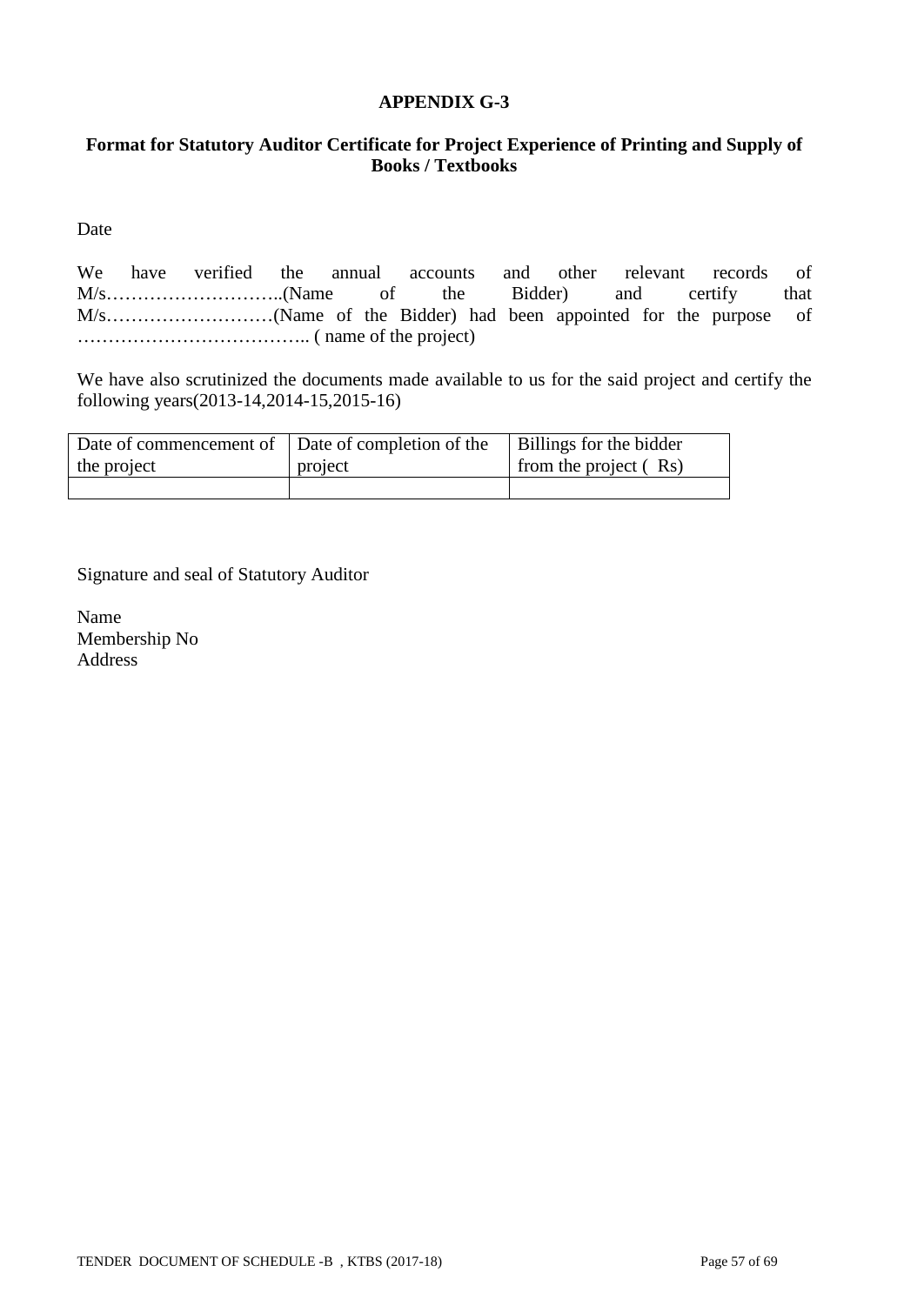| <b>Sl</b><br>N <sub>0</sub> | <b>Machinery / Other requirements</b><br>prescribed by the purchaser                                                                                                                                                                                                                                                                                                                                 | Qty/<br>Unit | <b>Machinery</b> /<br><b>Other</b><br>requirements<br>offered by the<br>printer. | Qty/<br>Unit | <b>Production</b><br>capacity per<br>hour(For No., of<br>Pages) |
|-----------------------------|------------------------------------------------------------------------------------------------------------------------------------------------------------------------------------------------------------------------------------------------------------------------------------------------------------------------------------------------------------------------------------------------------|--------------|----------------------------------------------------------------------------------|--------------|-----------------------------------------------------------------|
|                             | <b>Pre-Printing machinery</b>                                                                                                                                                                                                                                                                                                                                                                        |              |                                                                                  |              |                                                                 |
| $\mathbf{1}$                | Computer to Plate making plant with<br>processor capable of making plates<br>Double Crown, A-1 and such similar<br>sizes<br><b>or</b><br>Plate exposing system with processor<br>capable of making plates Double<br>Crown, A-1 and such similar sizes<br>(Note:Since it is single colour books)<br>the plates can be made by taking<br>tracing sheet<br>output<br>also<br>are<br><i>acceptable</i> ) | One<br>Unit  |                                                                                  |              |                                                                 |
| $\mathbf{1}$                | <b>Printing machinery</b><br>Single or multi printing unit web offset<br>machine with a minimum cut off 508<br>mm, reel width 760 mm or more, with<br>one quarter folder. The rated speed of<br>the machine with quarter folding shall<br>not be less than 10,000 cycles per hour                                                                                                                    | One<br>Unit  |                                                                                  |              |                                                                 |
|                             | Or<br>Single Colour sheet fed printing<br>machines with a production speed of<br>about 5000 SPH, with a printing format<br>of atleast 20X30 inches.<br>(Note: if for any reason like bigger<br>format or both sides printing etc., the<br>requirement of number of units will be<br>proportionately less.)                                                                                           | Two<br>Unit  |                                                                                  |              |                                                                 |
| $\overline{2}$              | Four colour sheet fed CPC offset<br>printing machine with a Sheet size of<br>485mm X 660mm $(19"x26")$ or above<br>capable of printing on Boards of at<br>least 220 GSM.<br>(Note: Optional since the only cover<br>pages are to be printed this service may<br>be outsourced. If so on MOU with the<br>firm possessing the 4 colour printing<br>machine shall be provided)                          | One<br>Unit  |                                                                                  |              |                                                                 |
| $\mathbf{1}$                | <b>Binding and Finishing Machinery</b><br>Fully automatic stand alone perfect                                                                                                                                                                                                                                                                                                                        | One          |                                                                                  |              |                                                                 |
|                             | binding machine of minimum 6 clamps                                                                                                                                                                                                                                                                                                                                                                  | Unit         |                                                                                  |              |                                                                 |

## **Appendix H Format for Infrastructural Capabilities**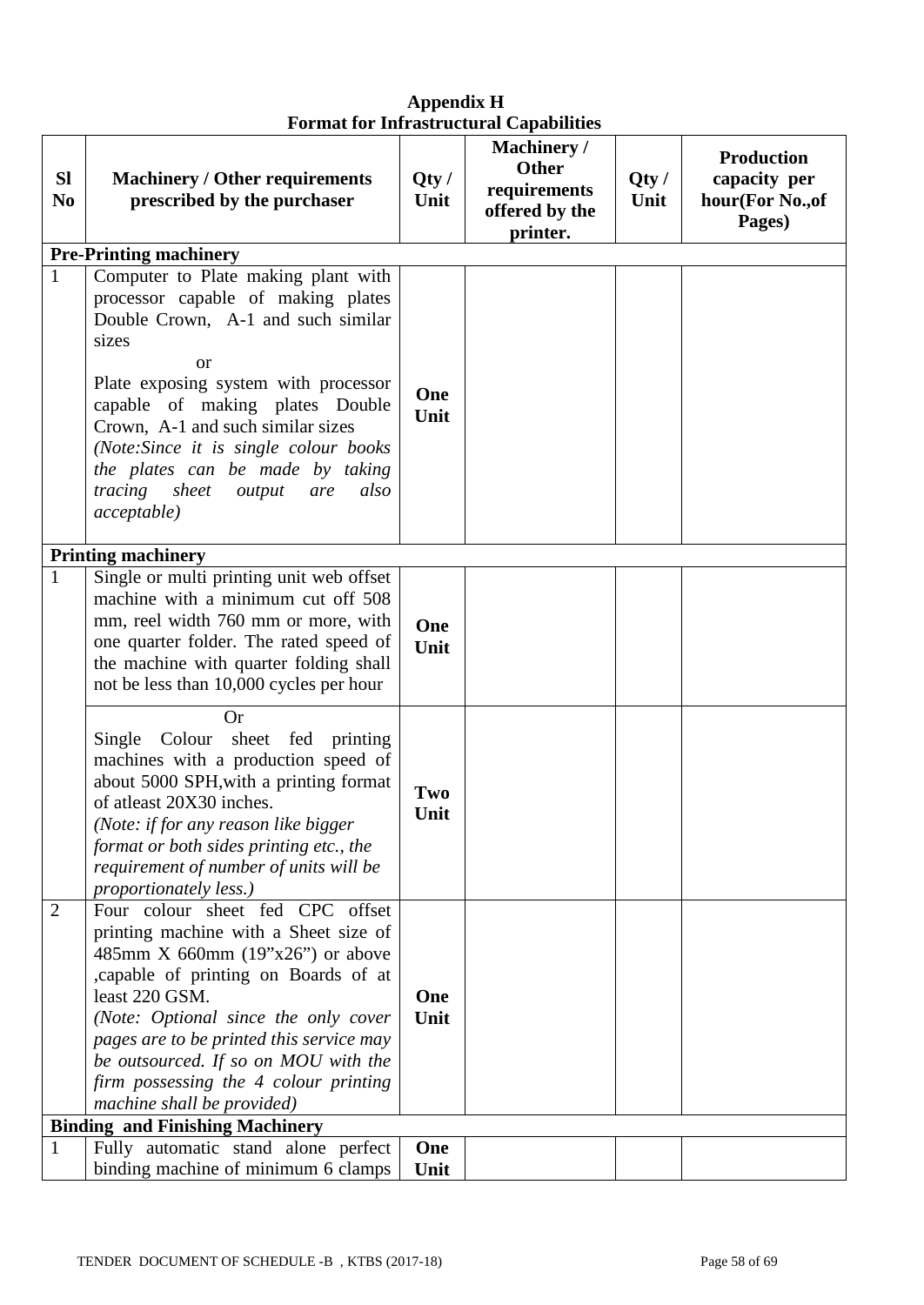|                | with 2000 cycles per hour<br><b>OR</b>            |              |  |  |
|----------------|---------------------------------------------------|--------------|--|--|
|                | equivalent productivity or more.                  |              |  |  |
|                | (Note: required to achieve at least a             |              |  |  |
|                |                                                   |              |  |  |
|                | production of at least 15,000 books per           |              |  |  |
|                | shift.)                                           |              |  |  |
| $\overline{2}$ | Fully automatic 3 side cutting machine            |              |  |  |
|                | capable trimming books of crown $1/4^{\text{th}}$ |              |  |  |
|                | size on 3 sides at a time.                        | One          |  |  |
|                | (Note: It is essential to trim the books          | Unit         |  |  |
|                | in a three side trimmer to achieve the            |              |  |  |
|                | speed and correct right angles at the             |              |  |  |
|                | corners.)                                         |              |  |  |
| 3              | Fully automatic programmatic cutting              |              |  |  |
|                | machine 92 cm (32 inches) size (min)              | One          |  |  |
|                | (Note : Required to cut the Cover                 | Unit         |  |  |
|                | Boards etc.)                                      |              |  |  |
| $\overline{4}$ | Offline UV varnishing system.                     |              |  |  |
|                | (Note : If the four colour printing               | One          |  |  |
|                | machine is equipped with inline coating           | Unit         |  |  |
|                | system this machine is not required.)             |              |  |  |
| 5              | Fully<br>automatic<br>folding<br>machine          |              |  |  |
|                | capable folding sheets in the size of             | Two          |  |  |
|                | Double Crown to crown $1/4^{\text{th}}$ size      |              |  |  |
|                | (Note: Required only for the sheet fed            | <b>Units</b> |  |  |
|                | <i>printers</i> )                                 |              |  |  |
|                | <b>Manpower, Factory and Storage Space</b>        |              |  |  |
|                | The plant shall be operated by qualified          |              |  |  |
|                | and trained manpower with qualified               |              |  |  |
|                | supervisors for quality checking in the           |              |  |  |
|                | production line.                                  |              |  |  |
|                | The plant shall be well planned and is            |              |  |  |
|                | required to be in easily accessible               |              |  |  |
|                | location. It is expected to be laid out in        |              |  |  |
|                | an area of about 5,000 sq feet to have            |              |  |  |
|                | easy and safe movement of the                     |              |  |  |
|                | materials. The storage space shall be at          |              |  |  |
|                | least another 5,000 sq feet covered area          |              |  |  |
|                | for the safe storage of finished goods            |              |  |  |
|                | as well as to stock the paper.                    |              |  |  |
|                | <b>OTHERS</b>                                     |              |  |  |
|                |                                                   |              |  |  |

#### Signature

(Name and designation of signatory)

**Note** :

- 1) The bidder shall submit APPENDIX-H in affidavit.
- 2) The Specifications mentioned above are at minimum configurations expected ,but Superior Machinery in the similar class are also acceptable. However, decision of the Purchaser in this regard shall be final and binding.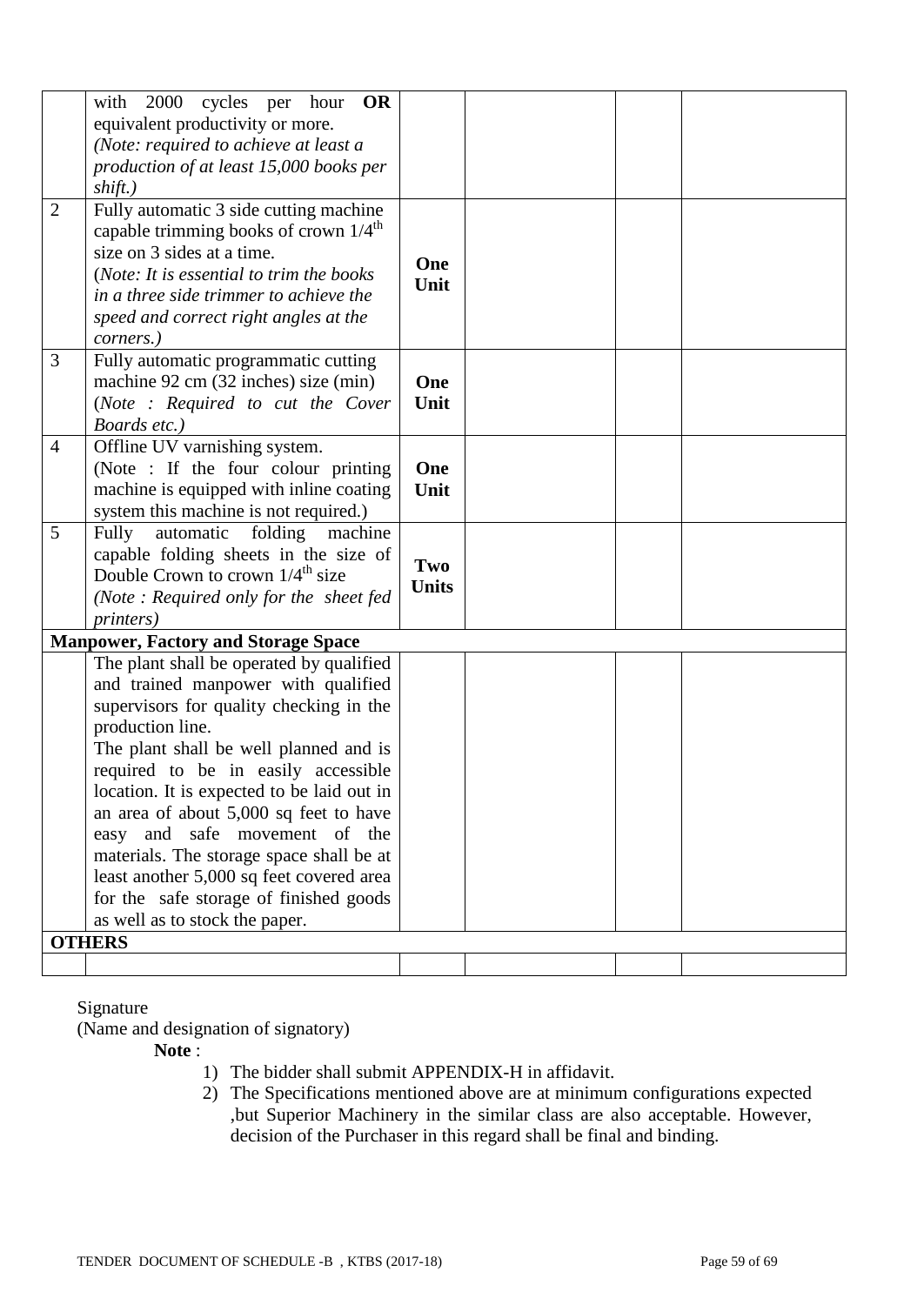## **APPENDIX - I ( Cover 1 )**

### Bidder Declaration regarding his capacity ( On the Letter Head )

I …………………. (firm name)Here by declare that

- 1. I have ……………(No's) of Sheet fed offset Printing machines and ………………… (No's) of Web Offset Printing machines.
- 2. I can print ……………….pages/hour in Single or multi printing unit web offset I can print ……………….pages/hour in Web Offset
- 3. I can bind………………..copies/hour
- 4. I can supply a total of \_\_\_\_\_\_\_\_\_\_\_\_\_lakh textbooks, belonging to \_ number of packages and supply to 204 Blocks within 120 days from the next date of purchase order.
- 5. The supplier shall submit dummy as per the time schedule mentioned in the tender document.

\*Specifications & Time Schedule as mentioned in the tender document\*

Bidder Authorized Signatory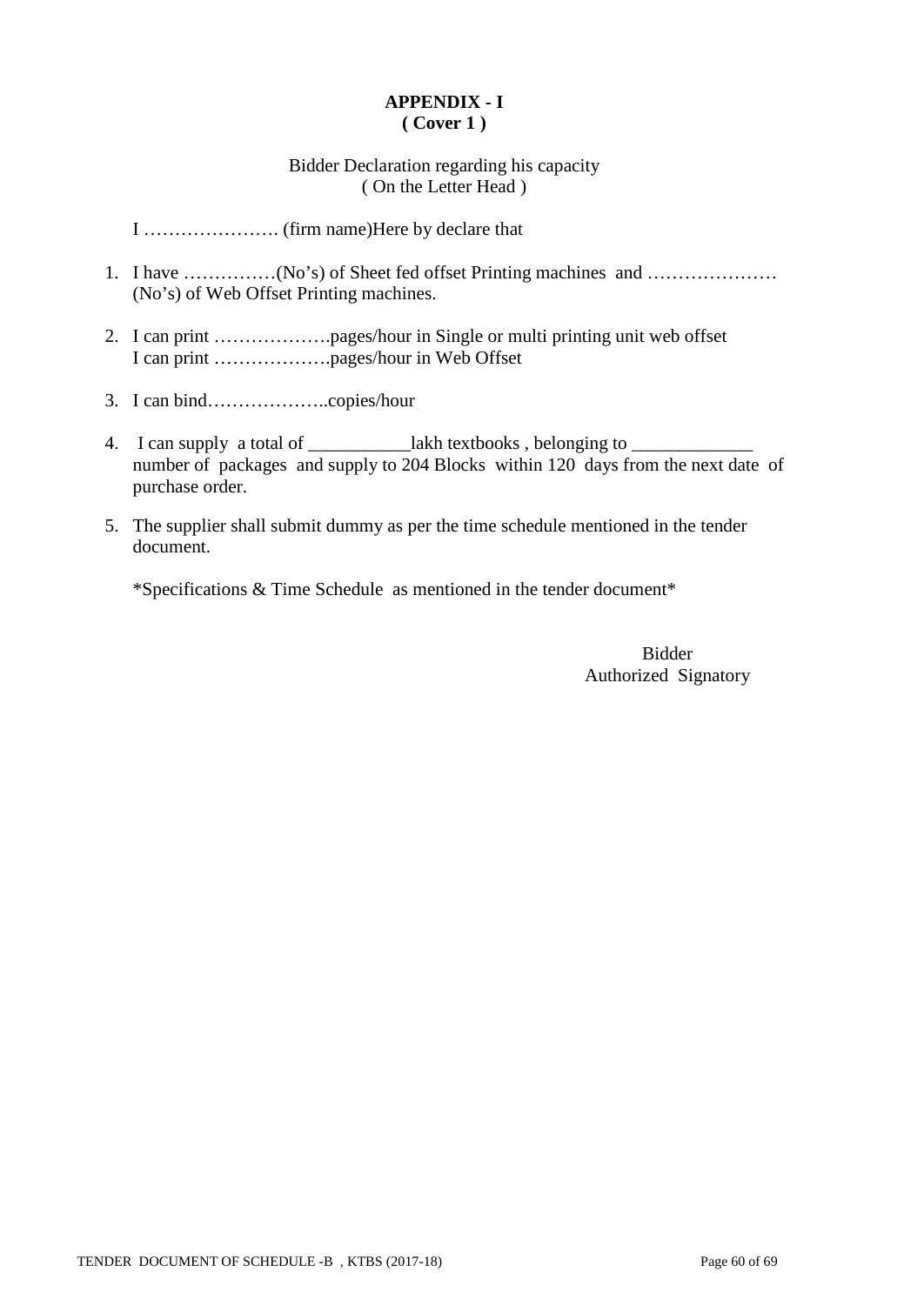## **APPENDIX J (Cover 2) TENDER FORM & PRICE SCHEDULE**

## PARTICULARS TO BE SUBMITTED IN THE COMMERCIAL BID/ **SECOND COVER**

To

The Managing Director, Karnataka Textbook Society ® No.4, 100Ft Ring Road, Hosakerehalli, BSK 3rd Stage, Bengaluru – 560085.

Sir,

Having examined the bid Documents including Addenda No: the receipt of which is hereby duly acknowledged, we, the undersigned, offer to quote the rates per page towards printing and supply of School Text Books. Price quoted is all inclusive. Price shall be indicated to a maximum of **04 decimals**.

> ( Signature of the Printer) ( Authorized Signatory )

#### **Preference 1**

- A. Name of the Printer :
- B. Package No. quoted :

Paper Quality: 60GSM and Book Size:1/4<sup>th</sup> Crown

| Sl.No | <b>Class</b> | <b>Title</b><br>Code | <b>Title</b><br><b>Name</b> | <b>Colour/Other</b><br>specifications | Rate per page in Paise in<br>digits shall be inclusive of<br>all.<br>Price shall be indicated to<br>a maximum of 04<br>decimals |
|-------|--------------|----------------------|-----------------------------|---------------------------------------|---------------------------------------------------------------------------------------------------------------------------------|
|       |              |                      |                             |                                       |                                                                                                                                 |
|       |              |                      |                             |                                       |                                                                                                                                 |
|       |              |                      |                             |                                       |                                                                                                                                 |
|       |              |                      |                             |                                       |                                                                                                                                 |
|       |              |                      |                             |                                       |                                                                                                                                 |
|       |              |                      |                             |                                       |                                                                                                                                 |

Total No of Titles under the package

Place : Signature of Printer Date : with address and Seal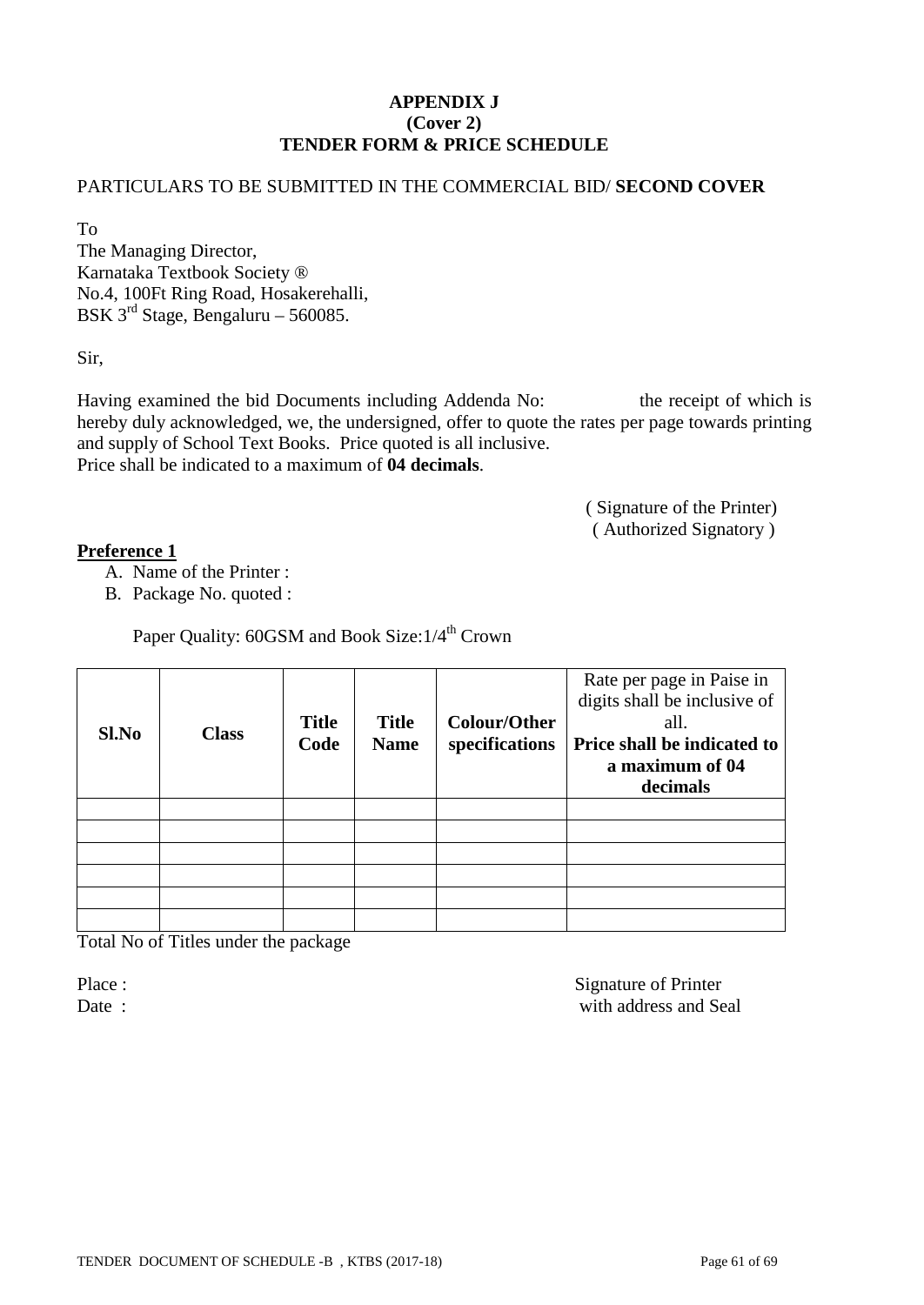## **Preference 2**

A. Name of the Printer :

B. Package No. quoted :

## Paper Quality:  $60$ GSM and Book Size: $1/4$ <sup>th</sup> Crown

| Sl.No | <b>Class</b> | <b>Title</b><br>Code | <b>Title Name</b> | <b>Colour/Other specifications</b> |
|-------|--------------|----------------------|-------------------|------------------------------------|
|       |              |                      |                   |                                    |
|       |              |                      |                   |                                    |
|       |              |                      |                   |                                    |
|       |              |                      |                   |                                    |

Total No of Titles under the package

Place :<br>
Date :<br>
Date :<br>  $\frac{1}{2}$  Signature of Printer<br>
with address and Se with address and Seal

#### CONDITIONS:

- 1. If our bid is accepted, we will have to abide as per the stipulated Terms & Conditions to supply of school books to all the Block Educational Offices in the State.
- 2. If our bid is accepted we will furnish Performance Bank Guarantee separately for each package as per terms.
- 3. We agree to abide by this tender for bid validity of 90 days after the date fixed for opening of Second Envelope.
- 4. We understand that in competing for and if the award is made to us, in executing the above contract we will strictly observe the laws against fraud and corruption in force in India namely "Prevention of corruption act 1988".
- 5. We understand that you are not bound to accept a lowest offer that you may receive.

Dated this day of 2016

Signature

(Name and address of the Tenderer with seal) (In the capacity of duly authorized to sign the Tender for and on behalf of)

## **Tender / Bid Validity:**

The Tender is valid for a period of 90 days from the date of opening of Tender.

Dated this day of 2016

Signature: (Name and Address of the Tenderer with Seal) (In the Capacity of ) :

Duly authorized to sign the Tender for and on behalf of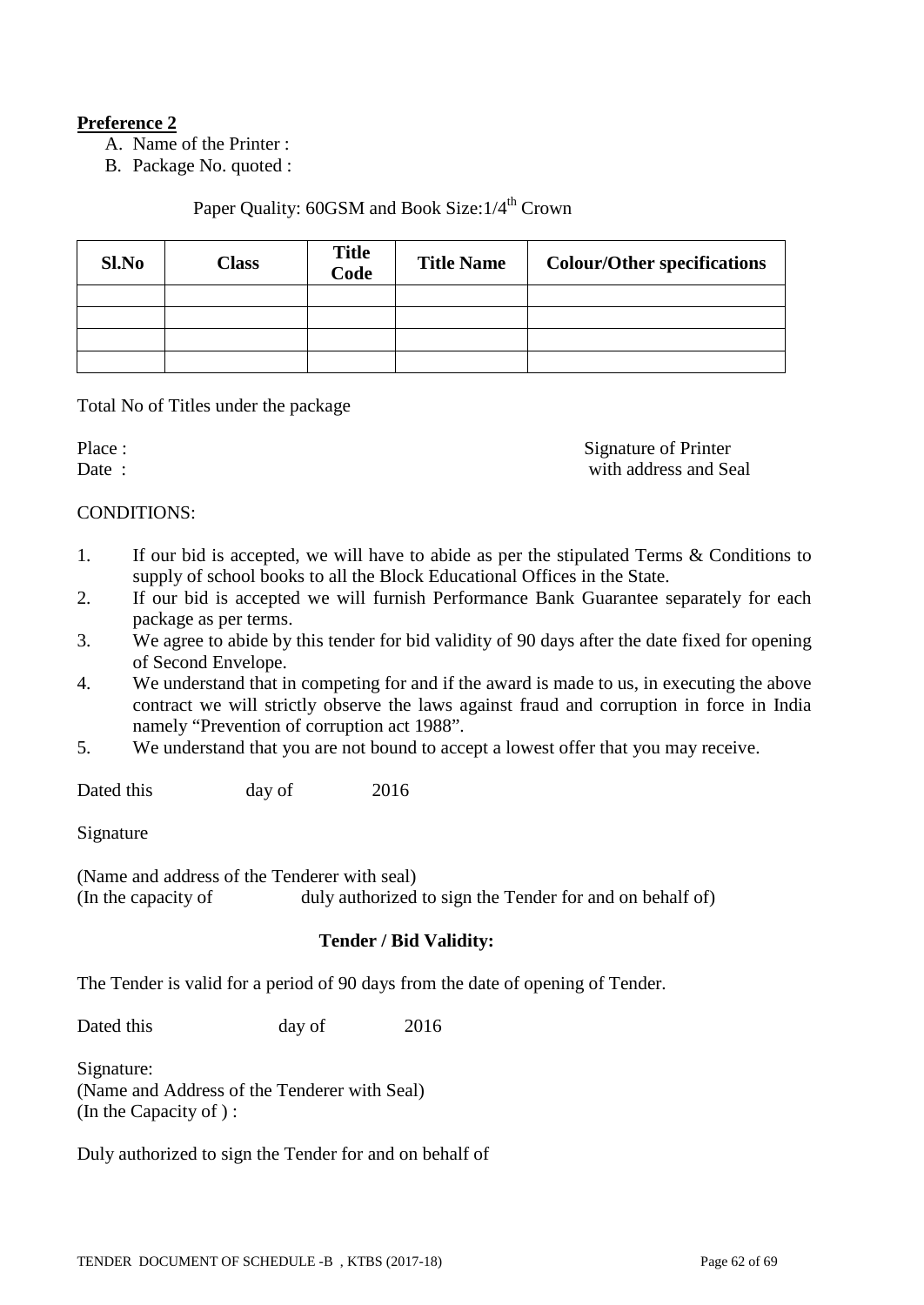## Appendix K

#### **(Format for undertaking of work completion)**

Date

**To,** The Managing Director, Karnataka Textbook Society®, No.4, DSERT Building,100 Ft ring Road, BSK III Stage, Bengaluru - 560 085.

Sir,

 We hereby confirm that the printing and supply of textbooks will be completed within the scheduled time given in the tender document of Karnataka Text Book Society 2017-18.

 In case if I/We fail to print/supply the given text books. I/We shall pay the penalty according to the terms and conditions of the tender and we are bound by the same in all respects.

Yours faithfully,

(Authorized Signatory)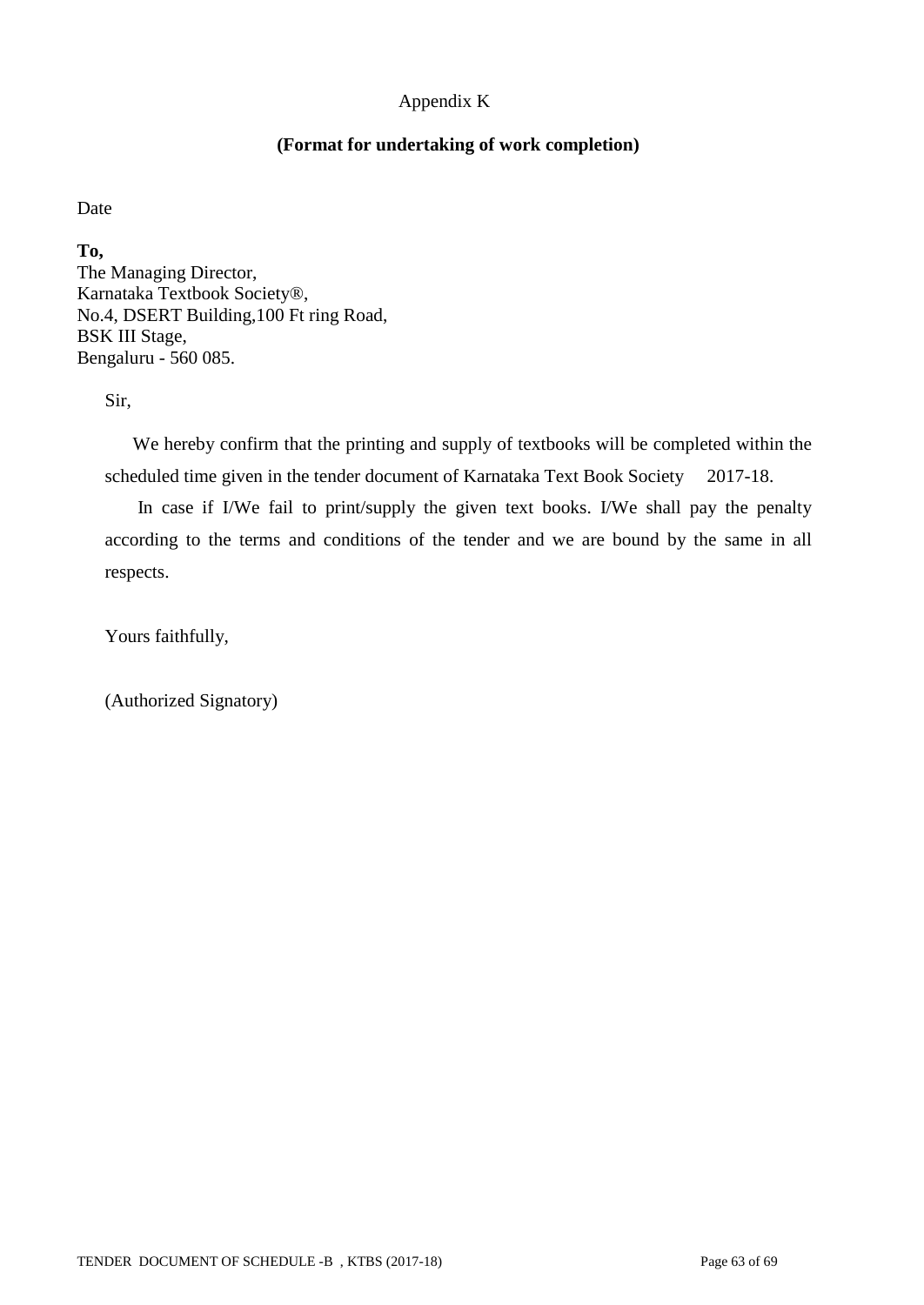## **Appendix L**

## **(Declaration by Bidder)**

Date

**To,**

The Managing Director, Karnataka Textbook Society®, No.4, DSERT Building,100 Ft ring Road, BSK III Stage, Bengaluru - 560 085.

Sir,

I/We……………………….here by declare that I/We have fully read the tender document dated…………………and have understood the contents and the meaning of all the terms and conditions.

Accordingly I here by signing the above declaration and abide by the same.

Yours faithfully,

(Authorized Signatory)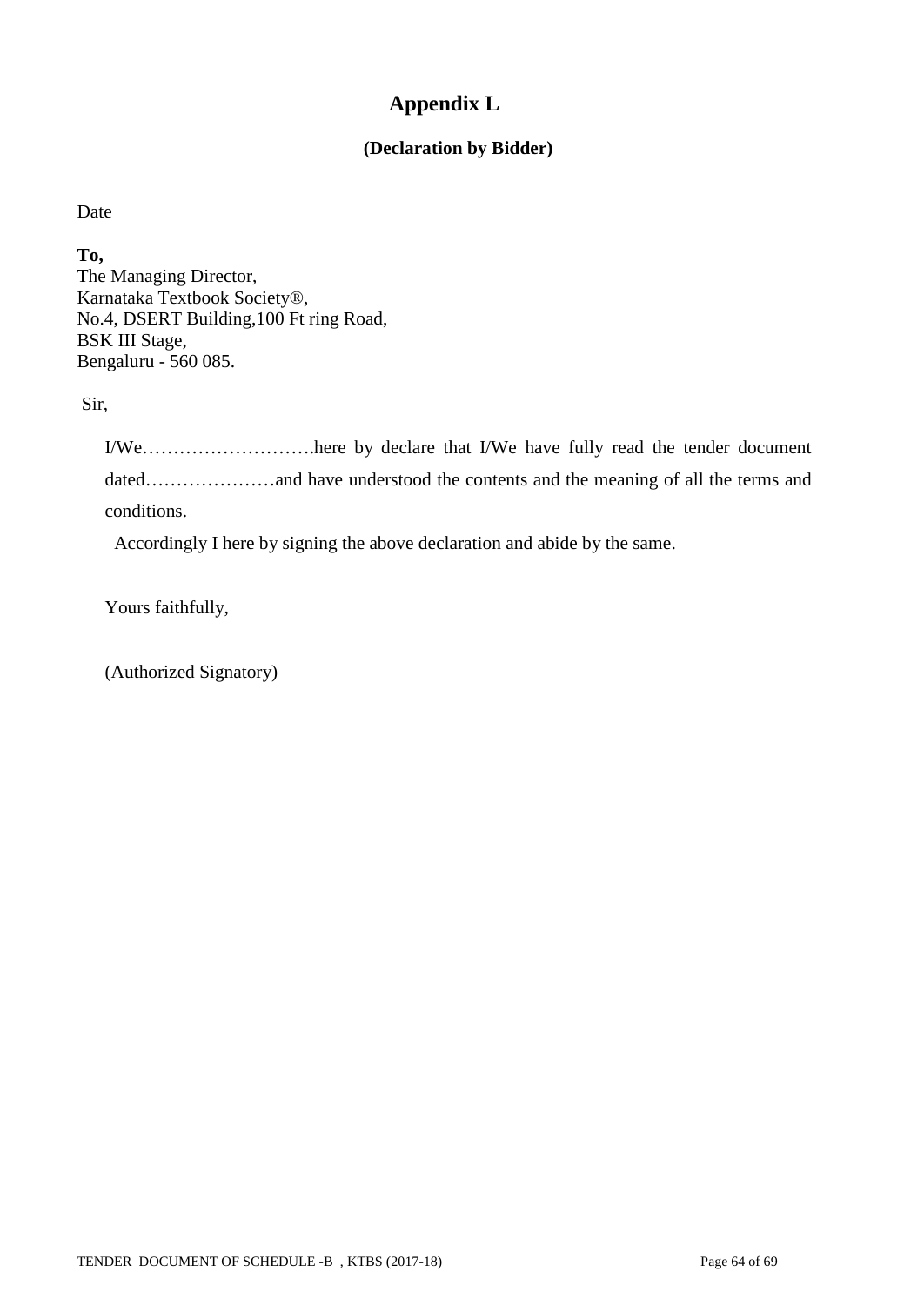## **Appendix-M Penalty for deviation in the quality**

|       | <b>Of Paper</b>   |                      |                                   |  |  |  |  |  |  |
|-------|-------------------|----------------------|-----------------------------------|--|--|--|--|--|--|
| Sl.No | <b>Property</b>   | <b>Specification</b> | Penalty percentage on total       |  |  |  |  |  |  |
|       |                   |                      | order value                       |  |  |  |  |  |  |
|       | Substance         | 60 GSM $+/- 1\%$     | For every 1% deviation a penalty  |  |  |  |  |  |  |
|       |                   |                      | of 2% of the value of the lot.    |  |  |  |  |  |  |
| 3     | <b>Brightness</b> | 80 Minimum           | Each unit deviation 0.5 % of the  |  |  |  |  |  |  |
|       |                   |                      | value of the lot.                 |  |  |  |  |  |  |
|       | Opacity           | 85 Minimum           | Each unit deviation 0.5 % of the  |  |  |  |  |  |  |
|       |                   |                      | value of the lot.                 |  |  |  |  |  |  |
| 5     | <b>Smoothness</b> | 200 on Top Side and  | For each 10 units deviation 0.5 % |  |  |  |  |  |  |
|       |                   | 250 on wire side     | of the value of the lot.          |  |  |  |  |  |  |

## **220 GSM Ard Board of Industry Standards**.

| Sl.No          | <b>Property</b> | <b>Specification</b>          | Penalty percentage on total         |  |
|----------------|-----------------|-------------------------------|-------------------------------------|--|
|                |                 |                               | order value                         |  |
|                | Gloss           | 75% Minimum                   | Each 5 unit deviation $0.5\%$       |  |
| $\overline{2}$ | <b>Bulk</b>     | $1.0 \text{ cc/gm}$ , Minimum | For Each 0.05 units                 |  |
|                |                 |                               | Deviation 0.5 % of the value of the |  |
|                |                 |                               | Lot.                                |  |
| 3              | Textile index   | CD: 20 minimum                | Each unit deviation 0.05            |  |
|                |                 | MD: 30 minute                 |                                     |  |
| $\overline{4}$ | Substance       | 220 GSM $+/- 4\%$             | For every 1% deviation a penalty    |  |
|                |                 |                               | of 2% of the value of the lot.      |  |

## **Printing Quality**

| Sl.No | <b>Defect</b>                                      | <b>Penalty</b>             |
|-------|----------------------------------------------------|----------------------------|
|       | Misregistration with readability and               | 5% of the value of the lot |
|       | understandable pictures                            |                            |
|       | Inking, Legibility, Offsetting, smudging, tilting, | 3% of the value of the lot |
|       | scumming, slur, ragged printing, non uniformity    |                            |
|       | in ink                                             |                            |

## **Size of the book:**

| S1.No | <b>Defect</b>                                               | <b>Penalty</b>             |
|-------|-------------------------------------------------------------|----------------------------|
|       | The required book size is 18.3X24.5 cms. Any change         | Two times the value of     |
|       | in the size will be quantified in to the reduction in total | the cost of the reduction  |
|       | weight of the paper and the penalty will be charged         | in weight of the paper     |
|       | accordingly                                                 |                            |
| 2     | Cross cutting                                               | 3% of the value of the lot |
| 3     | Rough cutting                                               | 1% of the vlaue of the lot |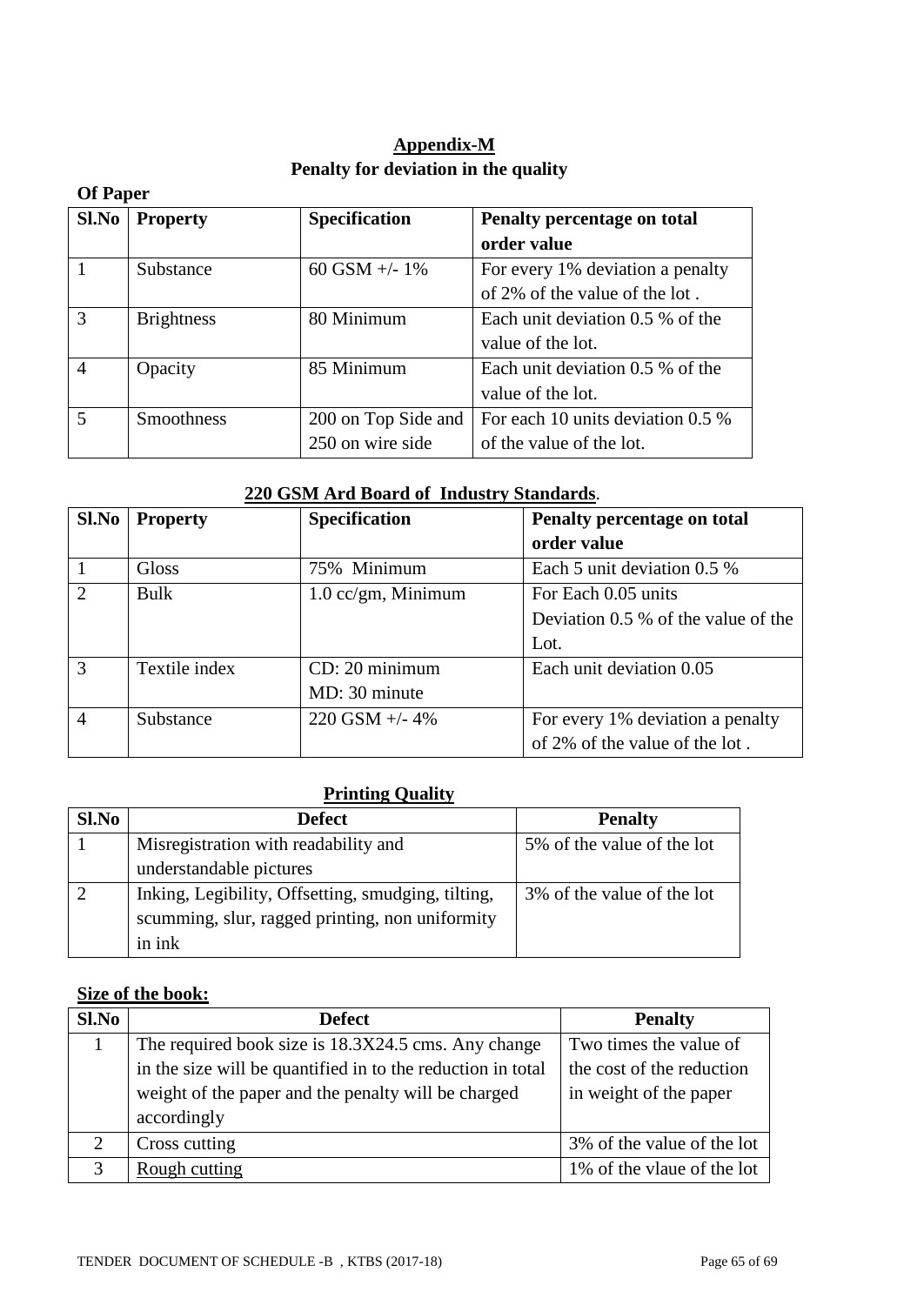## **Binding Quality:**

| Sl.No          | <b>Defect</b>                                       | <b>Penalty</b>              |  |
|----------------|-----------------------------------------------------|-----------------------------|--|
|                | Cross folding, Cross cutting,                       | 2% of the value of the lot  |  |
| $\overline{2}$ | Rough cutting                                       | 1\% of the value of the lot |  |
| 3              | Improper cover adhesion, Cavity spines, Chip out at | 2% of the value of the lot  |  |
|                | the edges                                           |                             |  |
|                | Pages peeling off, No adhesive running              | Out right rejection and     |  |
|                |                                                     | 150% of the value of the    |  |
|                |                                                     | lot                         |  |

# **Quality of the U V Varnish**

| Sl.No | <b>Defect</b>              | <b>Penalty</b>               |  |
|-------|----------------------------|------------------------------|--|
|       | Less gloss, non uniformity | 0.25 % of the value of the   |  |
|       |                            | lot                          |  |
|       | Less than 3 gsm            | 0.5% of the value of the lot |  |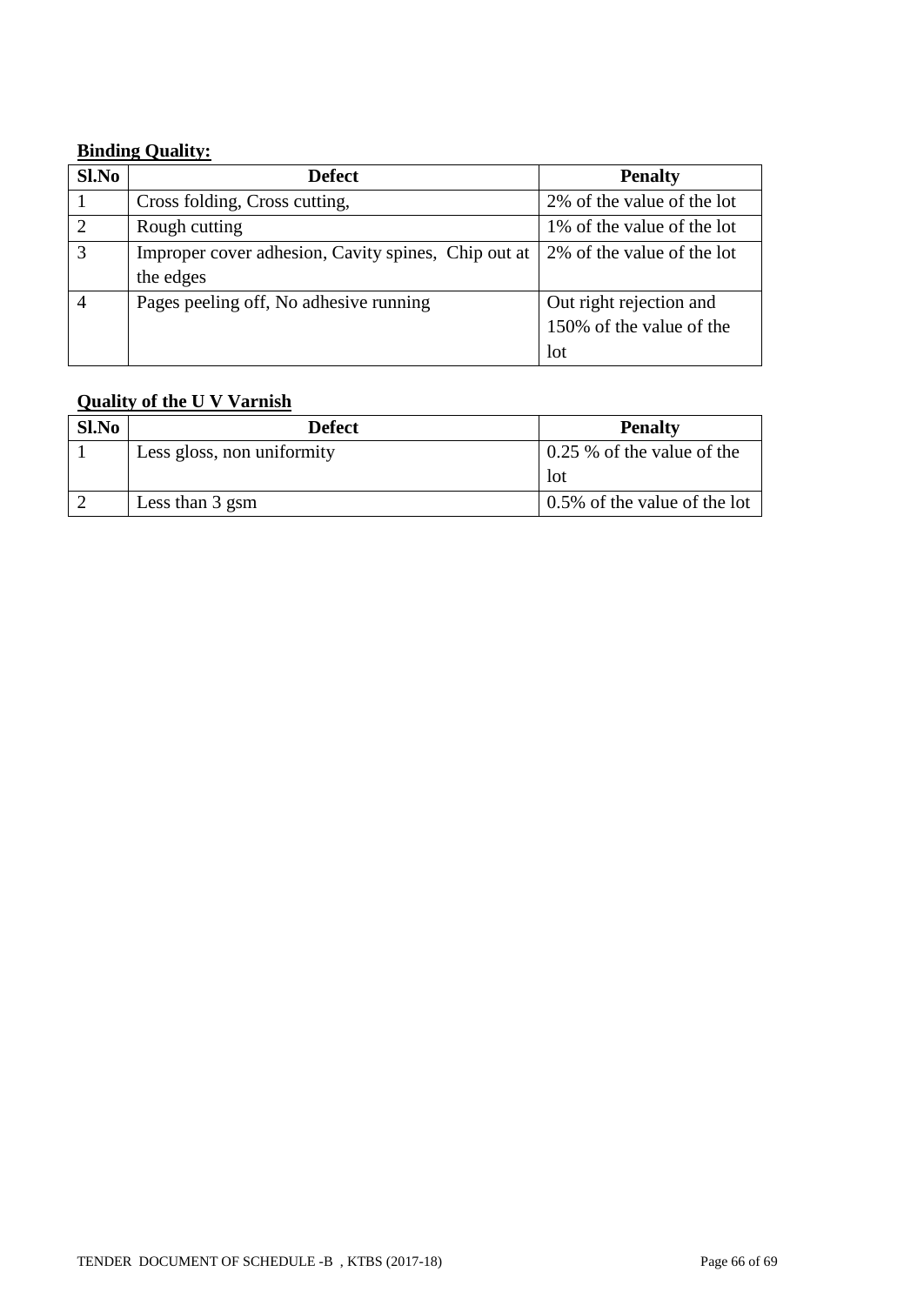## **Appendix-N**

## **BANK SOLVENCY CERTIFICATE**

| work) is awarded to the above firm, we shall be able to provide overdraft/credit facilities to the |
|----------------------------------------------------------------------------------------------------|
|                                                                                                    |
| the above contract.                                                                                |

 Senior Bank Manager, (Seal & signature) Name of the Bank, Address:…………….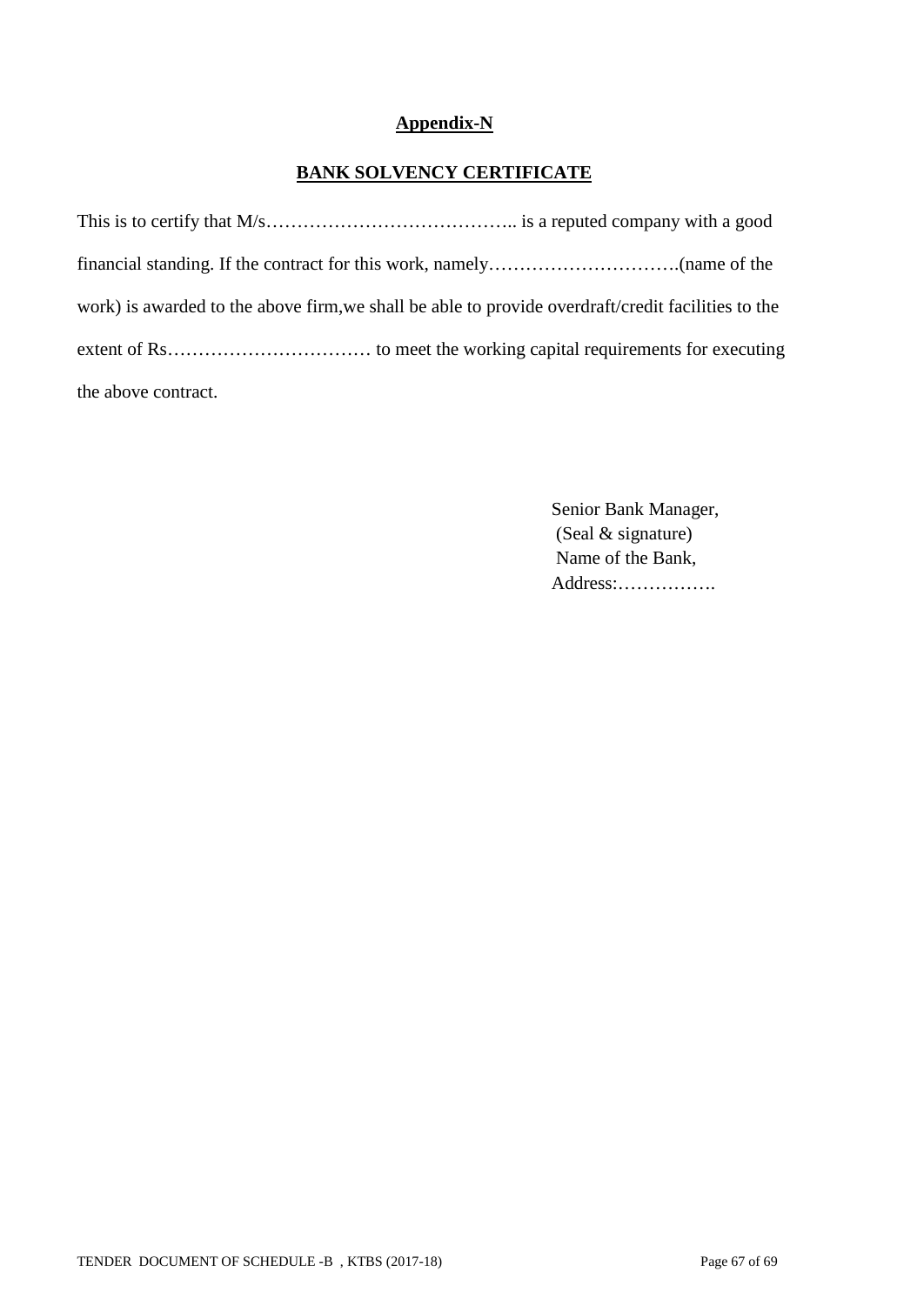## **Appendix-O**

## **PROFORMA OF CHALLAN**

## **(NAME & ADDRESS OF THE BIDDER)**

**Challans no: Work Order No:**

**Date:** 

**Name of the Districts………………………**

| Sl.No | <b>Class</b> | <b>Title</b> | <b>Title</b> | of<br>N <sub>0</sub> | N <sub>0</sub> | of <sub>1</sub><br>of $\vert$ No | Date of   Balance |           |
|-------|--------------|--------------|--------------|----------------------|----------------|----------------------------------|-------------------|-----------|
|       |              | Code         | <b>Name</b>  | <b>Books</b>         | <b>Bundles</b> | <b>Books</b>                     | receiving         | books     |
|       |              |              |              | Ordered              | supplied $ $   | <b>Received</b>                  |                   | yet<br>to |
|       |              |              |              |                      |                |                                  |                   | receive   |
|       |              |              |              |                      |                |                                  |                   |           |
|       |              |              |              |                      |                |                                  |                   |           |
|       |              |              |              |                      |                |                                  |                   |           |
|       |              |              |              |                      |                |                                  |                   |           |
|       |              |              |              |                      |                |                                  |                   |           |

Note:

1.Challans will be printed in A4 Size only for maintaining the uniformity.

2.Receiving column will be filled up by the BEO/Person in charge only.

3.Number of textbooks received by the BEO/Person In Charge has to written in words & Figures in their own handwriting.

4.The Delivery Challan shall be in the approved coloured formats only i.e. White for free & Yellow for Sale Category.

| Signature of:                                    | Signature & Stamp of:                            |  |  |
|--------------------------------------------------|--------------------------------------------------|--|--|
| Representative of Supplier:                      | BEO/Person In-Charge                             |  |  |
| Full Name:                                       | Full Name:                                       |  |  |
| Date: $\dots\dots\dots\dots\dots\dots\dots\dots$ | Date: $\dots\dots\dots\dots\dots\dots\dots\dots$ |  |  |
| Mobile No:                                       |                                                  |  |  |